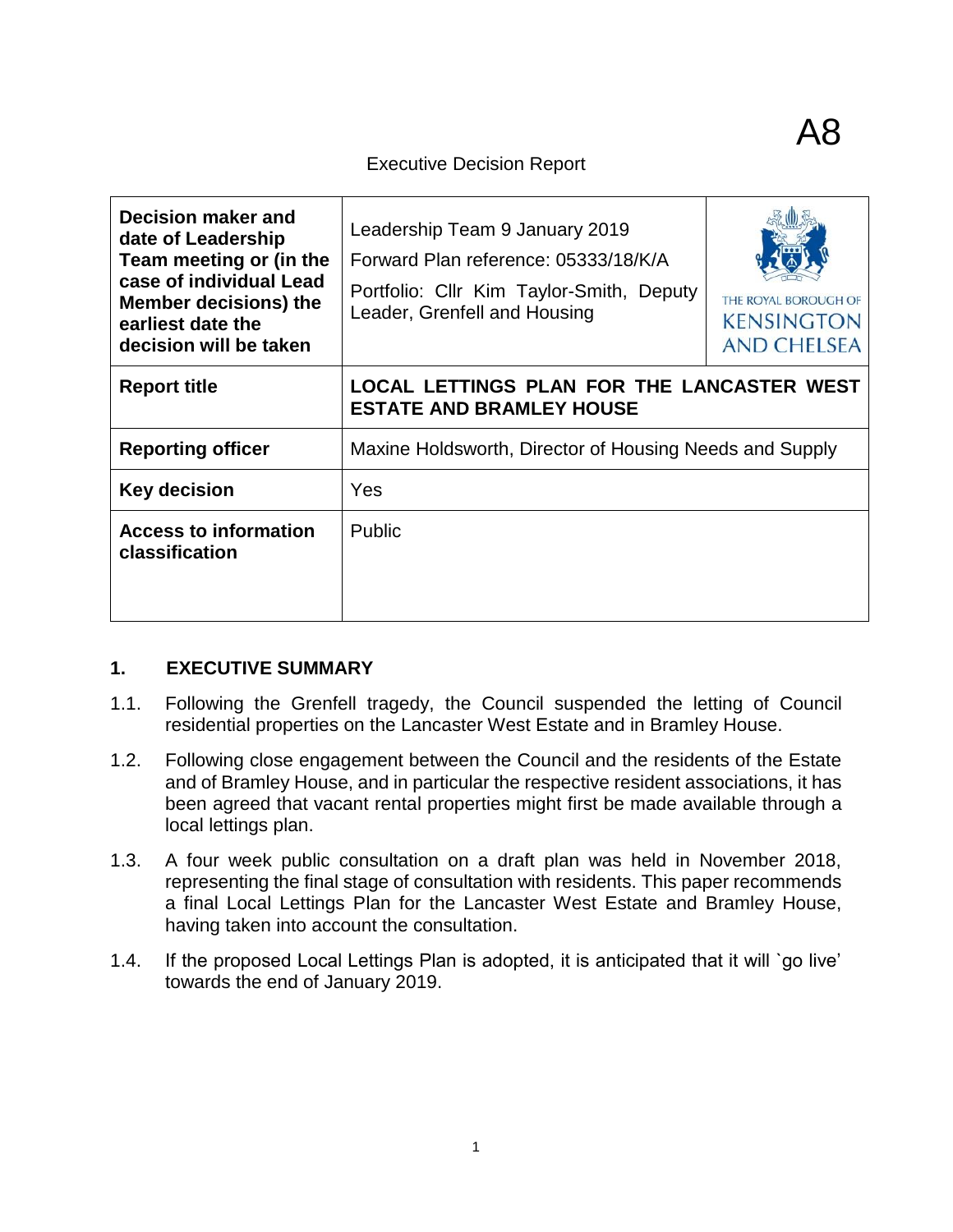## **2. RECOMMENDATIONS**

2.1. This paper recommends that the proposed Local Lettings Plan for the Lancaster West Estate and Bramley House, developed in close consultation with residents, be adopted. The proposed Plan is provided at appendix A.

## **3. REASONS FOR DECISION**

- 3.1. The Council introduced the Wider Grenfell Rehousing Policy to help tenants of the Walkways, Treadgold House and Bramley House to move to another social housing tenancy if they did not feel able to continue living close to Grenfell Tower. The Wider Grenfell Rehousing Policy does not help residents who wish to remain within the community, but need a better home; for example, because they are overcrowded in their current home.
- 3.2. Through a local lettings plan Council properties on the Lancaster West Estate and in Bramley House that are empty and available will be offered first to existing residents of the Estate and Bramley House, who
	- need and want to move to a more suitable home. and
	- wish to remain in the area and part of the community.

## **4. BACKGROUND**

## **The need for a more suitable home**

- 4.1. The Grenfell Tower tragedy was a humanitarian disaster on an unprecedented scale within the borough. The loss of life and harrowing events of the fire as well as its aftermath have devastated an entire community.
- 4.2. As part of the wider emergency response and transition towards recovery, the Council introduced two rehousing policies. The Grenfell Rehousing Policy, June 2017 and amended in November 2017 (05084/17/H/AB and KD05153 respectively) facilitates the rehousing of former residents of Grenfell Tower and Grenfell Walk to new permanent homes. The Wider Grenfell Rehousing Policy February 2018 (05128/17/H/A) facilitates the rehousing of Council tenants of Barandon Walk, Hurstway Walk, Testerton Walk, Treadgold House and Bramley House to alternative social housing if they feel they cannot remain in their current homes near Grenfell Tower.
- 4.3. The majority of Council tenants living in the vicinity of Grenfell Tower remained living in their homes. However, many residents and families are living in unsuitable homes, confirmed by home visits and welfare checks in the weeks following the tragedy, tenancy audits in the summer of 2018, and applications to the Housing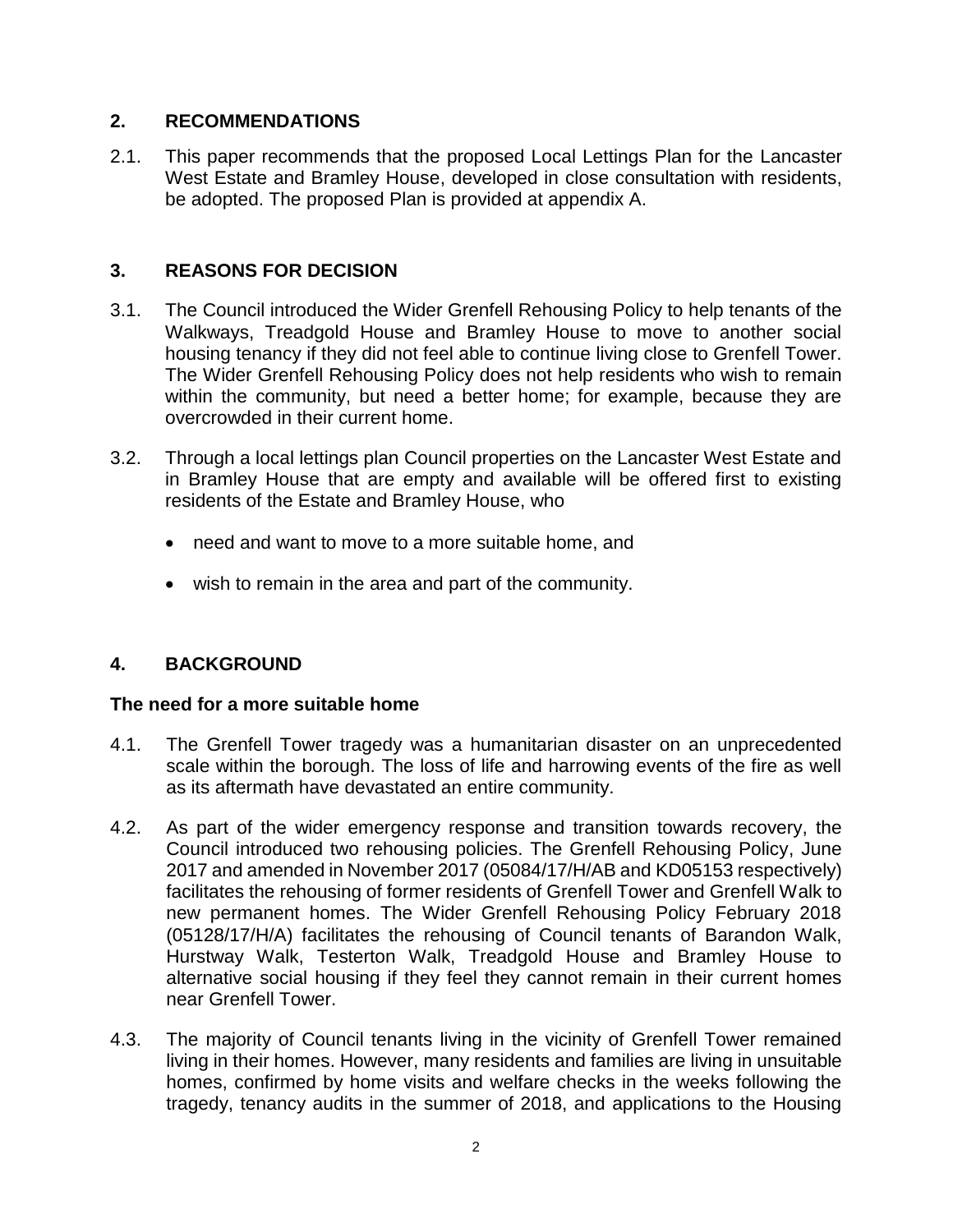Register from residents of the Estate and Bramley House. Further, a number of residents placed in emergency accommodation following the fire (now residing in self-contained temporary homes) wish to return home but are unable to do so because their property is not suitable; for example due to physical mobility problems.

- 4.4. The vast majority of tenants on the Lancaster West Estate and Bramley House wish to remain within a community that has grown even stronger following the Grenfell tragedy. However, living in an unsuitable home is likely to impede long term recovery.
- 4.5. The Local Lettings Plan aims to help tenants move to a more suitable home within their existing community and thereby support their recovery from the tragedy.

#### **Vacant homes on the Lancaster West Estate and Bramley House**

- 4.6. The Council suspended lettings of vacant properties following the Grenfell tragedy primarily due to an awareness of the psychological impact of the unwrapped Tower. Tenants and residents traumatised by the events of 14 June 2017 understandably needed time to consider whether they would feel able to remain living on the Estate or in Bramley House. There was also a need to discuss the future of the Lancaster West Estate and Bramley House with residents and residents' associations.
- 4.7. Following the completion of the wrapping of Grenfell Tower in June 2018, the benefit of offering vacant homes on the Estate and in Bramley House to existing tenants emerged through discussions with residents and the residents' associations.
- 4.8. Tenants of the Walkways, Treadgold House and Bramley House currently residing in temporary homes have been asked by the Council to make the difficult decision to return to their existing homes or to relinquish their tenancy if they do not feel able to return. Homes relinquished by existing tenants will present the most important supply of suitable accommodation for tenants who wish to remain in the community but need a better home. Homes vacated by tenants who are rehoused through the Wider Grenfell Rehousing Policy will also supply the proposed Local Lettings Plan. It is worth noting that the average turn-over rate within the rental stock before the Grenfell tragedy was lower on the Lancaster West Estate and in Bramley House (1.88%) than across the whole of the Council's stock (2.87%).
- 4.9. Restricting a local letting plan to the Walkways, Treadgold House and Bramley House would have limited the opportunities for tenants to move to a more suitable home, not least because some tenants living in unsuitable homes closer to Grenfell Tower wish to remain within the community but would welcome the opportunity to move further away. The inclusion of the rest of the Lancaster West Estate within the proposed Local Lettings Plan increases the total stock of rental Council homes from 338 within the `Wider Grenfell Policy' area to 627. In addition to the Barandon Walk, Hurstway Walk and Testerton Walk, Treadgold House and Bramley House, the following residential blocks will be included in the Plan: Camborne Mews,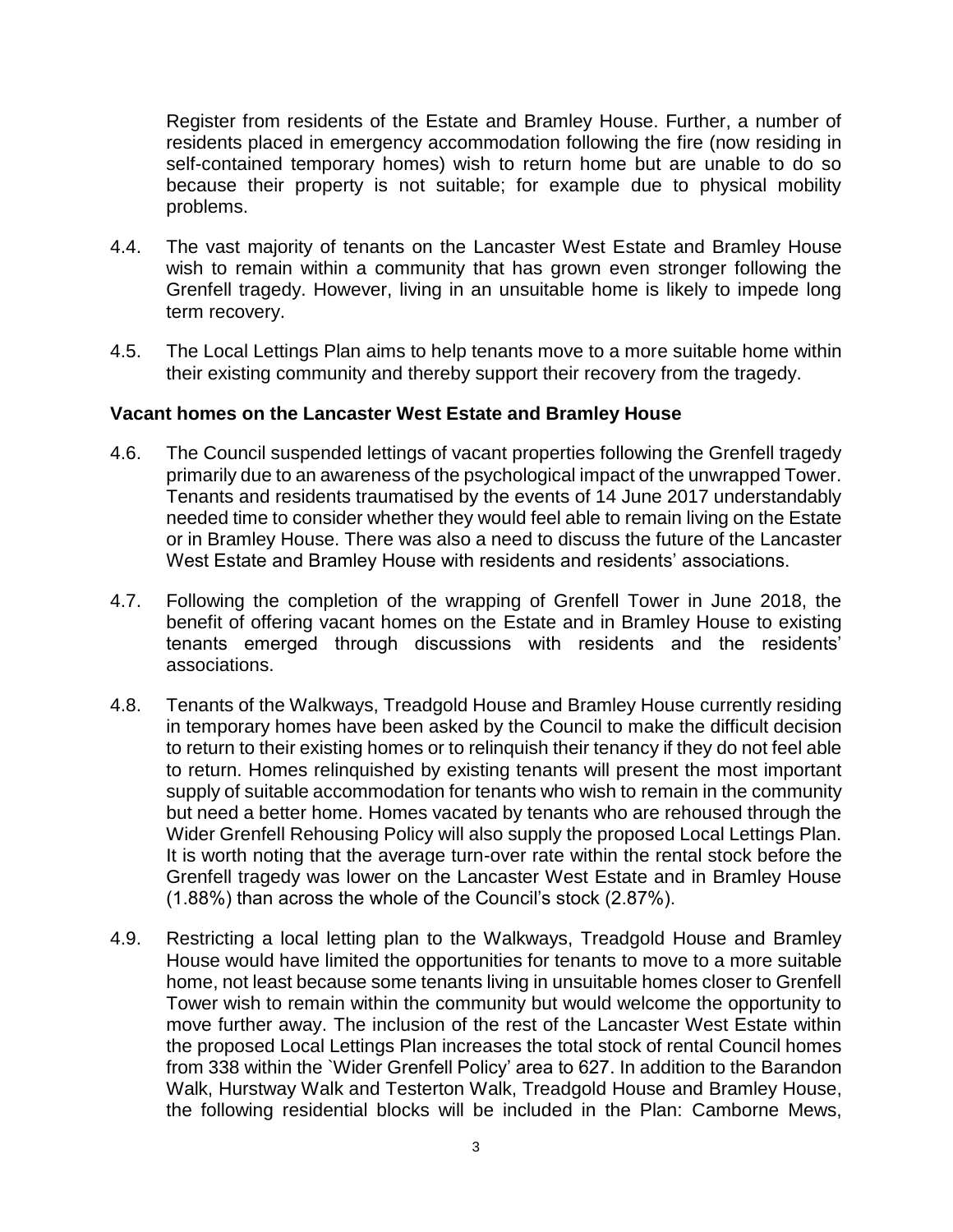Camelford Court, Camelford Walk, Clarendon Walk, Lower Clarendon Walk, Upper Clarendon Walk, Morland House, Talbot Grove House, Talbot Walk, Upper Talbot Walk, Verity Close.

4.10. Lettings to the Lancaster West Estate and to Bramley House represent, on average, 5.5% of the Council's total annual lettings of social housing, and 13.8% of annual lettings of Council rental properties.

The table below shows how many properties became available across the Lancaster West Estate and in Bramley House between April 2013 and March 2017.

| Year    | Lettings on Lancaster<br><b>West / Bramley House</b> | Lettings to LWE / BH<br>as % of all lettings | Lettings to LWE / BH as<br>% of all Council only<br>lettings |
|---------|------------------------------------------------------|----------------------------------------------|--------------------------------------------------------------|
| 2013/14 | 19                                                   | 4.3%                                         | 10.8%                                                        |
| 2014/15 | 27                                                   | 5.3%                                         | 14.7%                                                        |
| 2015/16 | 23                                                   | 5%                                           | 11.9%                                                        |
| 2016/17 | 33                                                   | 7.6%                                         | 17.6%                                                        |
|         |                                                      |                                              |                                                              |
| 2013/17 | 102                                                  | 5.5%                                         | 13.8%                                                        |

4.11. Vacant homes let through the Local Lettings Plan will be brought up to a high standard before allocation. This means that homes relinquished by existing tenants will not be made available straight away. Works will be carried out to properties before they are advertised.

## **Mutual Exchange Scheme for Council Tenants**

4.12. The Council intends to launch a local mutual exchange scheme which will help all Council tenants to exchange homes if they wish to do so. Tenants do not need to be in housing need to swap their home with another council tenant; they may live in a suitable property but simply wish to live in a different location.

## **5. PROPOSAL AND ISSUES**

5.1. The recommended Local Lettings Plan for the Lancaster West Estate and Bramley House is provided at appendix A. A frequently asked questions leaflet accompanying the Plan is provided at appendix B. Key principles are summarised as follows.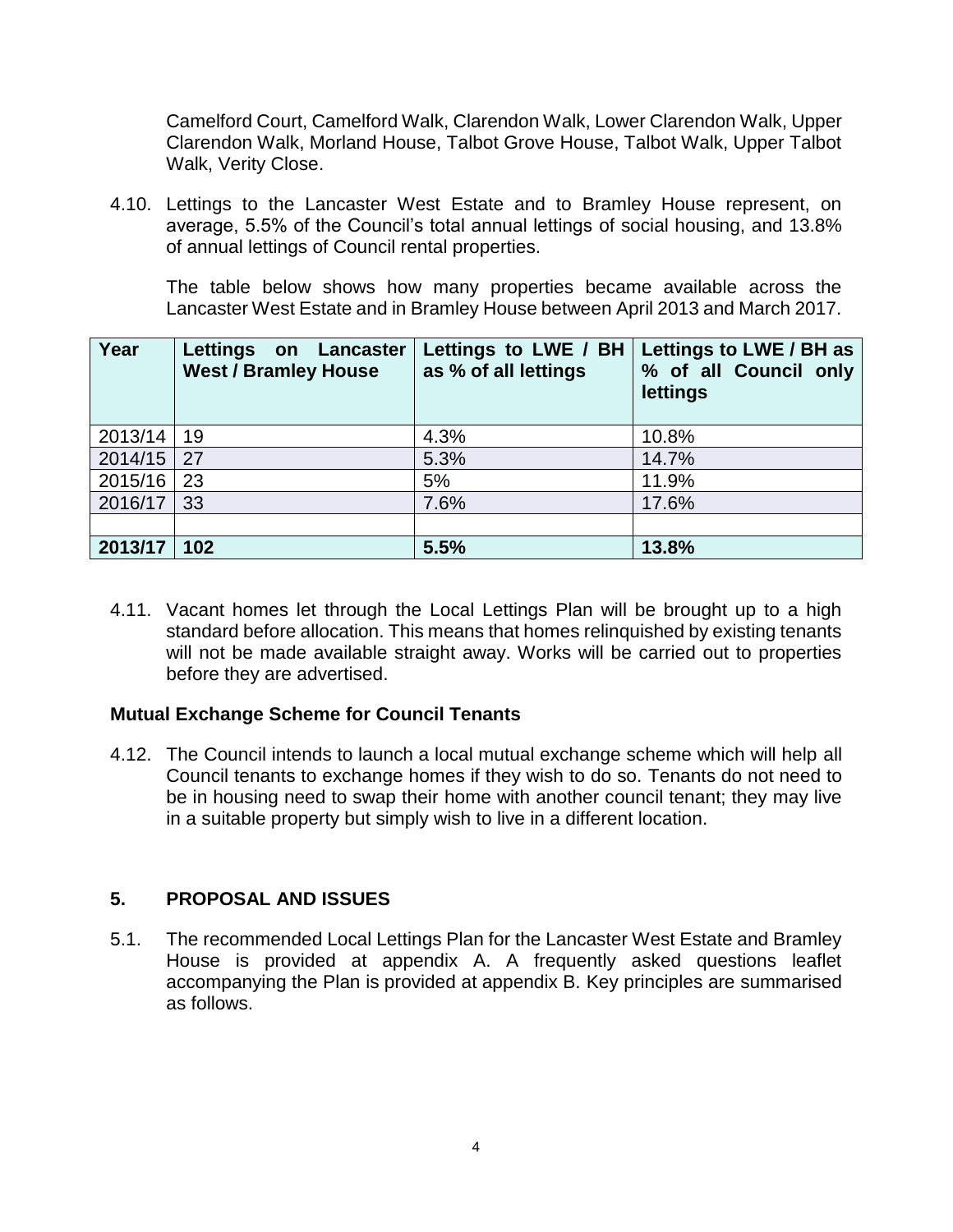## **Qualification for the Local Lettings Plan**

- 5.2. Residents may qualify for the Local Lettings Plan if they live on the Lancaster West Estate or in Bramley House, and were doing so at the time of the Grenfell Tower tragedy and are
	- i. a Council tenant with a secure tenancy, living at home on the Lancaster West Estate or in Bramley House, or
	- ii. a Council tenant with a secure tenancy on the Lancaster West Estate or in Bramley House who is living away from home, would like to return home, but is unable to do so because their home is very unsuitable, or
	- iii. a resident who has been was placed by the Council in temporary accommodation on the Estate or in Bramley House as a statutorily homeless household, or
	- iv. an adult member of a Council tenant's overcrowded household where the family as a whole need a four bedroom property or larger and the adult member (meaning that the adult household member may be rehoused separately, or
	- v. an adult member of a Council tenant where the current home has three or more bedrooms and the tenant is willing to move to a smaller home if the household member is rehoused to a studio or one-bedroom property.
- 5.3. The purpose of allowing `split households under (iv) and (v) above is to address the demand for, but lack of, larger properties across the Estate and in Bramley House, and by extension, address overcrowding. In doing so, this aspect of the Local Lettings Plan addresses not only housing need but it also recognises the deep impact the Grenfell Tower tragedy has had on residents of the Lancaster West Estate and Bramley House, and the importance of addressing housing need (to aid recovery) whilst at the same time allowing family members in overcrowded conditions and / or larger properties to remain within the community.
- 5.4. Where households are permitted to split to alleviate overcrowding (where otherwise the whole household would require a larger property) none of the resulting multiple households will be allowed to under occupy their home. This means, for example, that adult family members within an overcrowded household that needs for four bedroom home or larger may be rehoused to their own tenancy. However, neither they, or the remaining tenant in the original home will be allowed to under occupy. Households may split only to create the right household fit for each property.
- 5.5. Residents will also need to qualify for at least one of the priority categories in order to qualify for the Local Lettings Plan.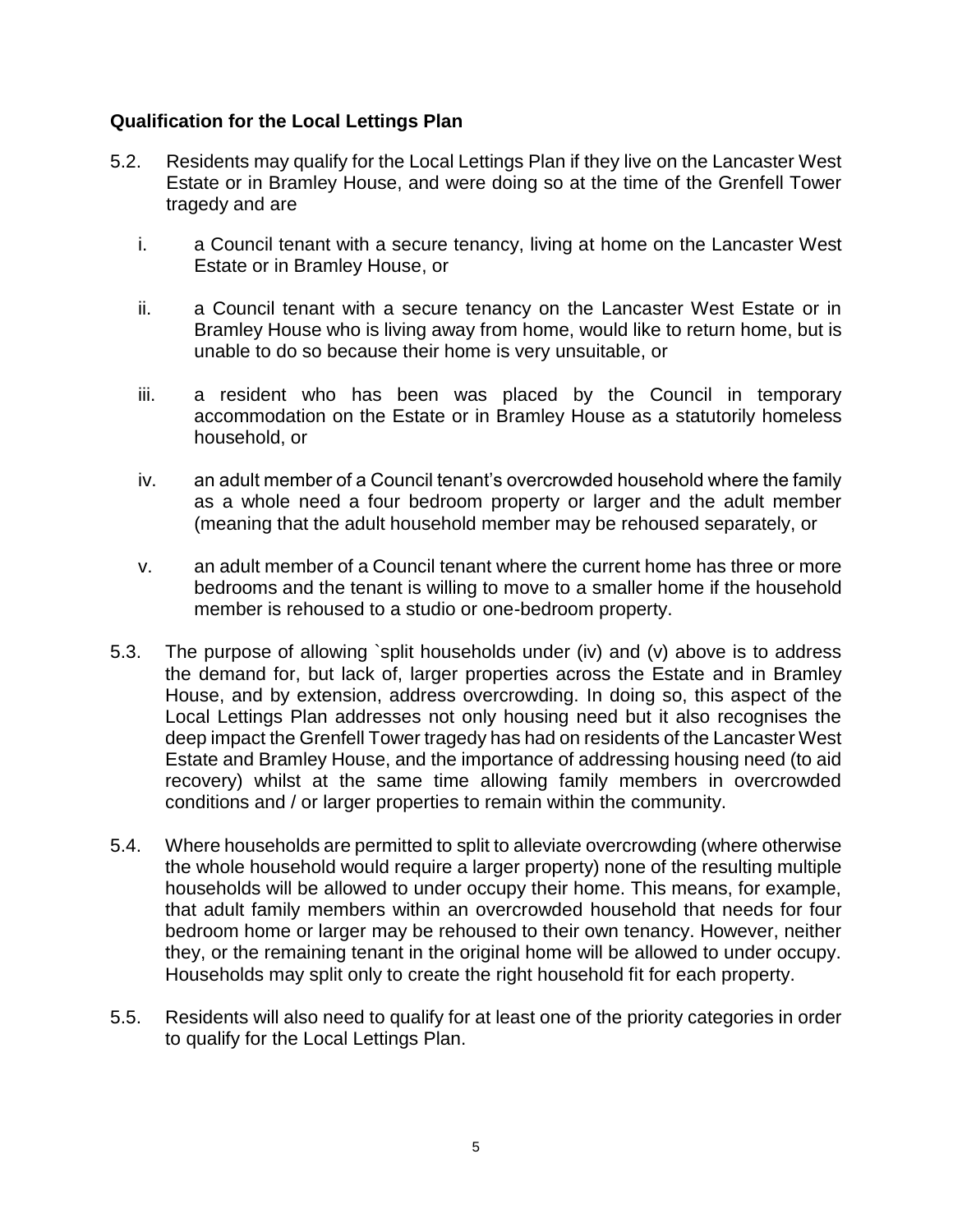## **Priority for rehousing under the Local Lettings Plan**

5.6. Residents qualifying for the Local Lettings Plan will be granted a priority for rehousing based on their housing need. The Plan proposes uses relevant priorities set out in the Council's Allocation Scheme, but also recognises lower levels of need, such as lacking one bedroom or where a disability or long-term health condition clearly affects a family member's independence in the existing home. The need to include lower levels of need within the Plan, in order to help families and aid recovery, was a clear theme emerging from initial discussions with residents.

#### **Recommending suitable properties**

5.7. The assessment of a family's needs and the definition of a suitable property (size and accessibility) will be based on criteria set out in the Council's Allocation Scheme.

## **Tenancy rights including succession**

- 5.8. Properties allocated through the Local Lettings Plan will be let on lifetimes tenancies.
- 5.9. Residents rehoused through the Local Lettings Plan will **not** be granted tenancy rights, including the right to succession, that are more limited that the rights they possess at present.

## **Rent and service charges**

- 5.10. Tenants will pay the same rent and the service charges that would be paid if the home was let to a resident on the Housing Register. This means that the rent and service charges will not be capped to the amount tenants paid for their previous home.
- 5.11. Under occupying tenants who wish to move to a smaller home will not pay more rent for their new home, paying the lower of the proper rent for the new home or the same level of rent they paid for their previous home.

## **Length of the Local Lettings Plan**

- 5.12. It is proposed that the Local Lettings Plan will run for two years initially.
- 5.13. A review of the Plan will commence after 18 months to consider whether the original grounds for the Plan still exist, and whether it should be renewed, amended or brought to an end. The Council will engage fully with the residents of the Lancaster West Estate and Bramley House when undertaking this review.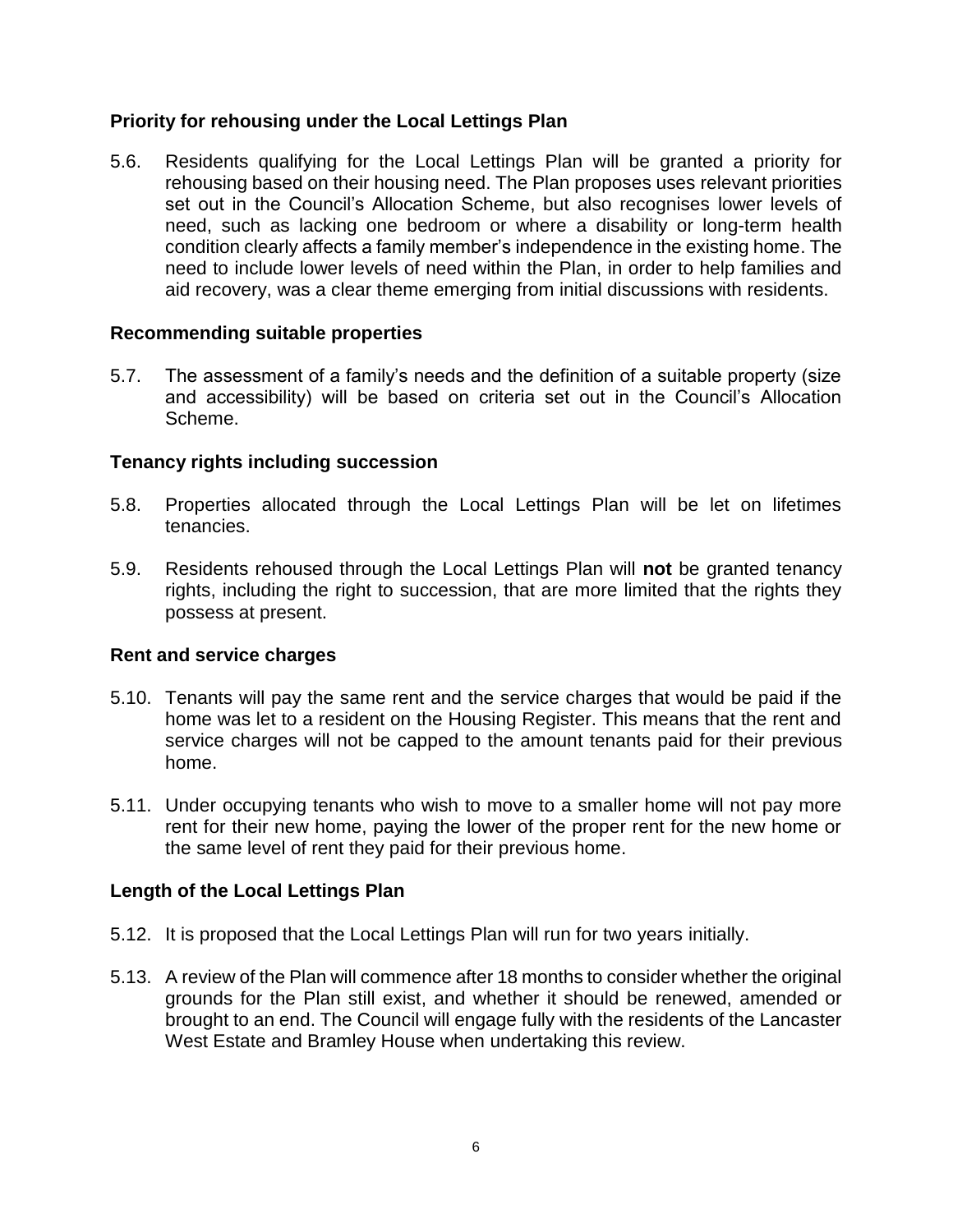## **6. OPTIONS AND ANALYSIS**

## **Options**

- 6.1. The proposal to let vacant properties across the Lancaster West Estate and Bramley House emerged through discussions with residents and the respective residents' associations. Therefore, the idea is very much one of `co-design' and the input of residents and the residents' associations have been valuable in shaping the proposed Plan.
- 6.2. The proposed Local Lettings Plan not only aims to address housing need but also reflects both the impact of the Grenfell Tower tragedy upon residents of the Estate and Bramley House and the desire and need for residents to remain in the community, in suitable housing, as they progress along a long and difficult road to recovery. A Local Lettings Plan forms one part of a wider recovery framework which includes the future of Grenfell Tower and the site, the future of and investment in the Lancaster West Estate and Bramley House, the Wider Grenfell Rehousing Policy, and wider support in terms of healthcare, economic development and investment in and empowerment of the community.
- 6.3. Nevertheless, the Council considered alternative routes to allocating vacant properties on the Estate and across Bramley House and to addressing housing need on the Estate.
- 6.4. Letting through the Council's Allocation Scheme and Housing Register.

Vacant properties could be allocated to residents on the Housing Register using the criteria set out in the Allocation Scheme; ie using existing rehousing mechanisms. However, doing so would risk weakening rather than supporting a community deeply affected by the Grenfell Tower tragedy as vacant properties might be let to residents who do not live on the Estate or in Bramley House and were not directly or indirectly affected by the tragedy but have a higher priority for rehousing under the Scheme.

Further, residents on the Estate and in Bramley House clearly articulated a view that the thresholds of housing need required to qualify for the Housing Register (for example, lacking two bedrooms in order to be classified as overcrowded) were too high to effect transfers to suitable housing and thereby support recovery. In other words, the main Allocation Scheme (whose high thresholds are designed to provide a realistic expectation of rehousing given limited supply) would only assist those in the greatest need of rehousing, leaving many families struggling to recover in the physical and psychological shadow of the Tower.

6.5. Addressing housing need through mutual exchange.

It is possible that residents and families in need of a better home could swap their tenancy with other Council (or social housing) tenants in the community in order to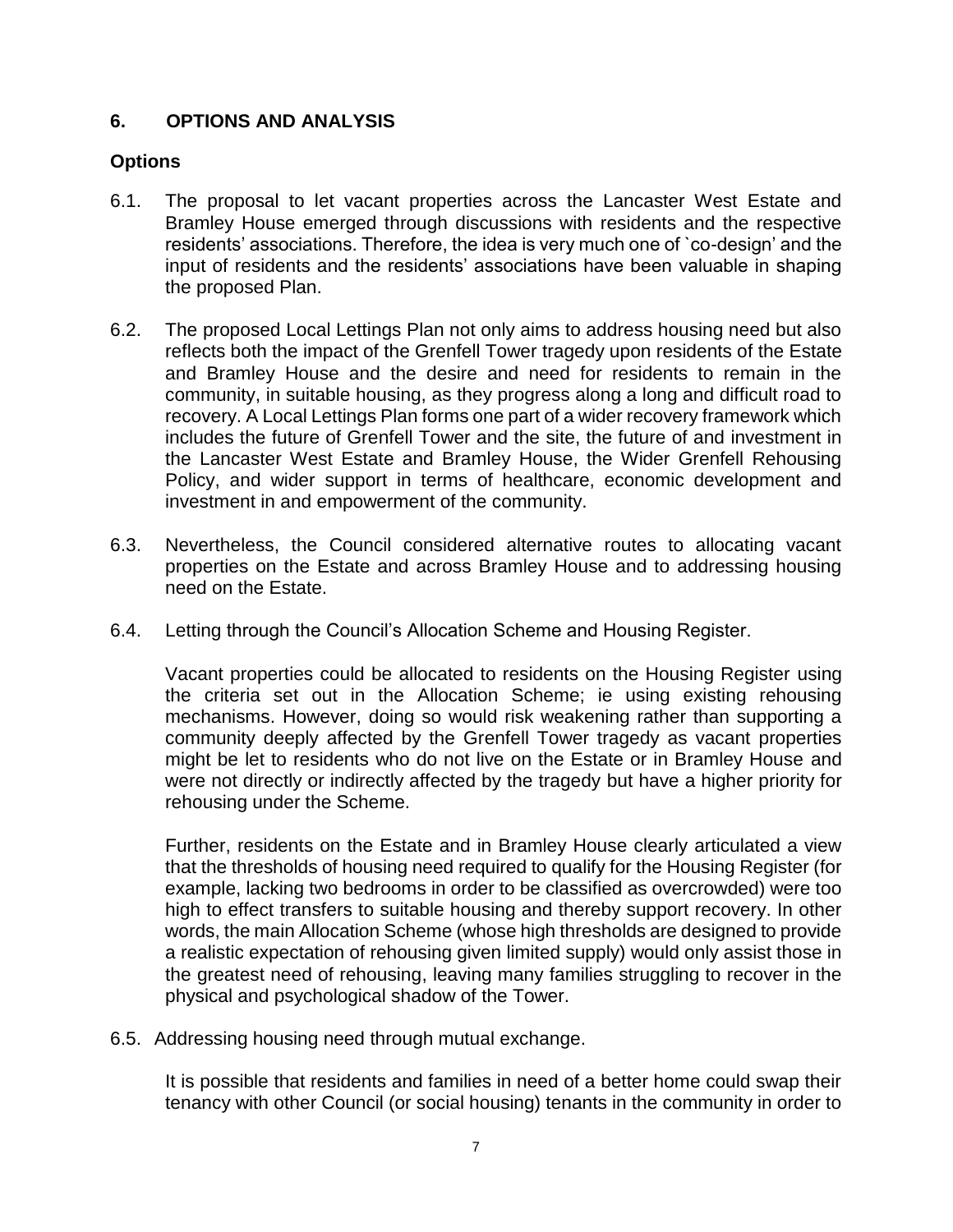move to a better property. However, the likelihood of a resident in housing need finding a suitable home through mutual exchange is far lower than through an Allocation Scheme or a local lettings plan. An overcrowded family would rely on finding an under occupying tenant who wishes to downsize into their home, while a tenant with physical mobility problems would rely finding a tenant who lives in an accessible home but does not require it and who also wishes to exchange.

The Council does intend to launch a local mutual exchange scheme which will help all Council tenants to exchange homes if they wish to do so. Tenants in need of a better home can also apply to the mutual exchange scheme, but the scheme will also allow tenants currently in suitable homes to exchange. Therefore, it will complement the Local Lettings Plan, and present rehousing opportunities to all Council tenants.

## **Analysis**

- 6.6. It is difficult to predict how many residents who will qualify for the Local Lettings Plan will apply to be rehoused through it. As of 19 December 2018, 60 households living on the Lancaster West Estate or Bramley House were registered on the Council's Housing Register for rehousing (excepting those awarded Wider Grenfell Rehousing priority). In other words, this number of households have applied for rehousing and been assessed as residing in unsuitable housing. Households who do not qualify under the main Allocation Scheme but qualify for the Local Lettings Plan (such as households lacking one bedroom) are likely to apply.
- 6.7. Demand for larger properties (three bedroom or larger) is likely to be far greater than the supply thereby limiting the opportunities for larger families to be rehoused through the Local Lettings Plan. The Plan aims to mitigate against this by allowing adult non-dependents to be rehoused separately where either the family as a whole requires a four bedroom property or larger, or where a tenant living in a three bedroom or larger property is willing to downsize to a smaller property.
- 6.8. The demand for accessible and step-free accommodation is likely to be greater than the supply of accessible accommodation across the Estate and in Bramley House. Residents living in accessible accommodation but who do not require it can receive a high priority for rehousing, plus other incentives, if they are willing to move to a general needs property with steps in order to free up accessible housing. The Council will also assess and advise whether adaptations may better address a resident's challenges within their current home than rehousing to an alternative property.
- 6.9. Up to 80% of the first wave of properties let through the Local Lettings Plan are likely to be studio and one bedroom properties, unsuitable for larger families. A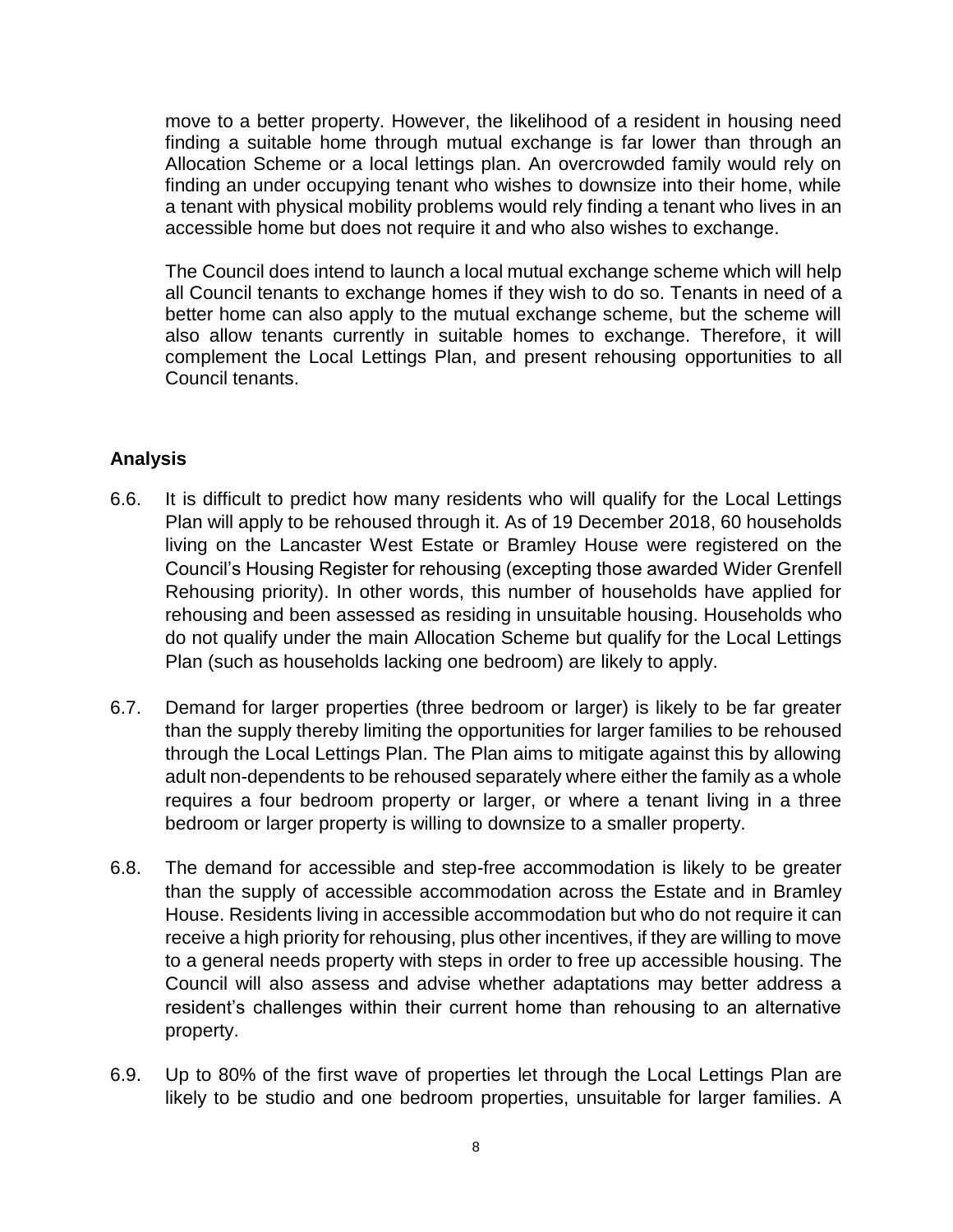large proportion of existing households on the Estate and in Bramley House comprise of single people or couples who, unless they are moving on medical grounds, will not be prioritised for alternative studio or one bedroom properties. However, this supply of smaller properties may offer opportunities for under occupying tenants or those occupying three bedroom properties or larger to downsize (if they wish to do so) thereby freeing up much needed larger properties.

6.10. As of 19 December 2018 54 Council tenants from the Walkways, Treadgold House and Bramley House were residing in a temporary home considering whether they feel able to return home or wish to relinquish their tenancy pending rehousing under the Wider Grenfell Rehousing Policy. Homes relinquished by these tenants will be offered first to residents qualifying for the Local Lettings Plan.

## **Risks**

- 6.11. The Wider Grenfell Rehousing Policy awarded a high priority for rehousing to Council tenants in Barandon, Hurstway and Testerton Walk, Treadgold House and Bramley House without increasing the supply of social housing.
- 6.12. Lancaster West is one of the largest concentrations of council housing in the borough. While vacant properties not taken up by participants in the Local Lettings Plan will be offered to residents on the Housing Register, ring-fencing arising void properties for Lancaster West Estate and Bramley House residents (including splitting adult household members of larger families) is likely to reduce the availability of void properties to the rest of the housing register. This leads to:
	- A risk of legal and / or equalities challenge from residents on the Housing Register.
	- A risk of financial costs associated with delay to rehousing statutorily homeless families in temporary accommodation, given the costs to the Council of such accommodation.
	- A risk of being not being able to meet acute housing need on the rest of the housing register including from temporary accommodation.
- 6.13. Mitigation actions include the extensive consultation, time limiting the time period over which the Plan will initially apply and reviewing its impact after 18 months, and a robust Equalities Impact Assessment that will also be subject to review.

## **7. CONSULTATION AND COMMUNITY ENGAGEMENT**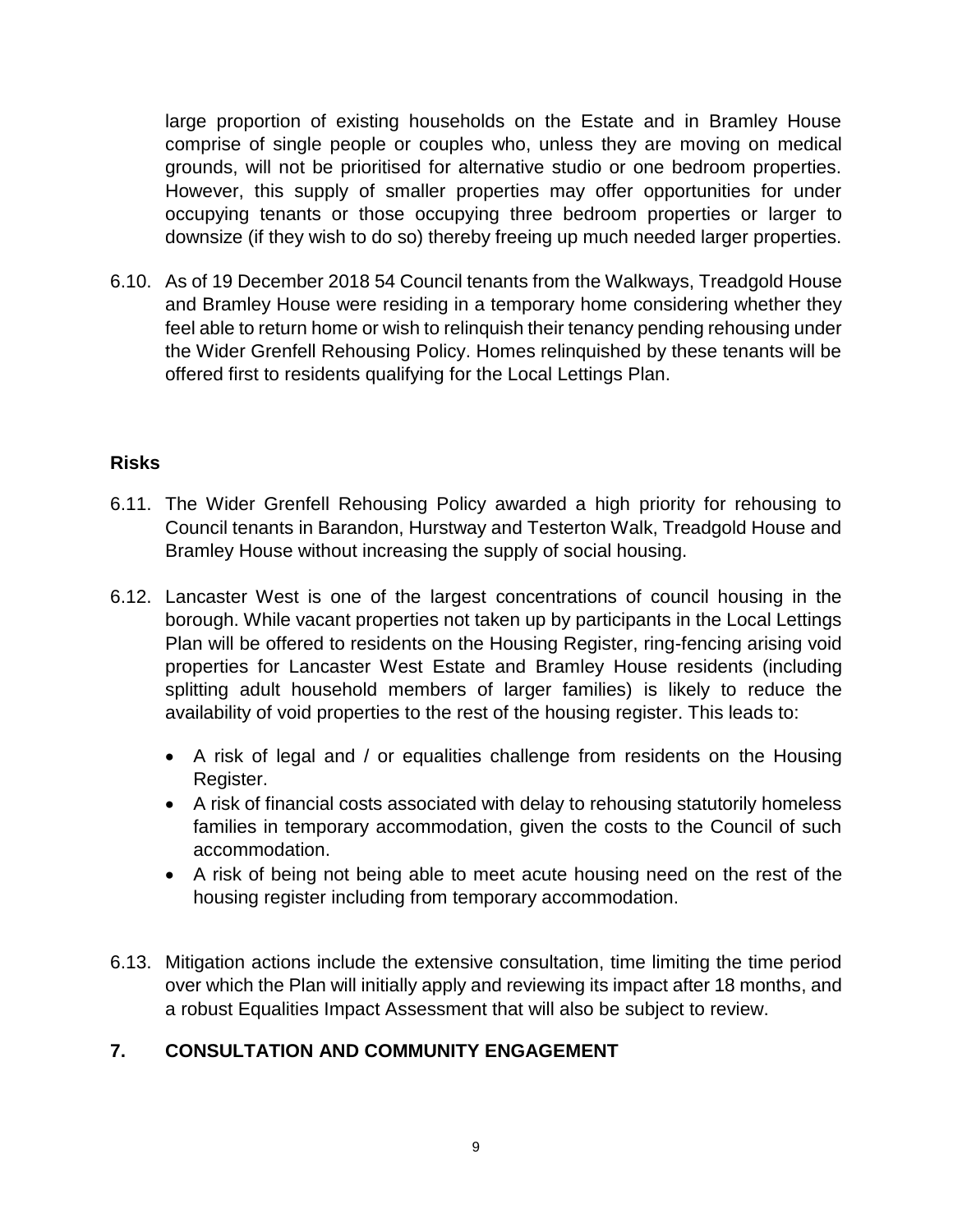- 7.1. The Council worked closely with residents of the Estate and Bramley House whose views were extremely helpful in shaping proposals for the Local Lettings Plan.
- 7.2. Further to discussions with the Lancaster West Residents' Association and the Bramley House Residents' Association, the following consultation activities have been undertaken:
	- independently facilitated consultation workshops with residents of the Lancaster West Estate and Bramley House, 16 and 17 August 2018.
	- invitation to consult with Notting Dale Ward Councillors
	- invitation to consult with local advice agencies, specifically North Kensington Law Centre, The Citizens Advice Bureau, and Shelter
	- presentation of the Local Lettings Plan consultation draft to the Grenfell Recovery Scrutiny Committee on 27 November 2018.
- 7.3. A four week public consultation, which ran up to the 30 November 2018, represented the final stage of consultation. A paper copy of the draft plan, accompanied by a short survey, was sent to all tenants and residents in temporary homes living on the Lancaster West Estate and in Bramley House (details also appeared on the Council's website). Residents on the housing register were also written to and directed to an electronic copy of the draft plan and survey on the Council's website.
- 7.4. A total of 72 responses were received to the survey by the closing date of 30 November 2018. Local advice agencies providing specific advice and support on issues relating to the Grenfell tragedy, Kensington and Chelsea Citizens Advice Bureau, Shelter and North Kensington Law Centre, also responded to the consultation.
- 7.5. Analysis of the feedback to the public consultation presented by the Council's Community Engagement Team is provided at appendix C.
- 7.6. The majority of respondents to the survey (81%) were in favour of its introduction. Five respondents (7%) were against its introduction and 11% did not express a view in support or against. The advice agencies broadly welcomed the proposed Plan.
- 7.7. Nevertheless, a number of concerns about the draft version of the Local Lettings Plan were raised within the consultation by residents and by the three local advice agencies. These themes and the Council's response to them are presented below.

## **Impact of the Local Lettings Plan on the rehousing prospects of residents on the Housing Register**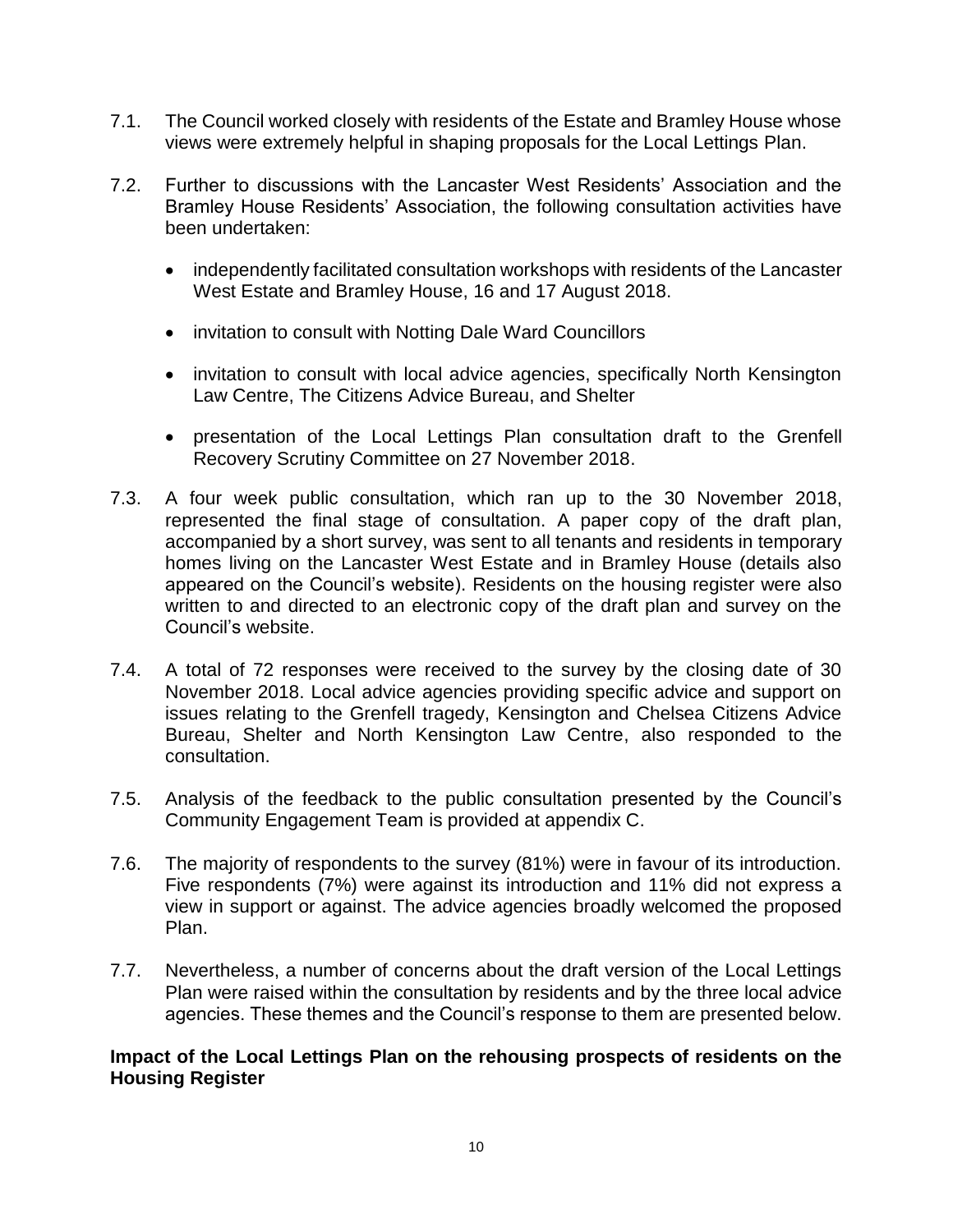- 7.8. The advice agencies and a small minority of residents expressed concern that a local lettings plan would have a detrimental impact upon the rehousing prospects of residents on the Housing Register. As of 19 December 2018, there were 3,204 applications to the Housing Register (3,338 including residents who have been awarded Wider Grenfell Rehousing Priority (WGRP)). 516 households require a three bedroom property (558 including WHRP), 123 require a four bedroom property (143 including WGRP), 16 require a five bedroom property (17 including WHRP), and 3 require a six bedroom property (no WGRP households require a six bed).
- 7.9. Where Council tenants move to a more suitable property under the Local Lettings Plan, they will free up a property for further letting. Vacant properties not taken by tenants of the Estate or Bramley House will be made available to residents on the Housing Register, thereby creating a `chain lettings effect'.

Residents placed in temporary homes by the Council, who move under the Plan, will not create rehousing opportunities for other tenants, or residents on the Housing Register. However, such moves will free up much needed local temporary accommodation for other statutory homeless households. Further, while the Council ensures that households placed in temporary accommodation are provided with suitable temporary homes, these families have less choice about the location of this accommodation; far less choice than private rented sector tenants and lodgers. The majority of households placed in temporary homes on the Estate and in Bramley House have become part of the community and remaining within that community will aid their recovery from the Grenfell tragedy.

Therefore, by focusing on the needs of tenants and residents it has placed in temporary accommodation the Council aims to assist those for whom it has a direct responsibility as landlord.

It is expected that there will be a limited supply of larger properties (three bed and larger) and of accessible accommodation made available through the Local Lettings Plan. Acknowledging the number of overcrowded households living in the Estate and in Bramley House and the need for larger properties, this is why the Council is proposing that adult members of households who require a four bedroom properties or larger, or adult members of tenants willing to downsize from a three bedroom or larger property, can be rehoused separately.

Nevertheless, the impact upon the rehousing prospects of residents on the Housing register is expected to be mitigated by the fact that that vacancies within the Lancaster West Estate and in Bramley House represented only 5.5% of all Council social housing allocations between 2013 and 2017, and by the chain lettings effect. Further, the limited supply at present of larger properties and accessible properties on the Estate and in Bramley House is likely to mean that the opportunities for larger families on the Housing Register, and those who require accessible accommodation will not be significantly restricted.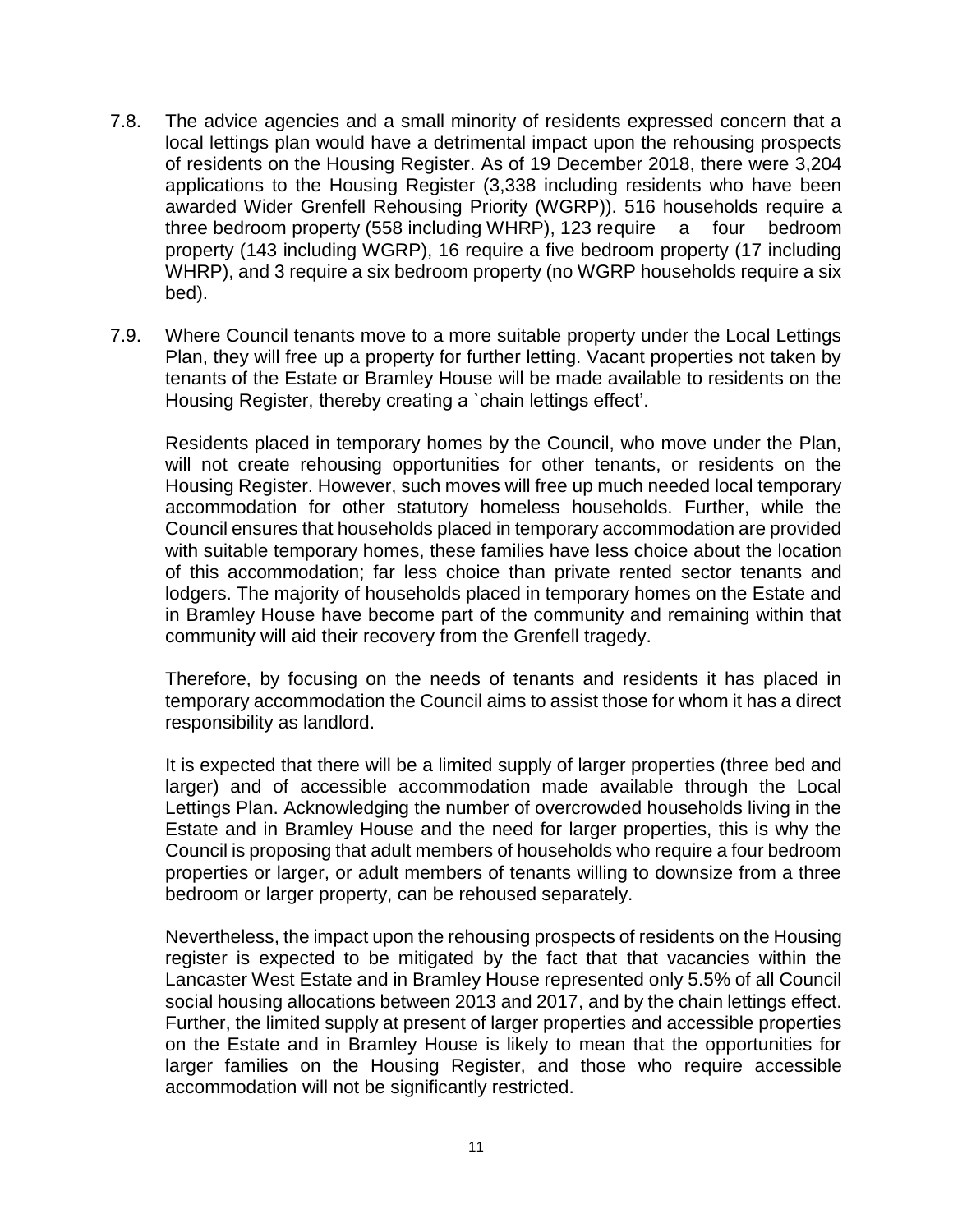Looking further ahead, the Council has announced its clear intention to increase the supply of social housing within the Borough: see *Kensington and Chelsea Homes; solving the challenge together (October 2018)*. This includes allocating homes in the new Bomore Road housing development which will not fall within the Local Lettings Plan for the Lancaster West Estate and Bramley House. The Council will, in due course, give very careful consideration to how it will make available new homes in the Bomore Road development to residents in housing need.

Finally, the Equalities Impact Assessment (EIA) accompanying this report focuses on the potential impact on the Local Lettings Plan on residents on the Housing Register. The EIA will be subject to review if the Local Lettings Plan is approved and implemented.

## **Qualification for the Local Lettings Plan should be extended to a wider group of residents**

- 7.10. The advice agencies and a small number of residents responded to the survey stating that private sector residents, lodgers, adult members of secure tenanted households, and perhaps residents outside of the Lancaster West Estate and Bramley House should also qualify for the Local Lettings Plan, as they were also members of the local community and had been deeply affected by the Grenfell Tower tragedy.
- 7.11. The primary purpose of the proposed Local Lettings Plan is not to provide rehousing opportunities to residents deeply affected by the Grenfell Tower tragedy (though it may offer the opportunity for some residents understandably affected by the fire and who are struggling in their current home due to its proximity to the Tower, to move further away while remaining in the community). Rather, the Local Lettings Plan is designed to help tenants and families who are living in unsuitable homes move to a more suitable home while remaining in the community and close to their existing support networks as this will support their recovery.

The Council has provided alternative routes to support and assistance for those tenants and residents deeply affected by the fire.

For example, the Wider Grenfell Rehousing Policy provides a route to an alternative social housing tenancy for tenants and their families who no longer feel able to remain in their homes in the Walkways, Treadgold House and Bramley House. (The overwhelming majority of tenants who remained in temporary homes in the weeks and months following the tragedy, unable to return home, held tenancies in the Walkways.)

The Council has also provided advice and support, temporary homes (and a path to rehousing) and in some instances an exceptional priority for rehousing, to tenants and residents deeply affected by the tragedy who did not or do not reside on the Lancaster West Estate or in Bramley House. In doing so, the Council has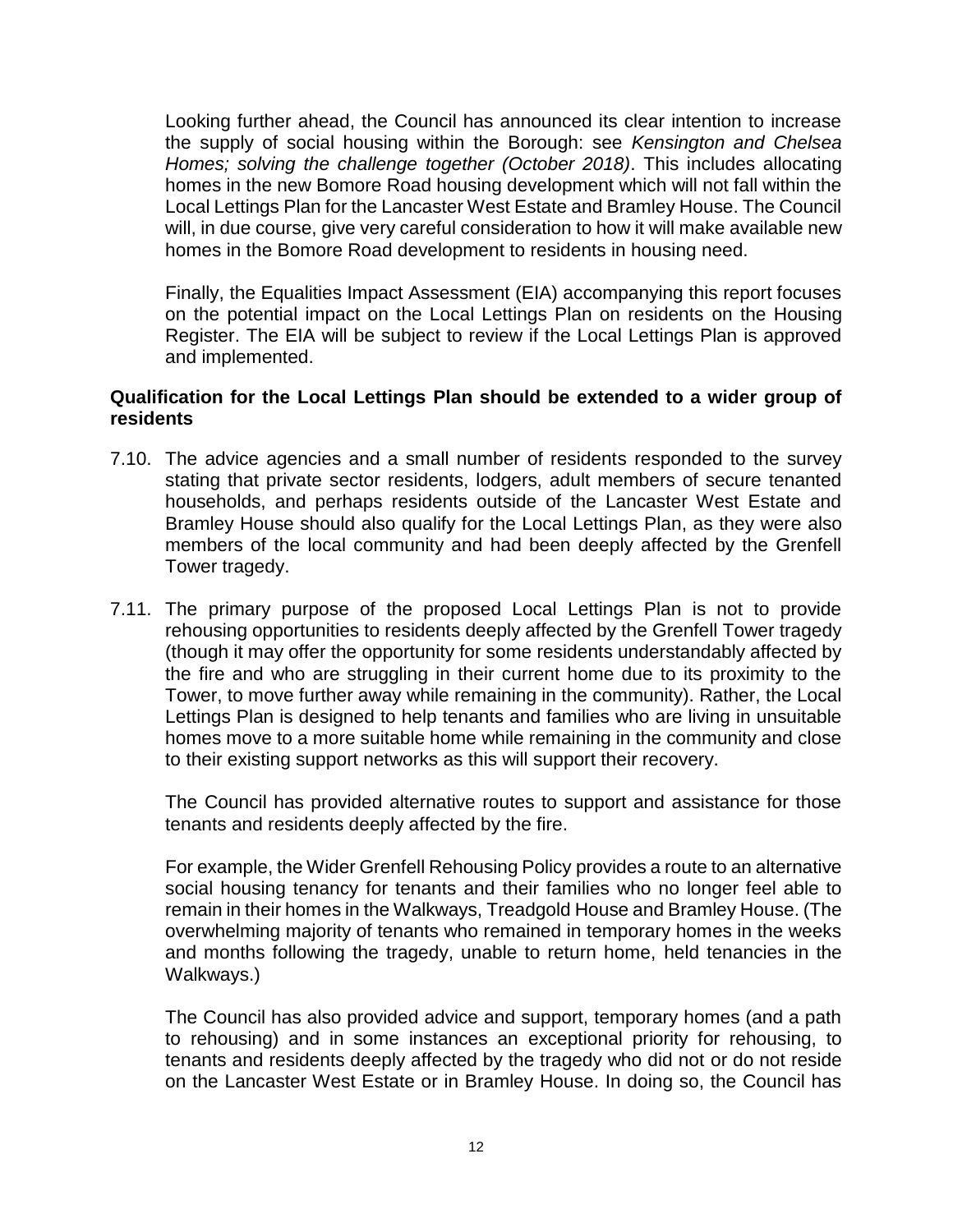demonstrably provided support to residents affected by the tragedy who require rehousing to aid their own recovery.

The request to extend the Local Lettings Plan to residents who are not tenants of the Council is likely to have a detrimental impact upon residents on the Housing Register, as rehousing them will not result in vacant Council properties available for allocation.

Alongside a Local Lettings Plan for the Lancaster West Estate and Bramley House, the Council also plans to launch its own mutual exchange scheme for Kensington and Chelsea Council tenants, through which tenants across the whole stock can swap homes with other Council tenants whether or not they are in housing need. Further, the Council is developing a new *Management Transfer Policy* through which tenants residing in substantially unsuitable homes can be rehoused to more suitable homes within the Council's housing stock.

The Council does acknowledge that the Grenfell Tower tragedy has had a deep impact upon Council tenants and other residents beyond the Lancaster West Estate and Bramley House; for example, tenants of the Silchester Estate. The Council will, in discussion with tenants, explore how the housing and wider needs of residents living beyond the Lancaster West Estate and Bramley House might be better recognised and addressed.

## **Alternative `tie-breaker' for tenants with the same priority for rehousing through the Local Lettings Plan**

- 7.12. The public consultation draft Local Lettings Plan proposed that where two or more households with the same rehousing points are interested in the same property, the property will be offered first to the household who has lived the longest on the Lancaster West Estate or in Bramley House. The start date for this length of residency would be known as the `priority date'.
- 7.13. The three advice agencies opposed this idea, recommending that the Council conduct a comprehensive, meaningful needs assessment of each family to determine which household should have a higher priority for a vacant property.
- 7.14. The Council does not believe this approach to defining relative priority would be appropriate or feasible for a number of reasons.

Firstly, as stated above, the primarily aim of the Local Lettings Plan is to help to alleviate unsuitable housing conditions for households who wish to remain part of their community: there are alternative routes to supporting residents whose primary purpose of moving is the impact of the Grenfell tragedy upon their lives the lives of their families. The Plan might be one factor in helping residents recover from the tragedy, that will also include medical and healthcare support and the support of their community, their family and their friends. While length of residency on the Estate or in Bramley House does not necessarily equate to the extent to the local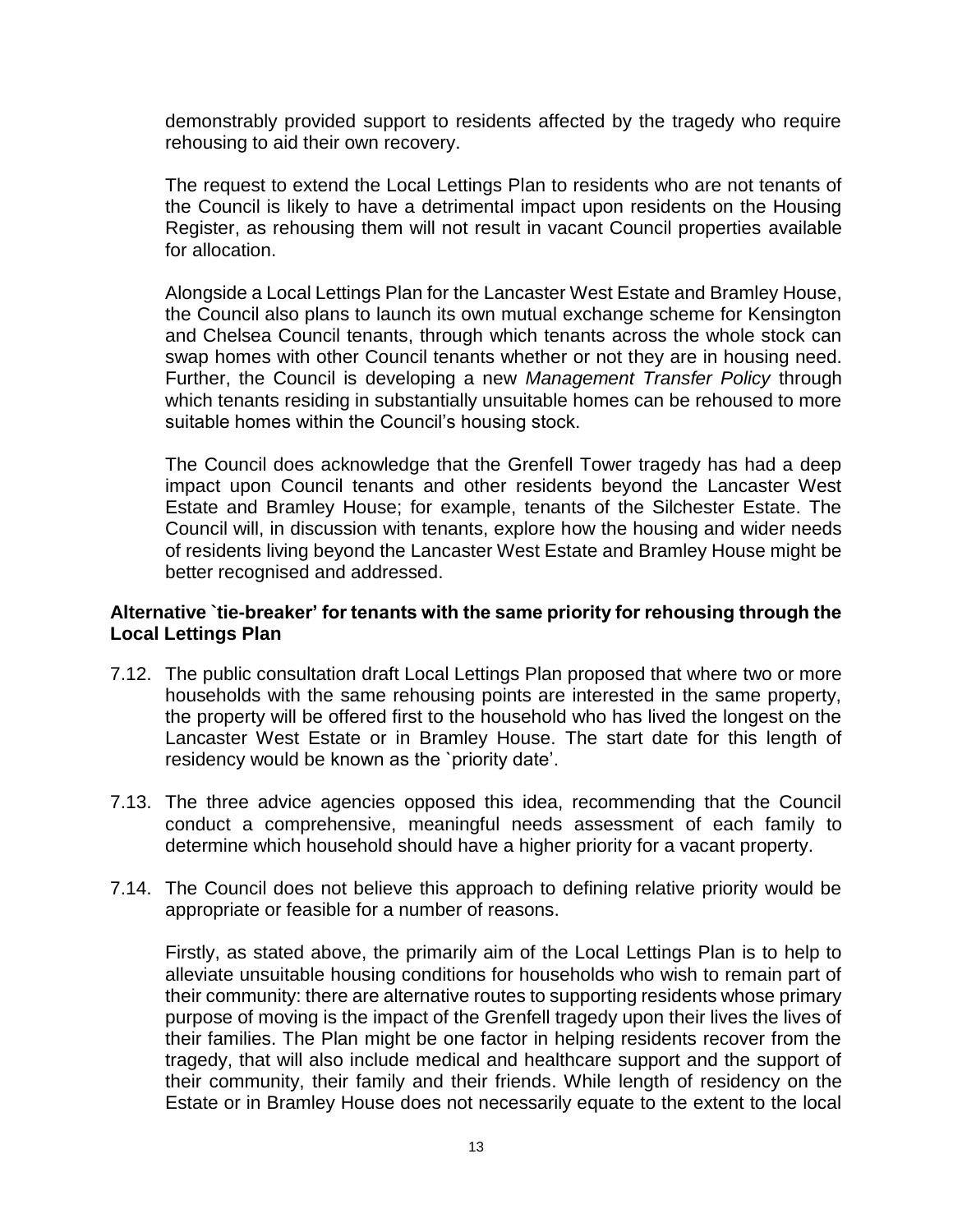community is important to a resident, the Council believes it is a fair, proportionate and transparent way to determine who should be first offered a property where two or more residents with the same priority have expressed an interest in it.

Secondly, it would not be possible or appropriate to implement a transparent rehousing policy that compares one household's experience of trauma directly against another's in order to determine who might receive an offer of alternative housing. Working with partners, the Council must work with families affected by the tragedy to understand and attempt to meet their housing and wider needs. However, the Council holds the view that directly comparing one resident's trauma to another's will not serve this aim.

Residents whose current home is unsuitable due to the impact of the Grenfell tragedy and who, nevertheless, wish to remain on the Lancaster West Estate or Bramley House, can apply for a comprehensive, meaningful assessment of their need (or priority) to move on health grounds.

## **Cap on rent and service charges**

- 7.15. One local advice agency recommended that the rent and services charges for properties let through the Local Lettings Plan should be capped at the amount the successful tenant paid for their previous property.
- 7.16. Only the Grenfell Rehousing Policy (for former residents of Grenfell Tower and Grenfell Walk) commits to capping rent and services charges at levels based on those paid by tenants in their previous homes. All other rehousing policies (the Council's main Allocation Scheme, the Wider Grenfell Rehousing Policy and the proposed Local Lettings Plan) do not provide for such a cap.

Establishing new rents and service charges for new Council tenancies helps the Council better manage its capital investment programme and supports borrowing against the Housing Revenue Account for investment in new and existing homes. It should be noted that, under Government regulations, social housing rents will continue to fall by 1% each year until 2020.

Further, capping rent and service would prove unaffordable to the Housing Revenue Account as its cost could only be met by reduction in service provision to other tenants across the borough.

## **Paid work**

- 7.17. One local advice agency recommended that `paid work' (50 points) be included within the priority categories set out in the Local Lettings Scheme.
- 7.18. The primary purpose of the proposed Local Lettings Plan is to help tenants and families who are living in unsuitable properties move to a more suitable home while remaining in the community and close to their existing support networks. Moving to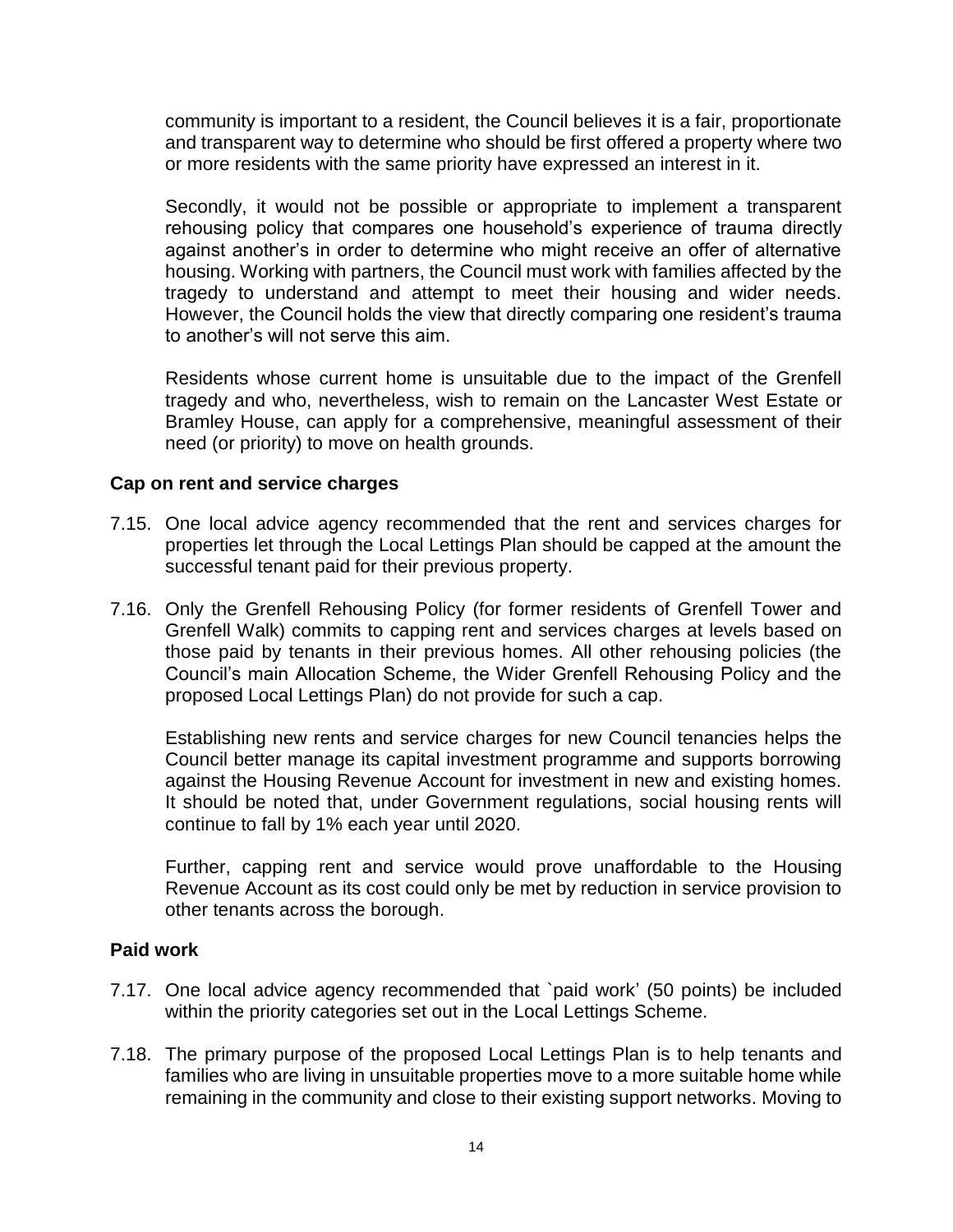a more suitable home within their locality will play a part in helping tenants, and the wider community, recover from the Grenfell Tower tragedy. Prioritising tenants within the Plan on the basis of paid work will not address unsuitable housing.

## **Property size**

- 7.19. References were made in a small number of responses to the unsuitability of studio properties that, under the proposed Plan, can be considered suitable for single persons or a couple without other family members.
- 7.20. The Council agrees that studio properties are far from ideal for most couples and many single people and does not support the building of new studio sized social housing within the Borough. However, studio properties make up a significant proportion of smaller social housing properties both on the Lancaster West Estate and in Bramley House, and across the Borough more broadly. In order to maximise the opportunities for rehousing (for example to adult non-dependents being rehoused separately from their families), the Council with let studio properties to single persons and to couples. Residents will not be compelled to express an interest in or accept a studio property offered to them through the Local Lettings Plan.

## **8. EQUALITIES IMPLICATIONS**

8.1. The Equalities Impact Assessment can be found at appendix D

## **9. LEGAL IMPLICATIONS**

- 9.1. Section 166A(6)(b) of the 1996 Housing Act enables local authorities to allocate particular accommodation to people of a particular description, whether or not they fall within the reasonable preference categories, provided that overall the authority is able to demonstrate compliance with the requirements of s. 166A(3). This is the statutory basis that allows local authorities to adopt local lettings policies for certain parts of the social rented stock within their area. In line with the statutory provisions, the Council's main Housing Allocation Scheme February 2017 permits special dispensation allocations, a local lettings plan falls under the special category where the Council can publish a policy for allocation outside of the criteria listed in the main scheme, but is still considered to be an allocation within the Allocation Scheme.
- 9.2. The recommendations within the report provide a sound rationale and basis to adopt the proposed lettings plan. Further, Counsel's opinion has been sought and his views are incorporated within the body of the report.

## **10. FINANCIAL, PROPERTY AND ANY OTHER RESOURCES IMPLICATIONS**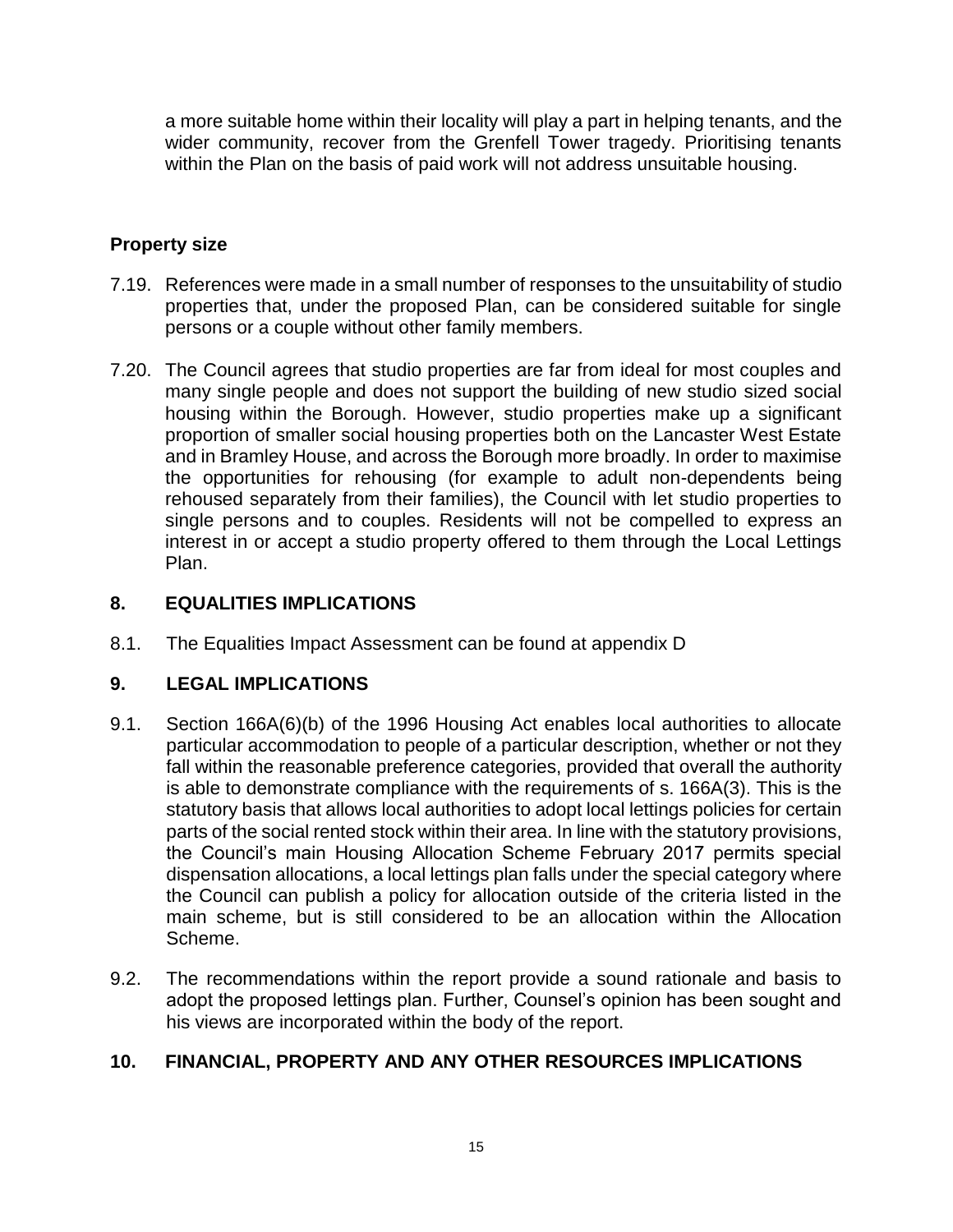10.1. This report is concerned with a method of allocating existing property and as such has limited financial implications. For the HRA the same number of units of social housing are subject to the same rents and service charges. As there is no reason to believe that the local policy will affect letting times, there is no direct financial impact. For the General Fund there may be an impact from the allocation of a property to a split household, if this means that a unit of social housing cannot be used to rehouse a family in temporary accommodation. It is hard to quantify this. It is also worth noting that the report indicates that rehousing the split household into two or more units will reduce the need to provide large units, which is a real problem, admittedly falling to the HRA. It is therefore considered that any impact on the general fund will be small, hard to identify and containable within existing Temporary Accommodation budgets.

#### **Maxine Holdsworth, Director of Housing Needs and Supply Local Government Act 1972 (as amended) – Background papers used in the preparation of this report**

None

## **Contact officer: Rob Shaw, Housing Policy Manager**

**[robert.shaw@rbkc.gov.uk](mailto:robert.shaw@rbkc.gov.uk)**

## **020 761 3167**

#### **Formal clearance requirements for all key decision reports**

| Cleared by Finance (officer's initials)                               | [SM]        |
|-----------------------------------------------------------------------|-------------|
| Cleared by Corporate Finance (officer's initials)                     | <b>IFAI</b> |
| Cleared by Legal Services (officer's initials)                        | [SM]        |
| Cleared by Communications & Community Engagement (officer's initials) | [KT]        |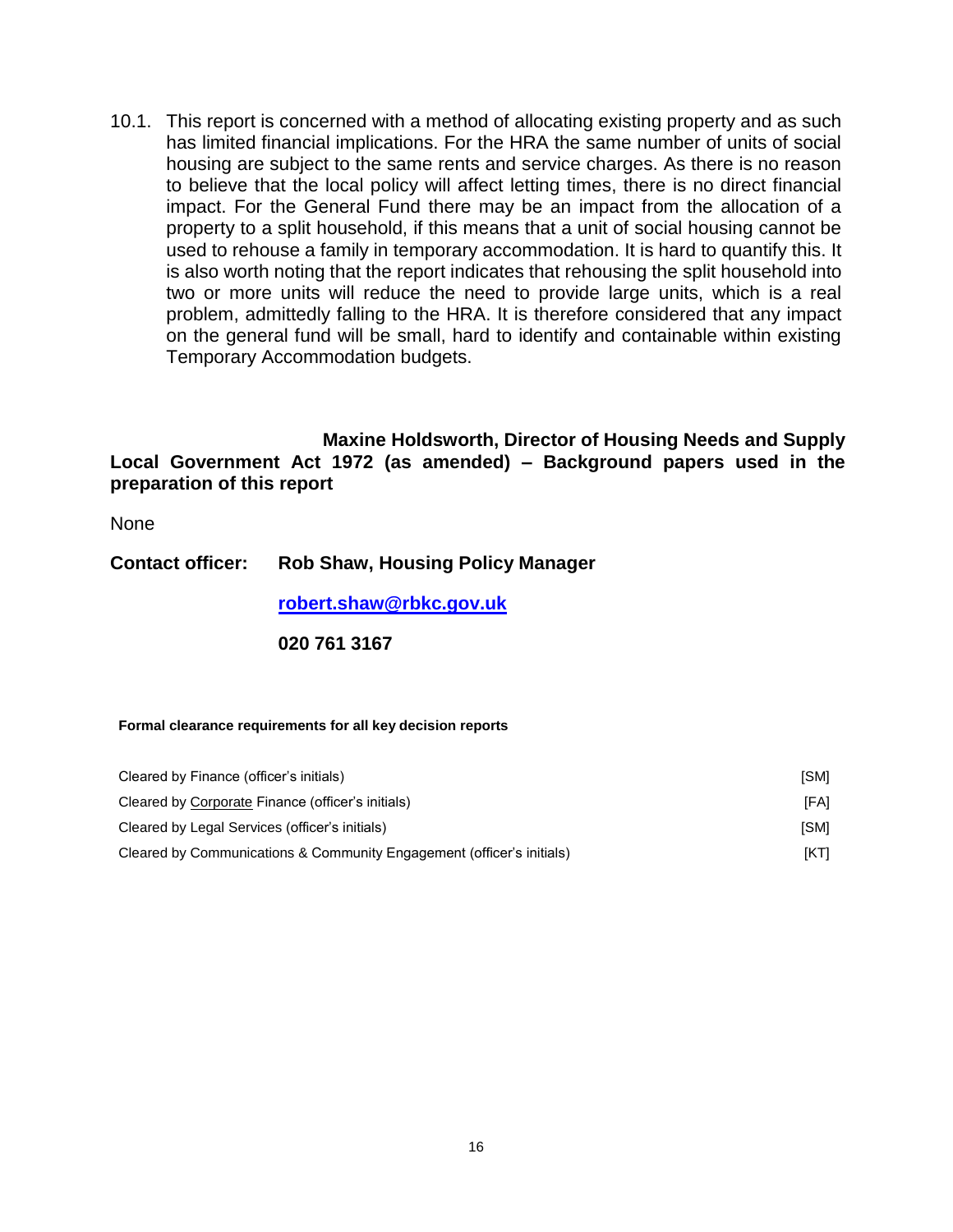

**Local Lettings Plan for Lancaster West Estate and Bramley House January 2019**



**Appendix A**

## **Who qualifies for the Local Lettings Plan?**

Members of the community who live on the Lancaster West Estate or in Bramley House, and were resident at the time of the Grenfell Tower tragedy, who are

i. Council tenants with a secure tenancy, living at home

or

ii. Council tenants with a secure tenancy who are living away from home, would like to return home, but unable to do so because their home is very unsuitable

or

iii. residents who given a home to rent on the Estate or in Bramley House by the Council (under 1996 Housing Act section 188 or 193) and do not hold a secure tenancy

or

- iv. household members of Council tenants who:
	- are aged 18 or over
	- are a son, daughter, parent, grandparent, or grandchild of the tenant, or otherwise have an exceptional need to live as part of the household
	- live with the tenant as their main and principal home

and where:

- the home they live in is overcrowded and the family needs a four-bedroom property or larger (more than one household member may be rehoused until the remaining family are no longer overcrowded or no longer require a four bedroom property or larger), or
- they live in a home with three or more bedrooms, and are willing to move to a smaller home if their household member is rehoused to a studio or one-bedroom property through the Local Lettings Plan.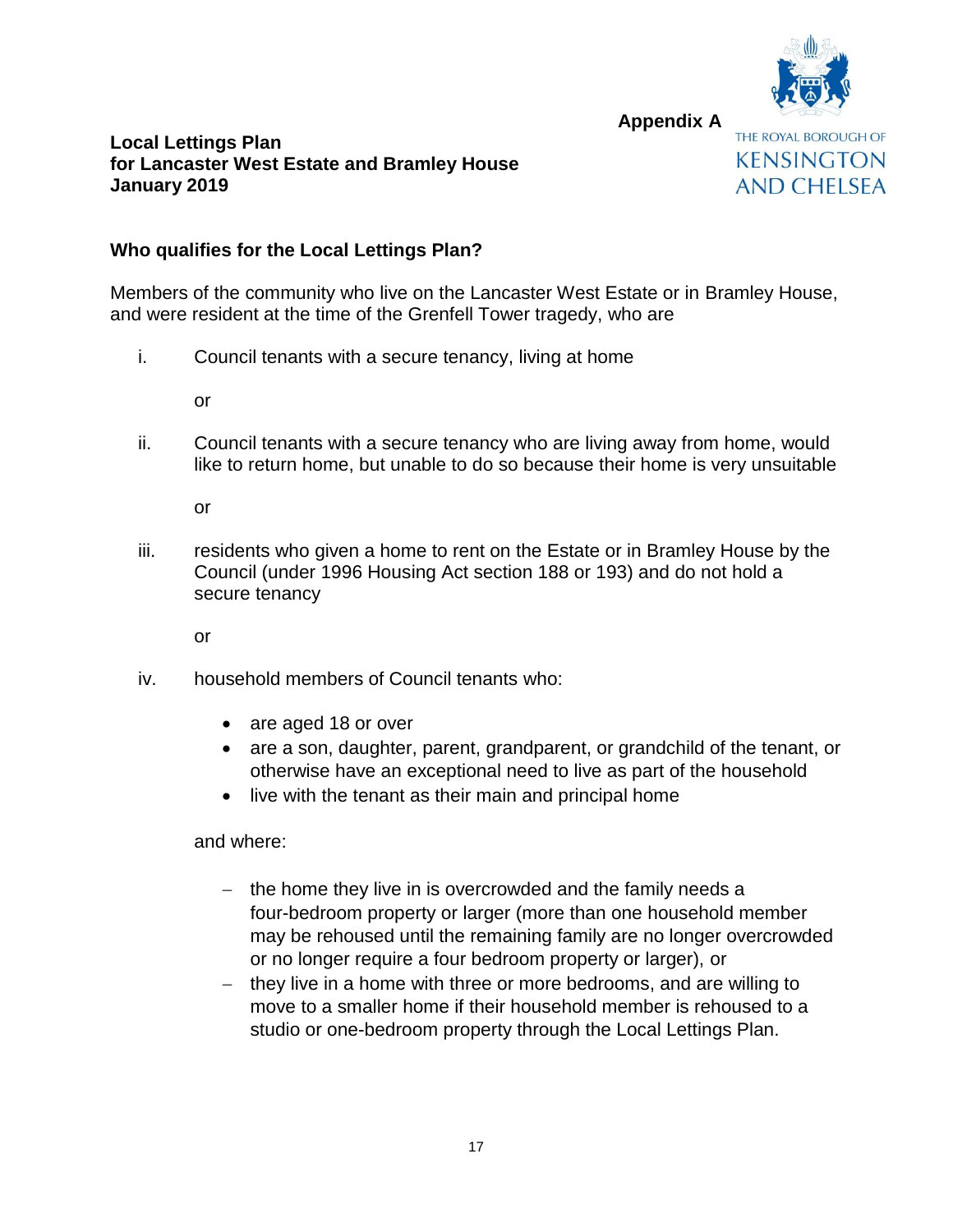Residents must also meet the criteria for at least one of the priority categories set out below in order to qualify for the Local Lettings Plan. The above residents will be referred to as `qualifying resident' within this Plan.

## **What properties will become available through the Local Lettings Plan?**

Council properties for rent on the Lancaster West Estate or in Bramley House that become available for let (as a `true void').

If a Council property becomes available because the existing tenant has moved to another home through the Local Lettings Plan, the property will be made available to let through the Local Lettings Plan.

If an available property is not let to a qualifying resident after a reasonable period of time, it will be made available to residents on the Council's Housing Register.

## **How long will the Local Lettings Plan last?**

The Local Lettings Plan will run for two years following its implementation.

A review of the Local Lettings Plan will begin no later than 18 months after its implementation, to determine whether the Plan should end, be amended, or be renewed. The Council will engage fully with the residents of the Lancaster West Estate and Bramley House when conducting this review.

## **How will qualifying residents be prioritised under the Local Lettings Plan?**

The following priority categories and points levels will be used when letting properties under the Local Lettings Plan to qualifying residents of the Lancaster West Estate and Bramley House. No other priority categories will be used.

The first six categories (in yellow) currently exist under the Council's main Housing Allocation Scheme. The five further categories (in green) are additional priorities provided within this Local Lettings Plan.

The Local Lettings Plan falls within the Council's Allocation Scheme, the main process for allocating social housing. Therefore, residents who would qualify for rehousing under the main Allocation Scheme will be given the highest priority under the Local Lettings Plan. However, additional priorities are included to help resolve housing need on the Lancaster West Estate and in Bramley House, and to help residents who might not qualify for the main Housing Register.

A detailed explanation for the priority bands will be provided in a frequently asked questions leaflet.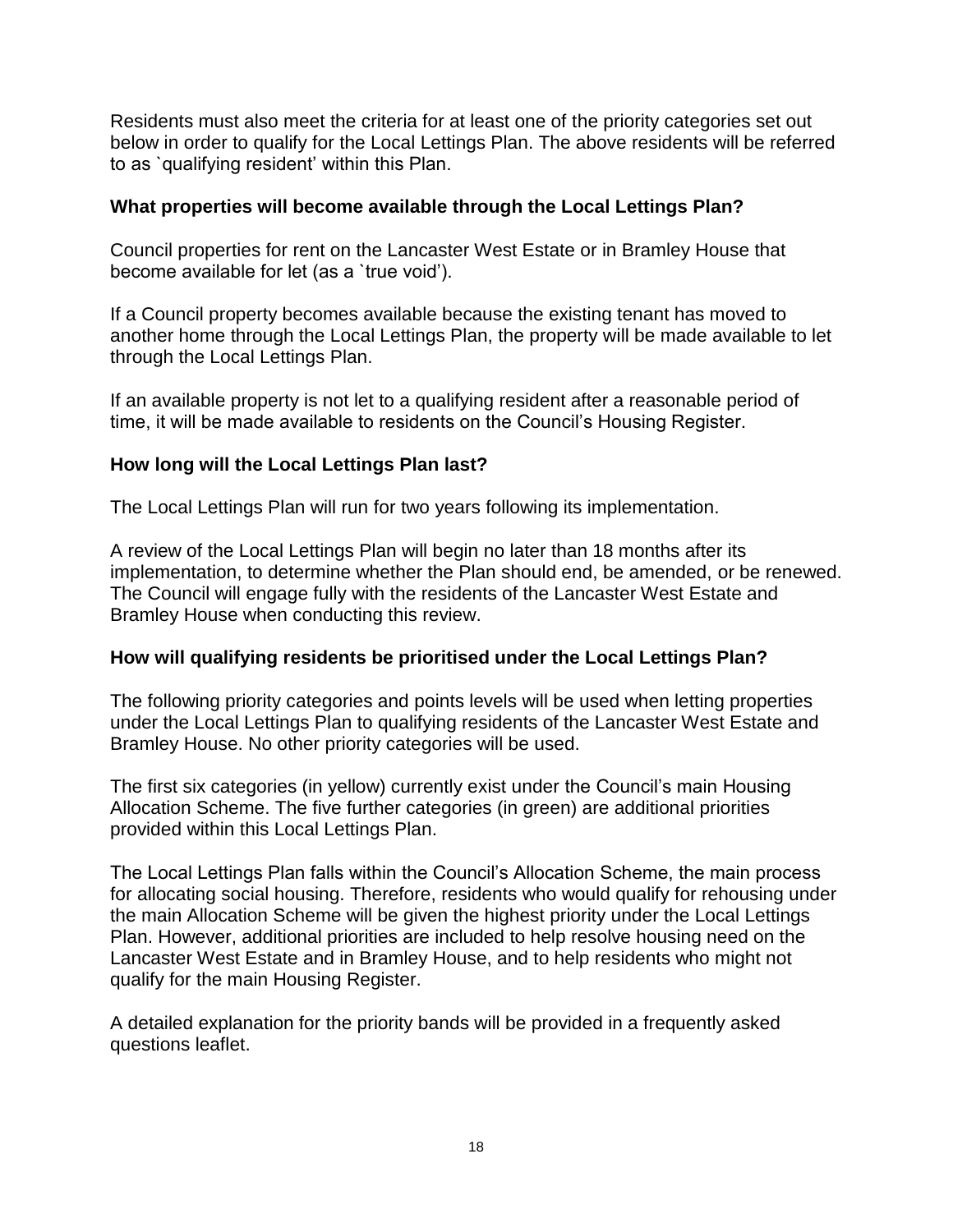| <b>Points award</b> | <b>Priority category</b>                                                              |  |  |  |
|---------------------|---------------------------------------------------------------------------------------|--|--|--|
| 2000                | Very urgent need, being exceptional priority and<br>emergency medical need            |  |  |  |
| 1900                | <b>Serious risk of harm</b>                                                           |  |  |  |
| 900                 | <b>High medical need</b>                                                              |  |  |  |
| 700                 | Downsizing from an under-occupied home, or<br>freeing up an accessible home           |  |  |  |
| 700                 | Adopting or fostering a child                                                         |  |  |  |
| 200                 | Lacking two or more bedrooms in the current<br>home                                   |  |  |  |
| 100                 | Moving from a temporary home provided by the<br><b>Council</b>                        |  |  |  |
| 80                  | <b>Medical need</b>                                                                   |  |  |  |
| 50                  | Lacking one bedroom in the current home                                               |  |  |  |
| 20                  | Household members of Council tenants living in<br>a home lacking two bedrooms or more |  |  |  |
| 10                  | Household members of Council tenants living in<br>a home lacking one bedroom          |  |  |  |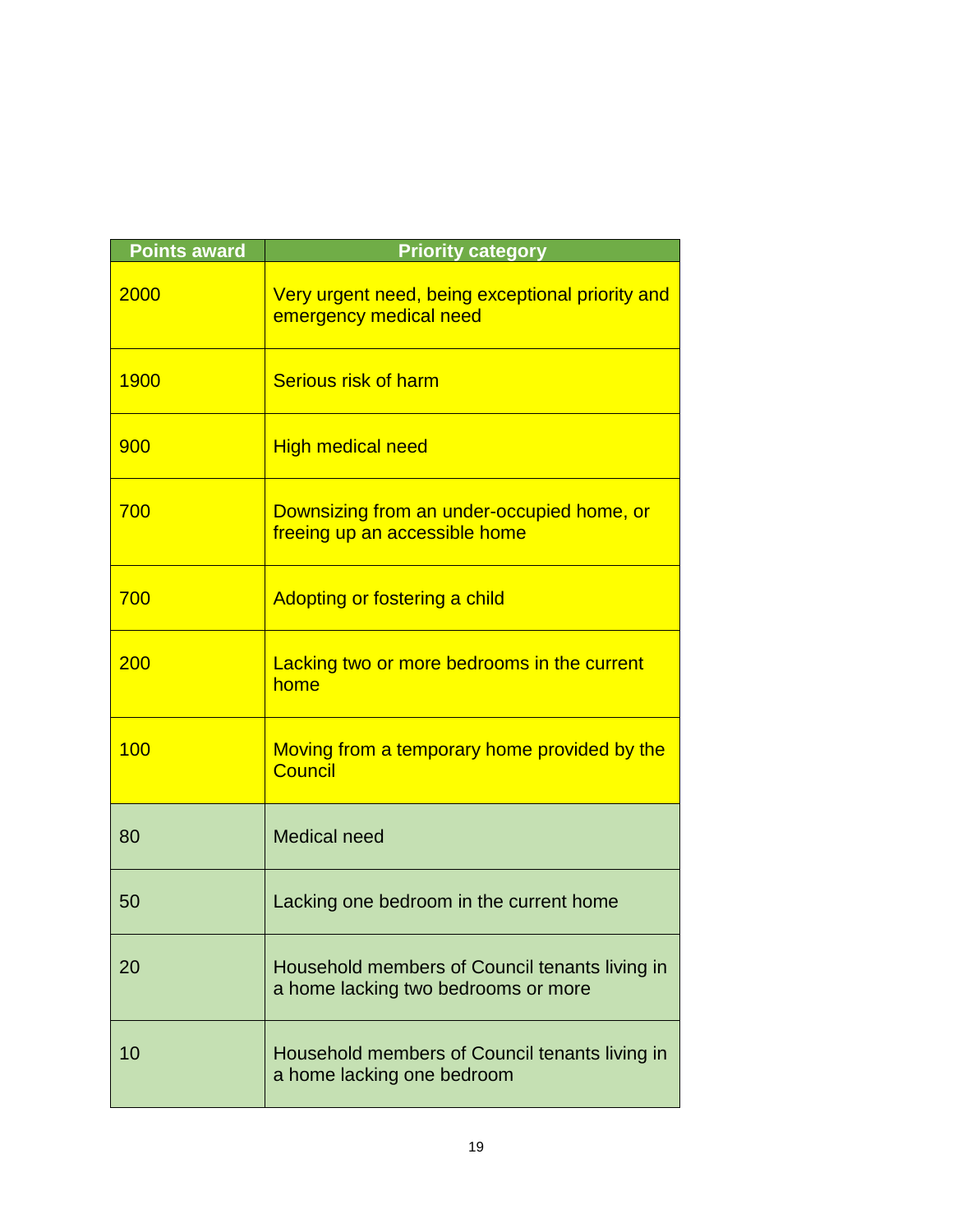# 5 Moving closer to family

## *Combining priorities for rehousing*

Qualifying residents may be awarded points for more than one category; for example, having a high medical need and lacking two or more bedrooms **except** for the following categories.

- Qualifying residents awarded exceptional priority, emergency medical or serious risk of harm can only be awarded these categories – they cannot be combined with any other category
- Lacking two or more bedrooms cannot be combined with lacking one bedroom (either for tenants, or for household members)
- Moving from a temporary home cannot be combined with downsizing or freeing up an accessible home.

## *Combining medical points*

Medical points can be awarded for each member of a household that is assessed as needing to move on health grounds. Therefore, one household member might be assessed as qualifying for 900 high medical points, and another as qualifying for 80 low medical points, bringing the total points to 980.

## *What happens if two or more households have the same priority?*

Where two or more households with the same rehousing points are interested in the same property, the property will be offered first to the household with the greatest length of residence on the Lancaster West Estate or in Bramley House.

The start date for this length of residency is known as the `priority date'.

## **How will accessible properties be allocated?**

Properties that are suitable for residents with mobility problems will be prioritised to residents who need them. This means that an accessible property will be offered to a resident with mobility problems before it is offered to someone with no mobility needs, even if the resident with mobility problems has less points.

## **Allocating properties outside of the Local Lettings Plan**

Sometimes, available properties on the Lancaster West Estate or in Bramley House may be allocated outside of this Local Lettings Plan. This may happen in the following circumstances: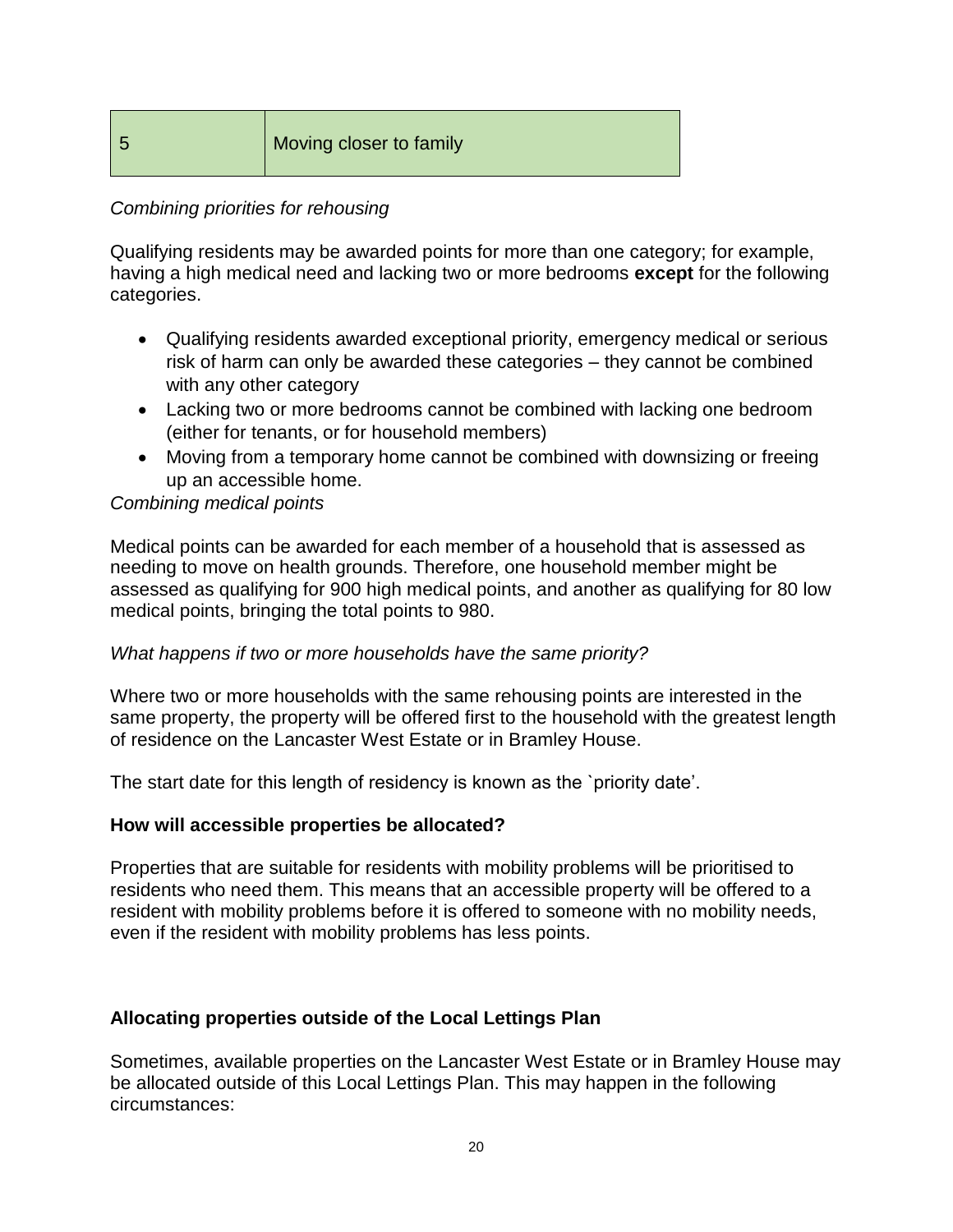- where it is offered to a former resident of Grenfell Tower or Grenfell Walk who has expressed an interest in the property
- where it is an accessible property, it has not been chosen by a qualifying resident of the Lancaster West Estate or Bramley House who needs that type of property, and it can be offered to someone on the Council's Housing Register who needs an accessible property
- where it is offered to someone on the Housing Register who has been awarded exceptional priority, emergency medical priority, or serious risk of harm priority
- where it is required for an urgent decant or transfer of an existing Council tenant.

## **How will suitable bedroom sizes be decided?**

The size of home each resident and their household needs will be assessed as set out below:

|                          |                    |                    |                                   |                          |                                                  |                                                   | One adult or a couple plus                                        |                |                       |
|--------------------------|--------------------|--------------------|-----------------------------------|--------------------------|--------------------------------------------------|---------------------------------------------------|-------------------------------------------------------------------|----------------|-----------------------|
|                          | One person         | Couple             | Two adults not living as a couple | One child or other adult | Two children of the same sex<br>aged 20 or under | Two children of opposite<br>sexes aged 9 or under | sexes, one or both aged 10 or<br>Two children of opposite<br>over | Three children | Four or more children |
| <b>Studio</b>            | $\pmb{\mathsf{x}}$ | $\pmb{\mathsf{x}}$ |                                   |                          |                                                  |                                                   |                                                                   |                |                       |
| One bed                  | $\pmb{\mathsf{X}}$ | $\pmb{\mathsf{x}}$ |                                   |                          |                                                  |                                                   |                                                                   |                |                       |
| Two bed                  |                    |                    | $\pmb{\mathsf{x}}$                | X                        | $\pmb{\mathsf{x}}$                               | X                                                 |                                                                   |                |                       |
| <b>Three bed</b>         |                    |                    |                                   |                          |                                                  |                                                   | $\pmb{\mathsf{x}}$                                                | X              | $\pmb{\mathsf{x}}$    |
| Four or more<br>bedrooms |                    |                    |                                   |                          |                                                  |                                                   |                                                                   |                | $\pmb{\mathsf{x}}$    |

## **Will the homes let under the Local Lettings Plan be on a lifetime tenancy?**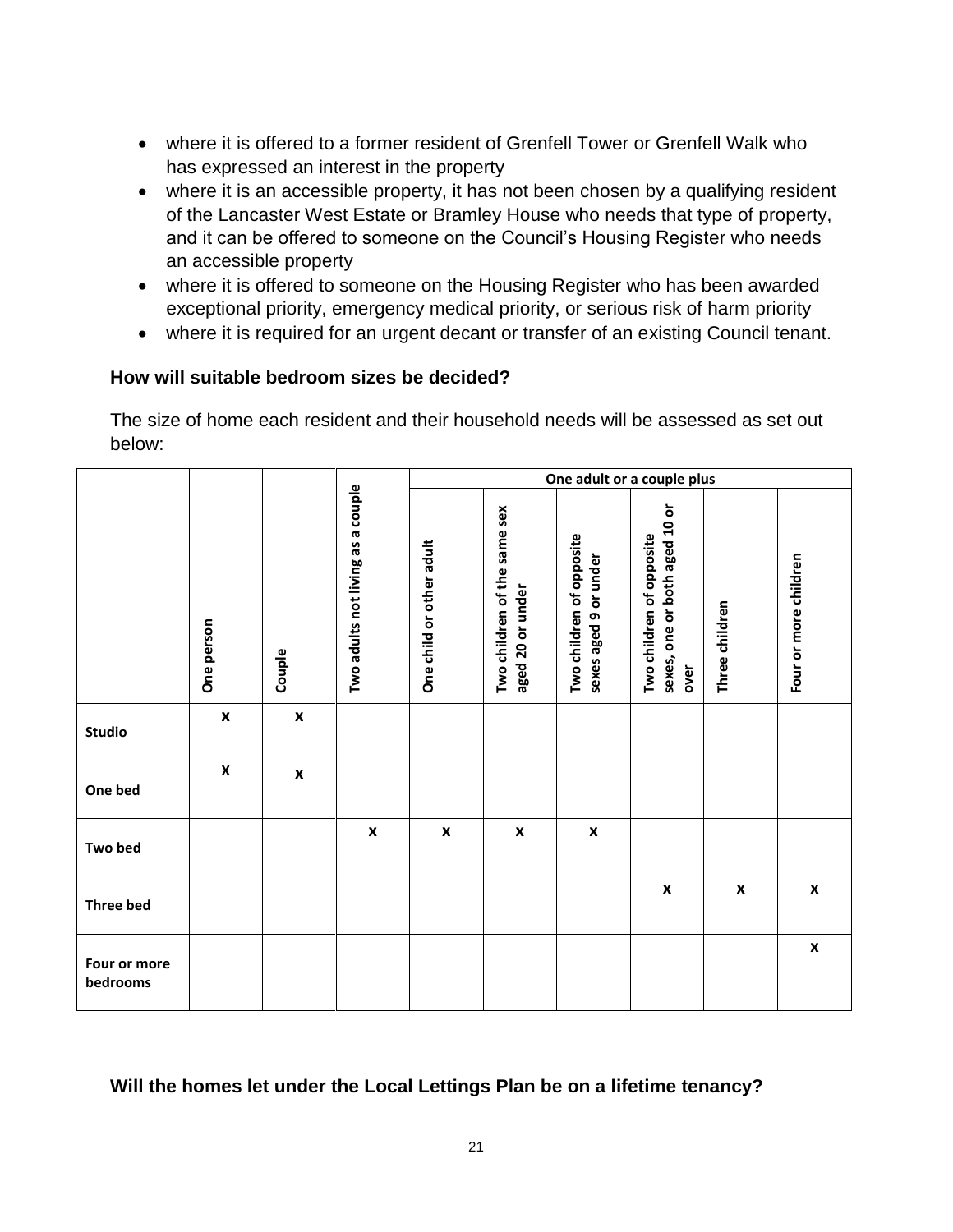Residents rehoused to a new home under the Local Lettings Plan will be granted a periodic (lifetime) secure tenancy.

## **What rent will residents pay for a home let under the Local Lettings Plan?**

Residents will pay the rent and the service charges applicable to the new property when they move to a new home. The rent will not be capped at the rent they paid for their previous home.

Residents who have spare bedrooms in their current home, who move to a smaller home, will not pay more rent for their new home. When they move they will pay the lower of:

- $-$  the rent applicable to their new home
- $-$  the same level of rent they paid for their previous home.

## **If a resident moves, will the right to succeed their tenancy be affected?**

If a resident moves to a new home under the Local Lettings Plan, their new tenancy will have at least the same succession rights as their current tenancy.

If there has been no succession to their current tenancy, their new tenancy will have exactly the same rights to succession as they have at the moment.

If the tenancy for the home they live in has already been succeeded to they will be given new succession rights when they move to a new home under the Local Lettings Plan. However, only a husband, wife, or civil partner will be able to succeed to the tenancy.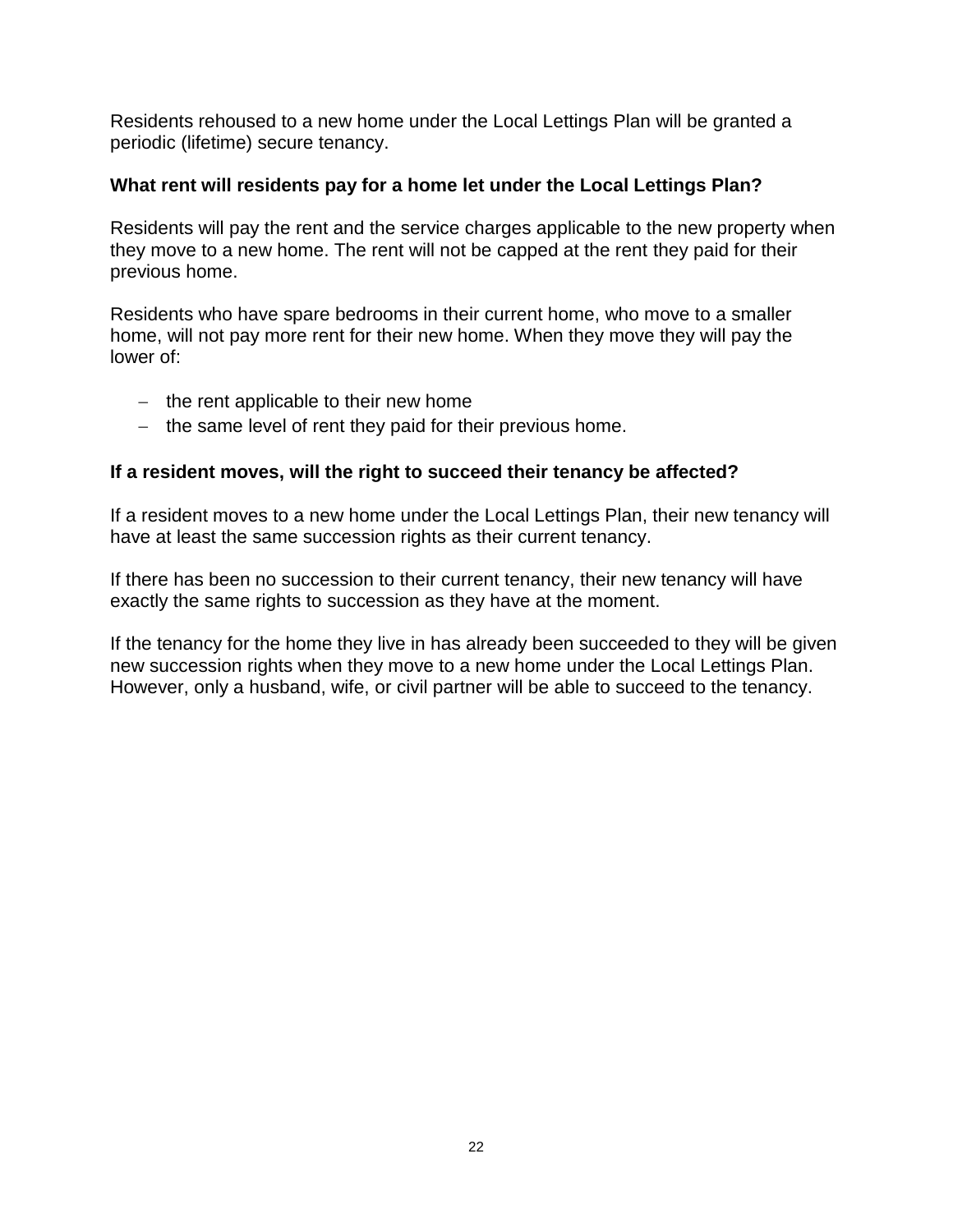## **Appendix B**

## **Frequently Asked Questions Local Lettings Plan for Lancaster West Estate and Bramley House**



## **January 2019**

## **What does the Local Lettings Plan do?**

Council properties on the Lancaster West Estate and in Bramley House that are empty and available will be offered first to existing residents of the Estate and Bramley House, who

- need and want to move to a more suitable home, and
- wish to remain in the area and part of the community.

## **Why is a Local Lettings Plan being recommended?**

The Council introduced a rehousing policy to help tenants of the Walkways, Treadgold House and Bramley House to move to another social housing tenancy if they did not feel able to continue living close to Grenfell Tower (the Wider Grenfell Rehousing Policy). This policy does not help residents who wish to remain within the community, but need a better home.

We believe that a Local Lettings Plan may help you if, for example, you are overcrowded and need a larger property, you need a more accessible home, or you are currently living in a temporary home provided by the Council and you would like to move to a more suitable home within the area.

We have worked closely with residents of the Estate and Bramley House whose views have been extremely helpful in shaping proposals that we hope will help members of the community.

## **Who qualifies for the Local Lettings Plan?**

You may qualify for the Local Lettings Plan if you live on the Lancaster West Estate or in Bramley House, **and were doing so at the time of the Grenfell Tower tragedy** and you are:

- i. a Council tenant with a secure tenancy, living at home on the Lancaster West Estate or in Bramley House, or
- ii. a Council tenant with a secure tenancy on the Lancaster West Estate or in Bramley House who is living away from home, would like to return home, but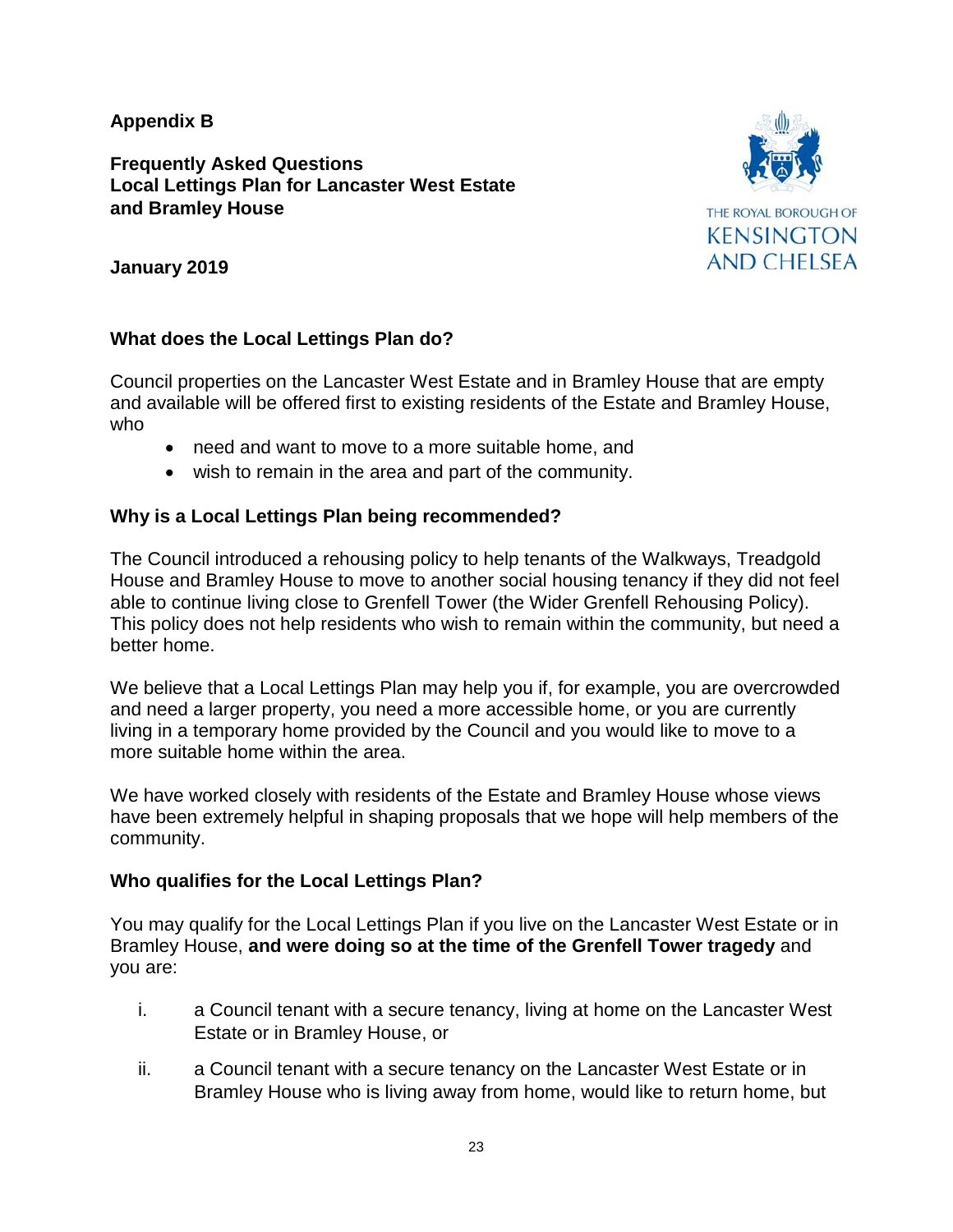you are unable to do so because your home is very unsuitable. For example, your home might be unsuitable because you, or a member of your family, cannot use stairs but your home has many internal or external steps, or

- iii. you have been given a home to rent on the Estate or in Bramley House by the Council (under 1996 Housing Act section 188 or 193), but you do not hold a secure tenancy and you wish to move to a more settled home, or
- iv. you are a household member of a Council tenant who:
	- is aged 18 or over, and
	- you are a son, daughter, parent, grandparent, or grandchild of the tenant, or otherwise need to live as part of the household - for example, because you provide necessary care to, or receive care from, another member of the household, and
	- you live with the tenant as your main home

and where:

- $-$  the home you live in is overcrowded and as a family you need a fourbedroom property or larger (more than one adult member of your household can be rehoused separately until the remaining family are no longer overcrowded or no longer require a four bedroom property or larger), or
- you live in a home with three or more bedrooms, and the tenant is willing to move to a smaller home if you are rehoused to a studio or one-bedroom property through the Local Lettings Plan.

You will also need to qualify for at least one of the priority categories explained below in order to qualify for the Local Lettings Plan.

## **How will qualifying residents be prioritised under the Local Lettings Plan?**

If you qualify to be rehoused through the Local Lettings Plan you will be prioritised, and awarded points, according to your circumstances. Residents with a greater need to move will be given more points.

The priority categories and points levels are listed below. The first six categories (in yellow) currently exist under the Council's main Housing Allocation Scheme. The five further categories (in green) are additional priorities provided within this Local Lettings Scheme.

We are using the additional priorities to help resolve housing need on the Lancaster West Estate and in Bramley House, and to help residents who might not normally qualify for the main Housing Register.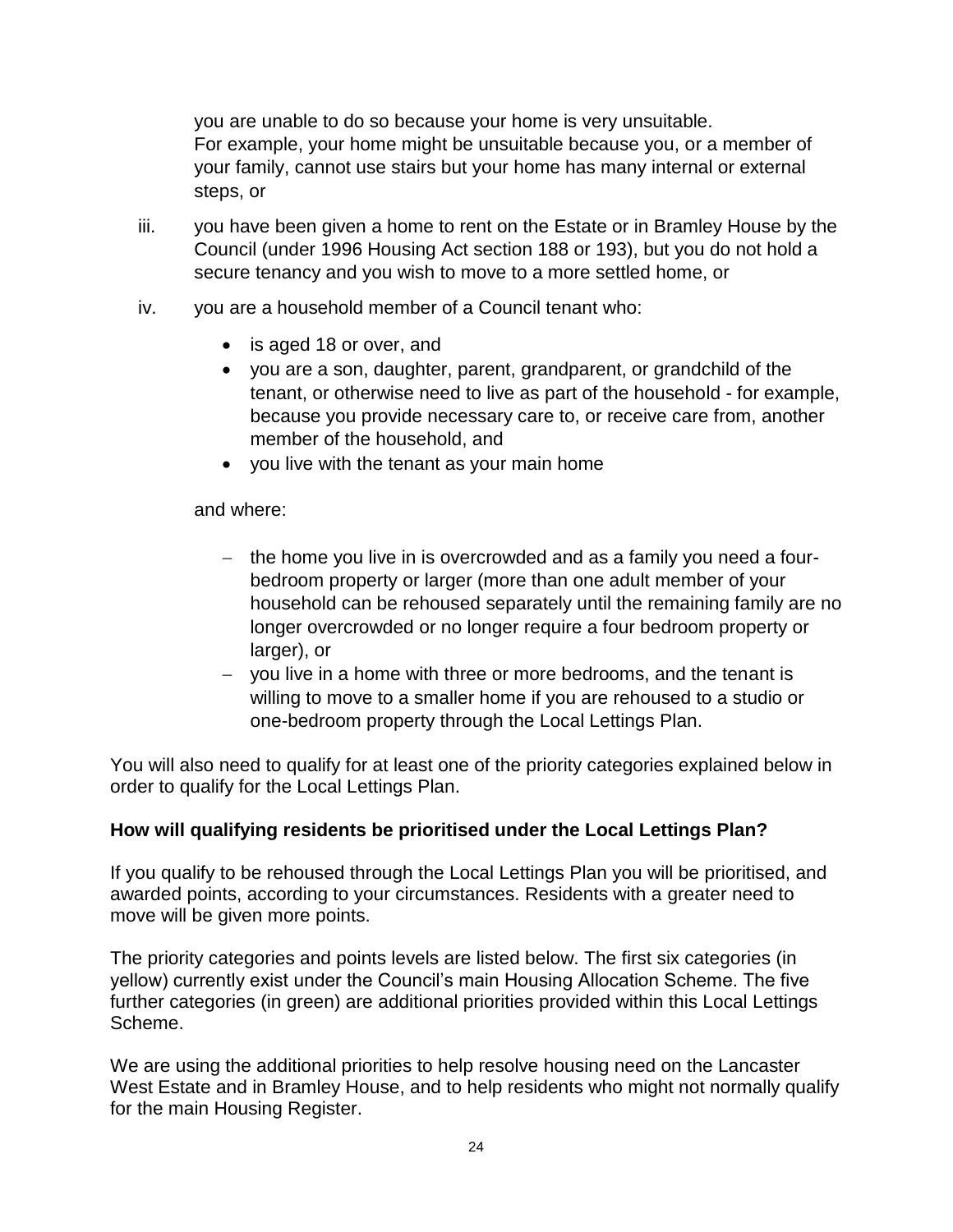The points categories are explained below the table. More detailed explanations of the highest priorities can be found in the Council's Allocation Scheme – www.rbkc.gov.uk/housing.

| <b>Points award</b> | <b>Priority category</b>                                                              |
|---------------------|---------------------------------------------------------------------------------------|
| 2000                | Very urgent need, being exceptional priority and<br>emergency medical need.           |
| 1900                | <b>Serious risk of harm</b>                                                           |
| 900                 | <b>High medical need</b>                                                              |
| 700                 | Downsizing from an under-occupied home, or<br>freeing up an accessible home           |
| 700                 | Adopting or fostering a child                                                         |
| 200                 | Lacking two or more bedrooms in the current home                                      |
| 100                 | Moving from a temporary home provided by the<br>Council                               |
| 80                  | <b>Medical need</b>                                                                   |
| 50                  | Lacking one bedroom in the current home                                               |
| 20                  | Household members of Council tenants living in a<br>home lacking two bedrooms or more |
| 10                  | Household members of Council tenants living in a<br>home lacking one bedroom          |
| 5                   | Moving closer to family                                                               |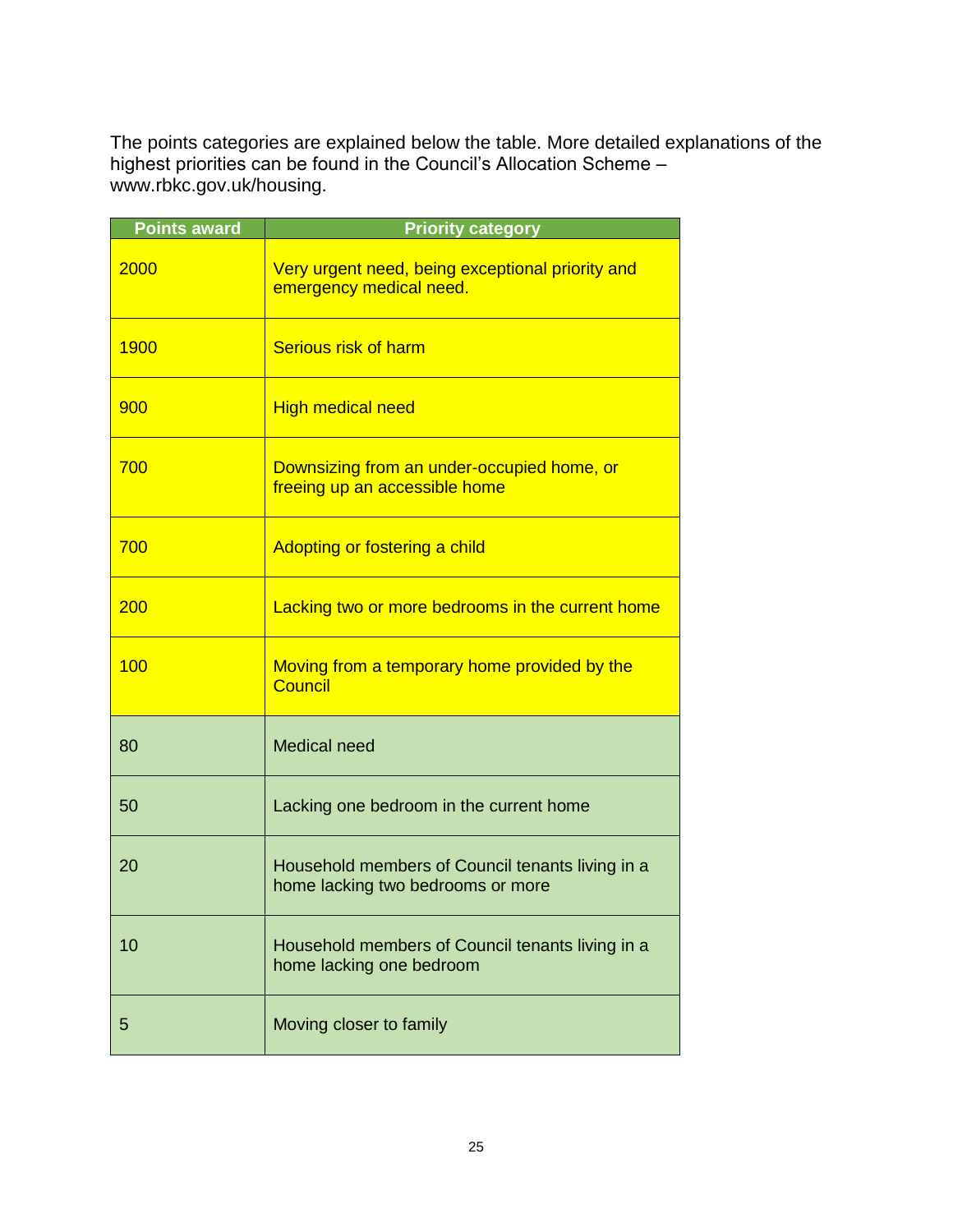## **2000 points Very urgent need: exceptional priority and emergency medical need**

Exceptional priority might be used if you are facing an extremely difficult housing situation and there are no other suitable housing options available - for example, being awarded one of the other points categories. Exceptional priority must be agreed by the Director of Housing Needs and Supply or a delegated officer.

Emergency medical points will only be awarded if you (or a family member) has a medical problem or disability which affects your health very severely, where your home is totally unsuitable for your needs, and no other suitable housing options are available.

## **1900 points Serious risk of harm**

These points might be awarded if you are, for example, experiencing domestic violence or harassment at your home. Points may also be awarded where a child in your family will be taken into care unless you are rehoused to a more suitable home.

We would need to make sure that there is no immediate risk to you and that you can remain in your current home until you are rehoused.

You cannot apply for these points directly - our Children's Services, our Adult Services, the police or Housing Management have to apply on your behalf.

A panel will consider the application and points will only be awarded where there is a serious and immediate risk of harm to a child or adult in your family, unless an urgent move can be obtained.

## **900 points High medical need**

These points might be awarded to you or a family member when, in your current home, a disability or long-term health condition has a substantial impact on your independence, or the independence of the member of your family.

You will only qualify for these points where it can be shown that a move to a more suitable home will have a substantial positive impact upon your ability to enter and leave your home, and / or to access essential facilities within your home. If your health is in long term decline, we will also consider the type of property you will need in the future.

These points aren't awarded simply because you or a family member has health problems. Many residents have serious medical conditions, but they may be living in a suitable home already, or their independence will not be substantially improved by moving to another home.

Medical points are assessed by the Council's Housing Health and Disability Assessment Team (Medical Team). This team is made up of healthcare professionals who are very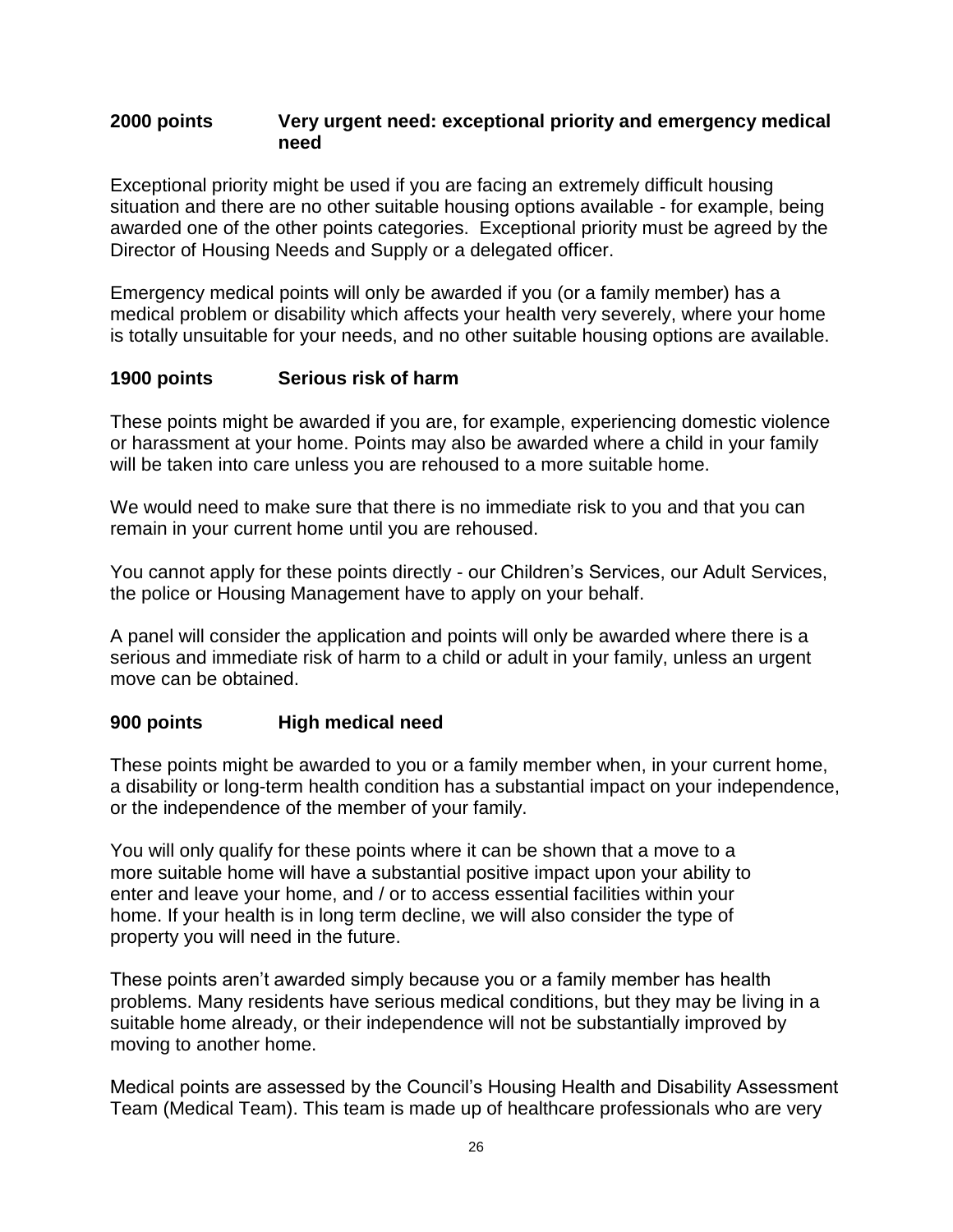experienced in housing issues. They are committed to the very highest standards, set by professional medical and healthcare bodies.

## **700 points Downsizing from an under-occupied home, or freeing up an accessible home**

Under-occupation – You might be awarded these points if you have spare bedrooms in your current home and you are looking to move from a property with two or more bedrooms to a smaller property. This can include a move from one property to two or more smaller properties, where another family member wishes to live separately, but only if the total number of bedrooms for the new homes are less than the original home.

Freeing up an accessible home – You might be awarded these points if you live in a home that is suitable for a person with a disability or mobility problems, but you and members of your family do not have such needs and you are happy to move to another suitable home. Usually, homes with steps will not qualify – however, the Council's Housing Occupational Therapists will decide whether a property will qualify for these points.

## **700 points Adopting or fostering a child**

You might be awarded these points if the Council's Children's Services confirm that you have been assessed as suitable to foster or adopt one or more children who are in the Council's care, but you need a more appropriate home in order to do so.

## **200 points Lacking two or more bedrooms in the current home**

You might be awarded these points if you and your family lack two or more bedrooms in your current home.

The table found later in this leaflet explains the number of bedrooms your family will need. Please note that only genuine members of your family, who live with you as their main home, will be considered.

## **100 points Moving from a temporary home provided by the Council**

These points will be awarded to you are living in a home provided for you by the Council but you do not have a secure tenancy. The Council must have accepted a duty to help you under Section 193(2) of the Housing Act 1996.

## **80 points Medical need**

These points might be awarded to you or a family member when, in your current home, a disability or long-term health condition clearly affects your independence or the independence of the member of your family.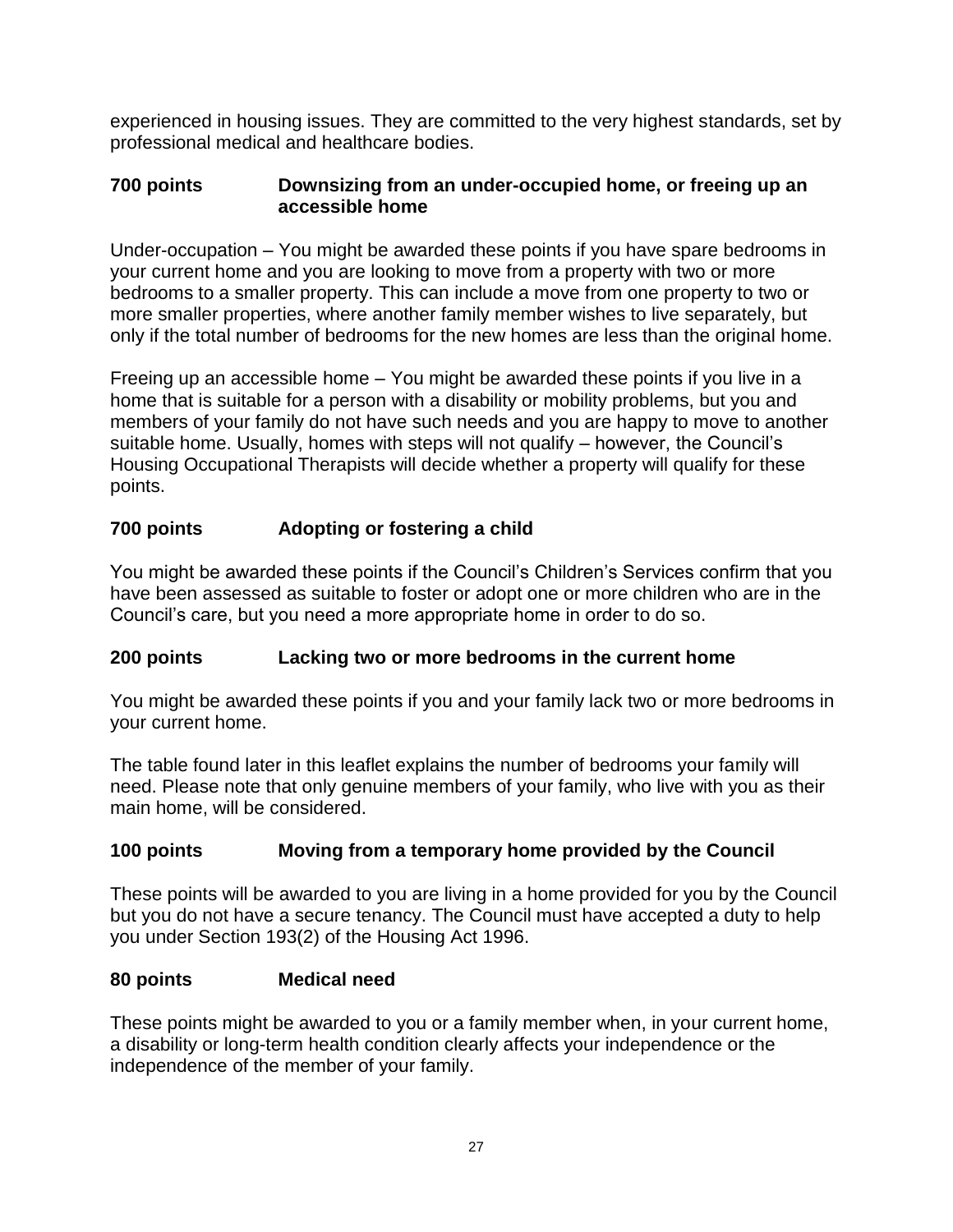You will only qualify for these points where it can be shown that a move to a more suitable home will clearly have a positive impact upon your ability to enter and leave your home, and/or to access essential facilities within your home. If your health is in long term decline, we will also consider the type of property you will need in the future.

These points aren't awarded simply because you or a family member has health problems. Many residents have serious medical conditions, but they may be living in a suitable home already, or their independence will not be improved by moving to another home.

## **50 points Lacking one bedroom in the current home**

You might be awarded these points if you and your family lack one bedroom in your current home.

The table found later in this leaflet explains the number of bedrooms your family will need. Please note that only genuine members of your family, who live with you as their main home, will be considered.

## **20 points Household members of Council tenants living in a home lacking two bedrooms or more**

These points might be awarded to you if:

- you are aged 18 or over
- are a family member of a tenant
- the home you live in lacks two or more bedrooms
- if you remained together, you would need a home with four or more bedrooms
- you are willing to move to a studio or one-bedroom home to ease the overcrowding

## **10 points Household members of Council tenants living in a home lacking one bedroom**

These points might be awarded to you if:

- you are aged 18 or over
- are a family member of a tenant
- the home you live in lacks one bedroom
- if you remained together, you would need a home with four or more bedrooms
- you are willing to move to a studio or one-bedroom home to ease the overcrowding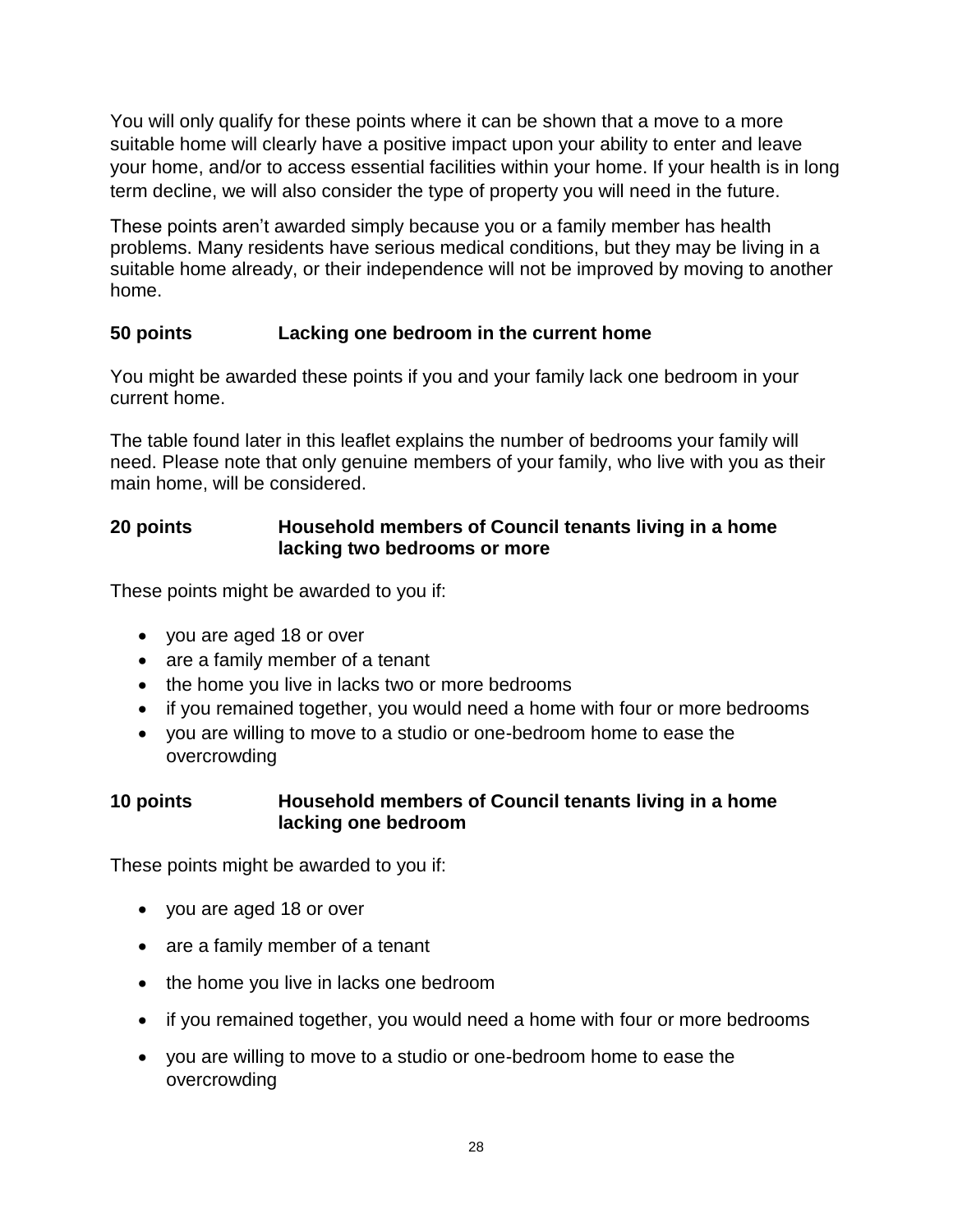## **5 points Moving closer to family**

These points might be awarded to you if you provide care for a member of your family who lives elsewhere, and moving to a home closer to them will help you to provide that care.

## *What happens if two or more households have the same priority?*

Where two or more households with the same rehousing points are interested in the same property, the property will be offered first to the household who has lived the longest on the Lancaster West Estate or in Bramley House.

The start date for this length of residency is known as the `priority date'.

## *Combining priorities for rehousing*

You can be awarded points for more than one category. For example, you might have a high medical need and lacking two or more bedrooms.

However, you cannot combine following categories.

- If you are awarded points for a very urgent need (exceptional priority, emergency medical) or because you face a serious risk of harm, you cannot be awarded points for another category.
- You cannot be awarded points for lacking two or more bedrooms and points for lacking one bedroom.
- If you are moving from a temporary home you cannot be given points for downsizing or freeing up an accessible home.

## *Combining medical points*

You can be awarded medical points for each member of your household that needs to move on health grounds. For example, you might qualify for 900 high medical points, and a member of your family might qualify for 80 low medical points, bringing your total points to 980.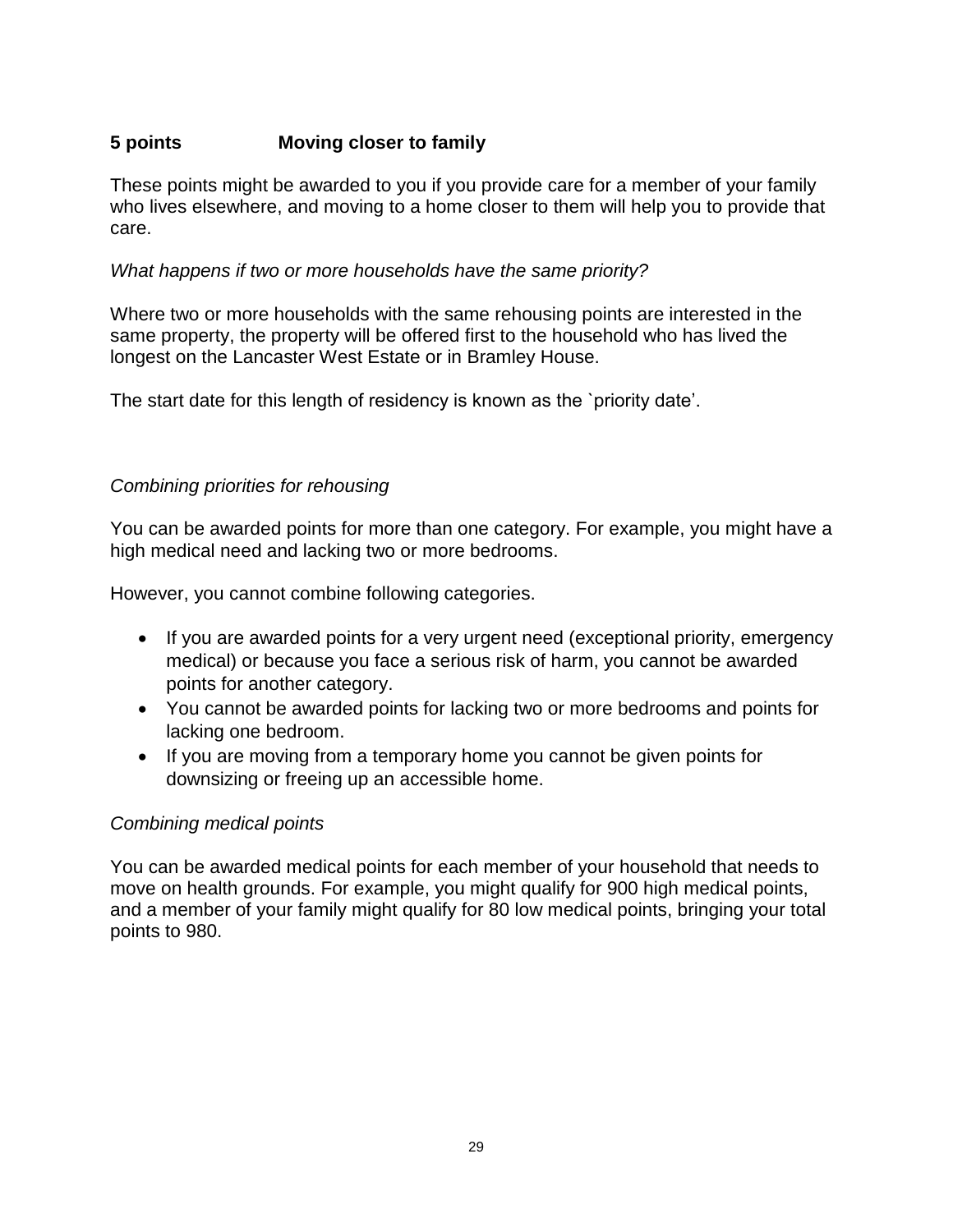## **How many bedrooms do I need?**

The table below sets out the number of bedrooms your family will be assessed as needing. Please note that only genuine members of your family, who live with you as their main home, will be considered.

|                             |                  |               | α                                  |                          |                                                     | One adult or a couple plus                           |                                                                         |                    |                       |
|-----------------------------|------------------|---------------|------------------------------------|--------------------------|-----------------------------------------------------|------------------------------------------------------|-------------------------------------------------------------------------|--------------------|-----------------------|
|                             | One person       | <b>Couple</b> | Two adults not living as<br>couple | One child or other adult | same sex aged 20 or<br>Two children of the<br>under | opposite sexes aged 9<br>Two children of<br>or under | one or<br>over<br>opposite sexes,<br>both aged 10 or<br>Two children of | Three children     | Four or more children |
| <b>Studio</b>               | $\mathbf{x}$     | $\mathbf{x}$  |                                    |                          |                                                     |                                                      |                                                                         |                    |                       |
| One bed                     | $\boldsymbol{X}$ | $\mathbf{x}$  |                                    |                          |                                                     |                                                      |                                                                         |                    |                       |
| <b>Two bed</b>              |                  |               | $\pmb{\mathsf{x}}$                 | $\pmb{\mathsf{x}}$       | $\pmb{\mathsf{x}}$                                  | $\boldsymbol{\mathsf{x}}$                            |                                                                         |                    |                       |
| <b>Three bed</b>            |                  |               |                                    |                          |                                                     |                                                      | $\boldsymbol{\mathsf{x}}$                                               | $\pmb{\mathsf{x}}$ | $\pmb{\mathsf{x}}$    |
| Four or<br>more<br>bedrooms |                  |               |                                    |                          |                                                     |                                                      |                                                                         |                    | $\pmb{\mathsf{x}}$    |

This means that:

- Two children of different sexes can share a room until the eldest reaches 10.
- Two children of the same sex can share a room until the eldest reaches 21.
- Only up to two children can share a room (three or more children are not expected to share a room).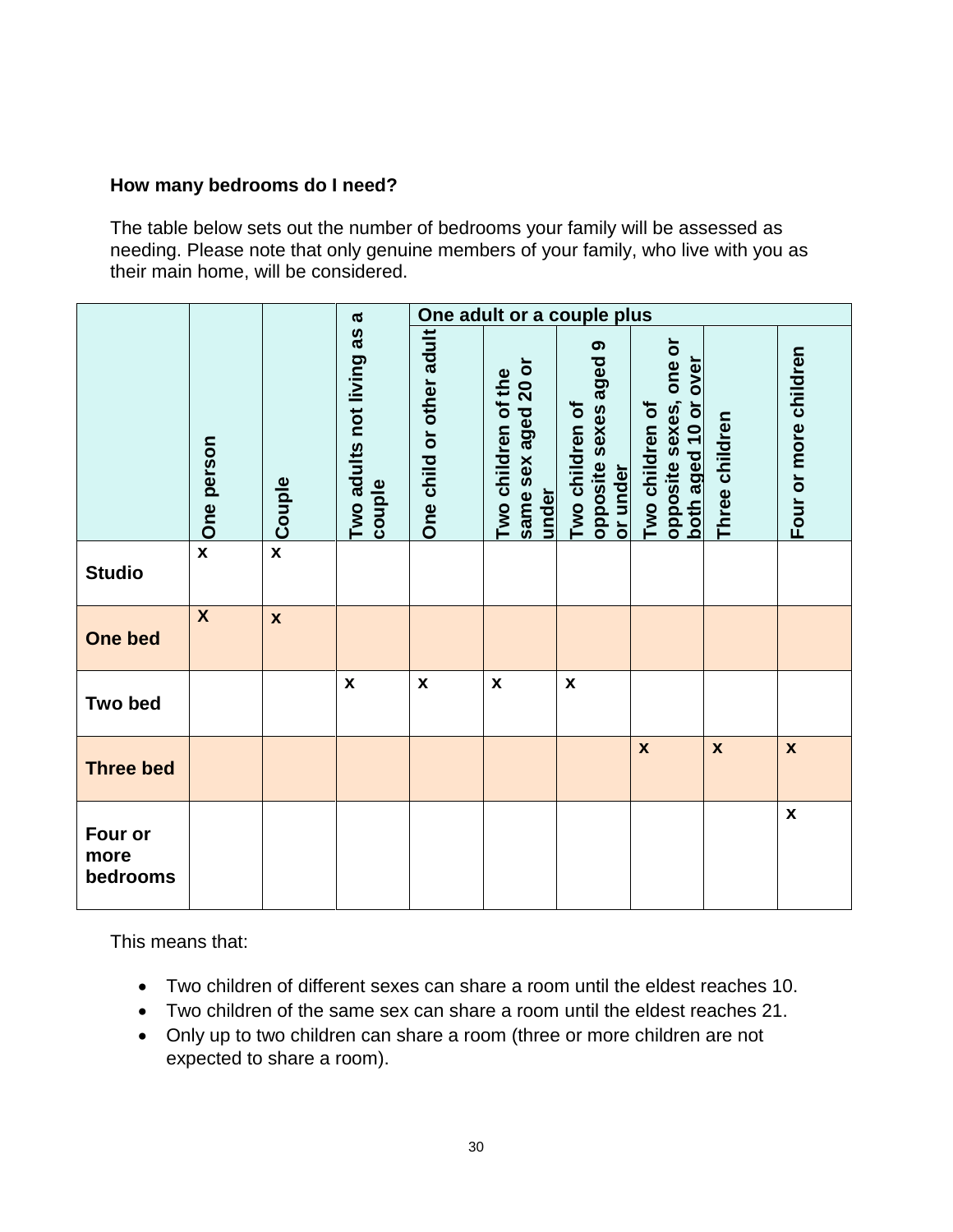## *Examples:*

- A mother and father with a girl aged 8 and a boy aged 6 will need a two bed.
- A mother with a girl aged 10 and boy aged 6 will need a three bed.
- A mother and father with a boys aged 18 and 9 will need a two bed.
- A father with girls aged 21 and 15 will need a three bed.
- A mother and father a girl aged 12, and boys aged 18 and 21 will need a four bed.

## **How will available homes be advertised?**

The Council plans to create a separate, private, area on its Home Connections website to advertise homes that are available under the Local Lettings Plan. This means that only those residents who qualify for the Local Lettings Plan will be able to see what is available.

Printed copies of advertised homes will also be made available for you. If you do not have access to the internet, or do not feel comfortable using the internet, we will make sure you will still be able to express an interest in advertised homes.

## **Will the homes let under the Local Lettings Plan be on a lifetime tenancy?**

Properties allocated through the Local Lettings Plan will be let on lifetimes tenancies, even if you did not previously hold a lifetime tenancy.

## **What rent will I pay for a home let under the Local Lettings Plan?**

You will pay the same rent and the service charges that would be paid if the home was let to a resident on the Housing Register. This means that the rent and service charges will not be capped to the amount you paid for your previous home.

If you have spare bedrooms in your current home and you move to a smaller home, you will not pay more rent for your new home. When you move you will pay the lower of:

- $-$  the proper rent for your new home
- $-$  the same level of rent you paid for your previous home

## **If I move, will the right to succeed my tenancy be affected?**

No, the rights to succeed your tenancy will not be affected.

If you move to a new home under the Local Lettings Plan, your new tenancy will have at least the same succession rights as your current tenancy. Therefore, if there has been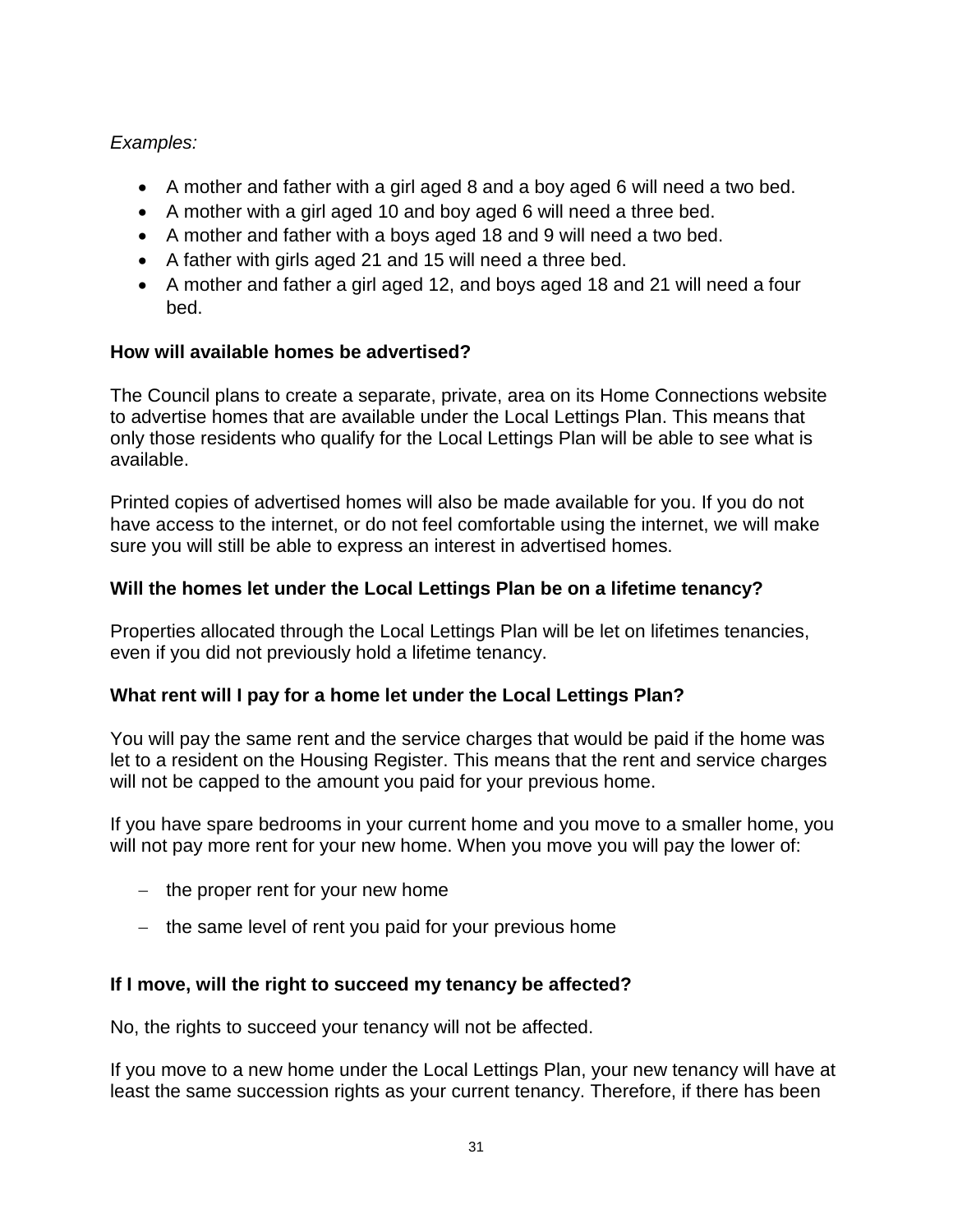no succession to your current tenancy, your new tenancy will have exactly the same rights to succession as you have at the moment.

If the tenancy for the home you live in has already been succeeded to, you will be given new succession rights when you move to a new home under the Local Lettings Plan. However, only a husband, wife, or civil partner will be able to succeed to the tenancy.

This is because the succession rules changed when the Government introduced the Localism Act in 2011, affecting tenancies that started after April 2012. The Council does not have a separate policy on succession.

## **How will accessible properties be allocated?**

Properties that are suitable for residents with mobility problems will be prioritised to residents who need them. This means that a home that is suitable for a wheelchair user or for someone who struggles with steps will be offered to a resident who needs that kind of home before it is offered to someone with no mobility needs - even if resident with mobility problems has less points.

|                                                       | <b>Describing accessible properties</b>                                                                                                                                                                                                                                                                                                                                                                                                                                                                                                                                                                        |
|-------------------------------------------------------|----------------------------------------------------------------------------------------------------------------------------------------------------------------------------------------------------------------------------------------------------------------------------------------------------------------------------------------------------------------------------------------------------------------------------------------------------------------------------------------------------------------------------------------------------------------------------------------------------------------|
| <b>Wheelchair accessible</b>                          | • Person requires fully wheelchair accessible<br>accommodation to and throughout the property.<br>• Person may use a large wheelchair and requires more<br>generous space standards for wheelchair circulation or<br>specialist equipment.                                                                                                                                                                                                                                                                                                                                                                     |
| <b>Step-free with wider</b><br>doorways and corridors | • Person requires step-free accommodation with<br>generous corridor widths as may use a standard size or<br>attendant propelled wheelchair, a mobility aid (walking<br>frame) indoors and/or a wheelchair outdoors.<br>• May be able to access another level of the property with<br>a stair-lift.<br>• May be outdoor electric wheelchair/scooter user, but<br>able to walk indoors.<br>• May have progressive neurological condition and have a<br>degree of mobility impairment, which is likely to<br>deteriorate in near future.<br>• May be ambulant and obese and need wider doorways<br>and corridors. |
| <b>Step-free</b>                                      | • Person is able to mobilise but requires step-free<br>accommodation, may use a walking stick indoors and a<br>frame occasionally.                                                                                                                                                                                                                                                                                                                                                                                                                                                                             |

We match accessible properties to residents who need them in the following way.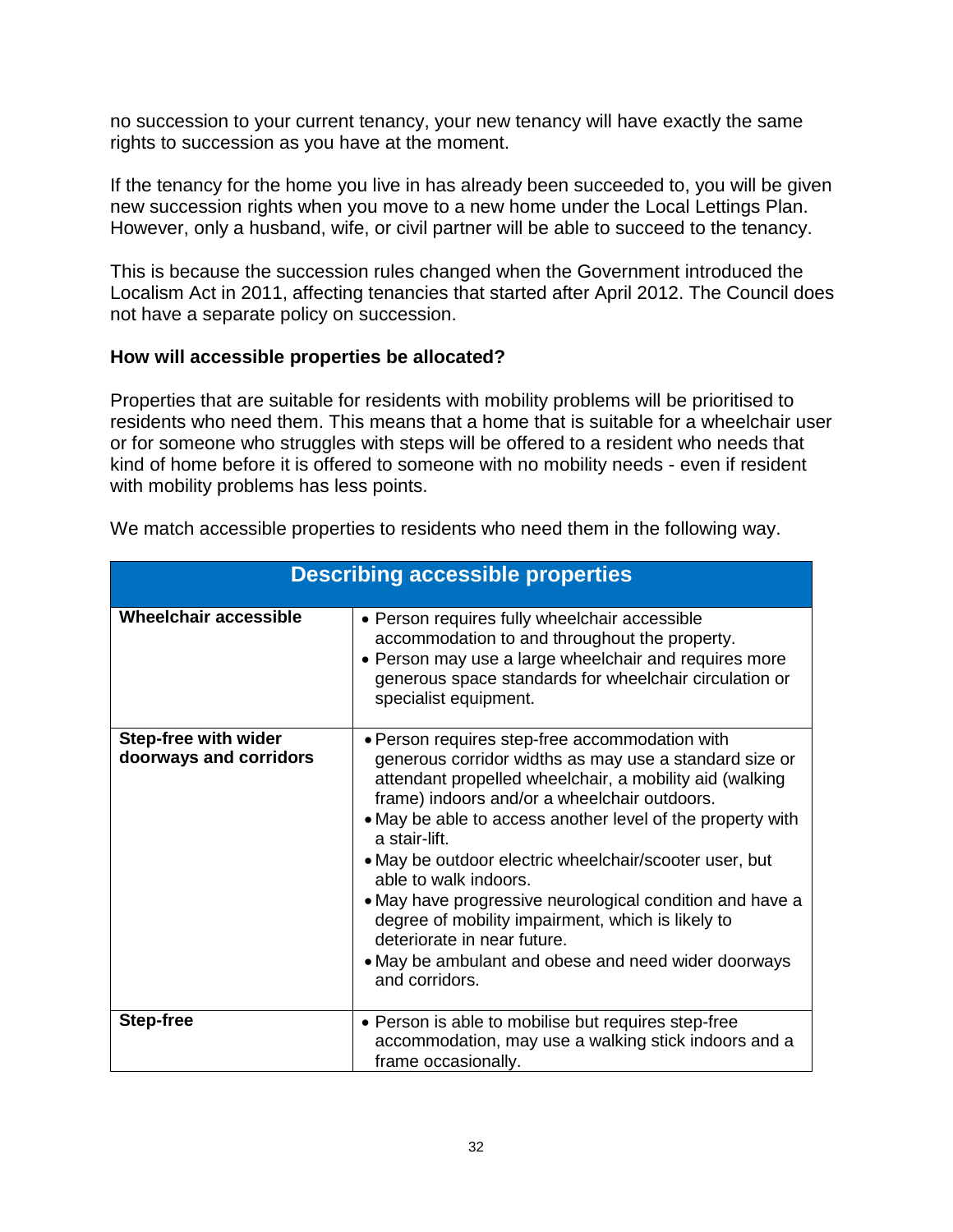|                      | • Person may be able to manage one to two steps but<br>requires an OT assessment/accompanied viewing to<br>assess.                                                                                                                                                                            |
|----------------------|-----------------------------------------------------------------------------------------------------------------------------------------------------------------------------------------------------------------------------------------------------------------------------------------------|
| <b>Minimal steps</b> | • Person is able to manage a limited number of steps (up)<br>to six).<br>• Person <i>may</i> consider properties with more than six<br>steps but requires OT assessment/accompanied<br>viewing.                                                                                               |
| <b>General needs</b> | Person is able to manage at least one flight of stairs. If<br>there are evidenced limitations on ability to manage<br>several flights of stairs or other evidenced reasons to<br>specify maximum floor level, this recommendation<br>will be specified on the medical assessment/application. |

#### **How long will the Local Lettings Plan last?**

The Local Lettings Plan will run for two years before it is reviewed.

We will engage fully with the residents of the Lancaster West Estate and Bramley House when conducting this review to see if the Local Lettings Plan should be renewed, amended, or brought to an end (having achieved what it was meant to achieve). For the Local Lettings Plan to continue after two years it will have to be shown that the original reasons for the Plan still exist.

#### **How many properties might become available?**

This will depend upon two things - how many tenants from the Walkways, Treadgold House and Bramley House wish to move to a social housing tenancy elsewhere under the Wider Grenfell Rehousing Policy (and therefore give up their current tenancy in the Walkways, Treadgold House or Bramley House) and how many properties become available due to normal turnover across the estate and Bramley House.

The table below shows how many properties became available across the Lancaster West Estate and in Bramley House between April 2013 and March 2017.

| Year    | <b>Lettings on Lancaster West</b><br><b>Bramley House</b> | Lettings to LWE / BH as<br>% of all lettings | Lettings to LWE / BH as %<br>of all Council only lettings |
|---------|-----------------------------------------------------------|----------------------------------------------|-----------------------------------------------------------|
| 2013/14 | 19                                                        | 4.3%                                         | 10.8%                                                     |
| 2014/15 | 27                                                        | 5.3%                                         | 14.7%                                                     |
| 2015/16 | 23                                                        | 5%                                           | 11.9%                                                     |
| 2016/17 | 33                                                        | 7.6%                                         | 17.6%                                                     |
|         |                                                           |                                              |                                                           |
| 2013/17 | 102                                                       | 5.5%                                         | 13.8%                                                     |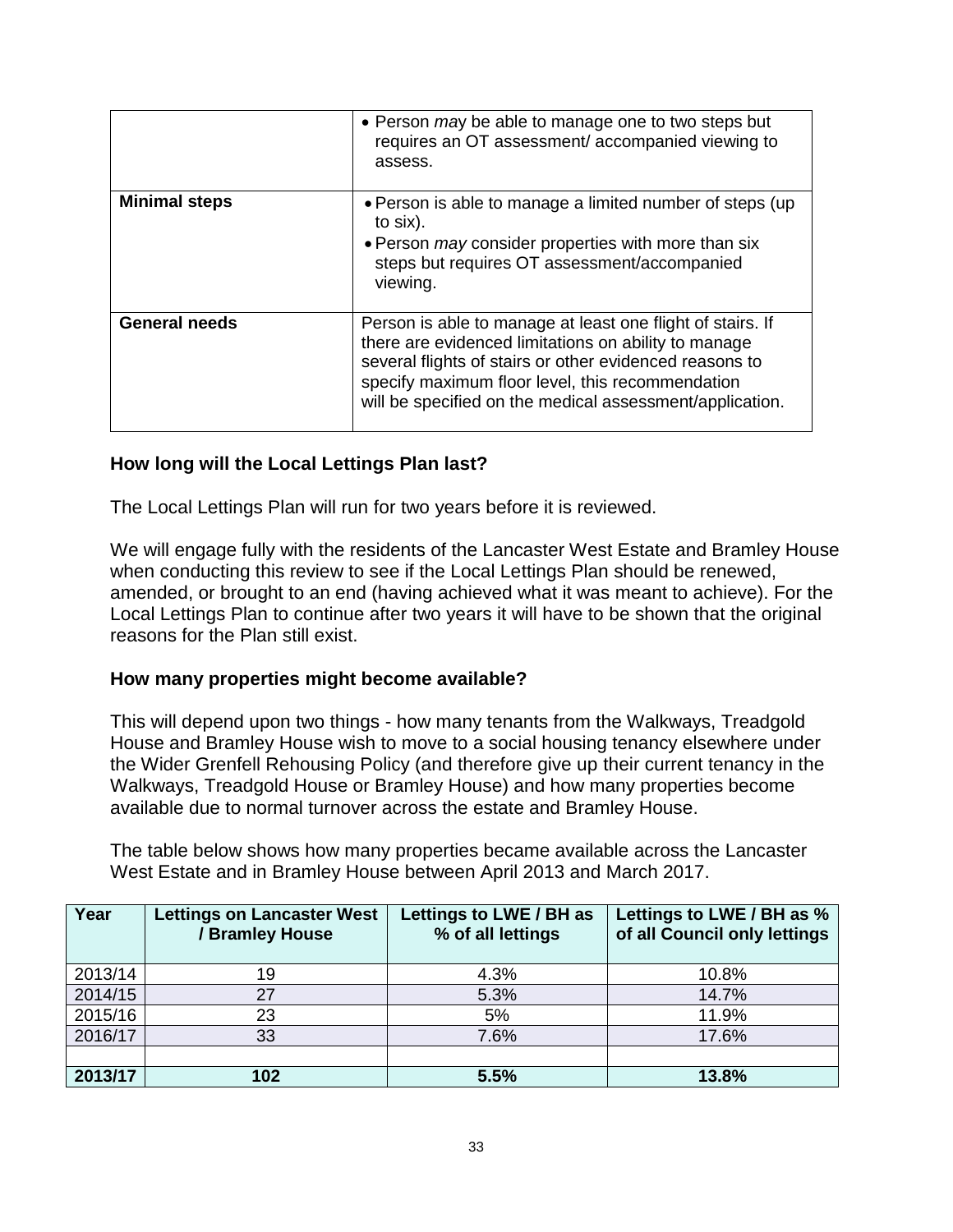## **Mutual Exchange**

The Council intends to launch a local mutual exchange scheme which will help Council tenants to exchange homes if they wish to do so. You do not need to be in housing need to swap your home with another council tenant – you may live in a suitable property but simply wish to live in a different location.

We will give you more information about the Council's mutual exchange scheme in the near future.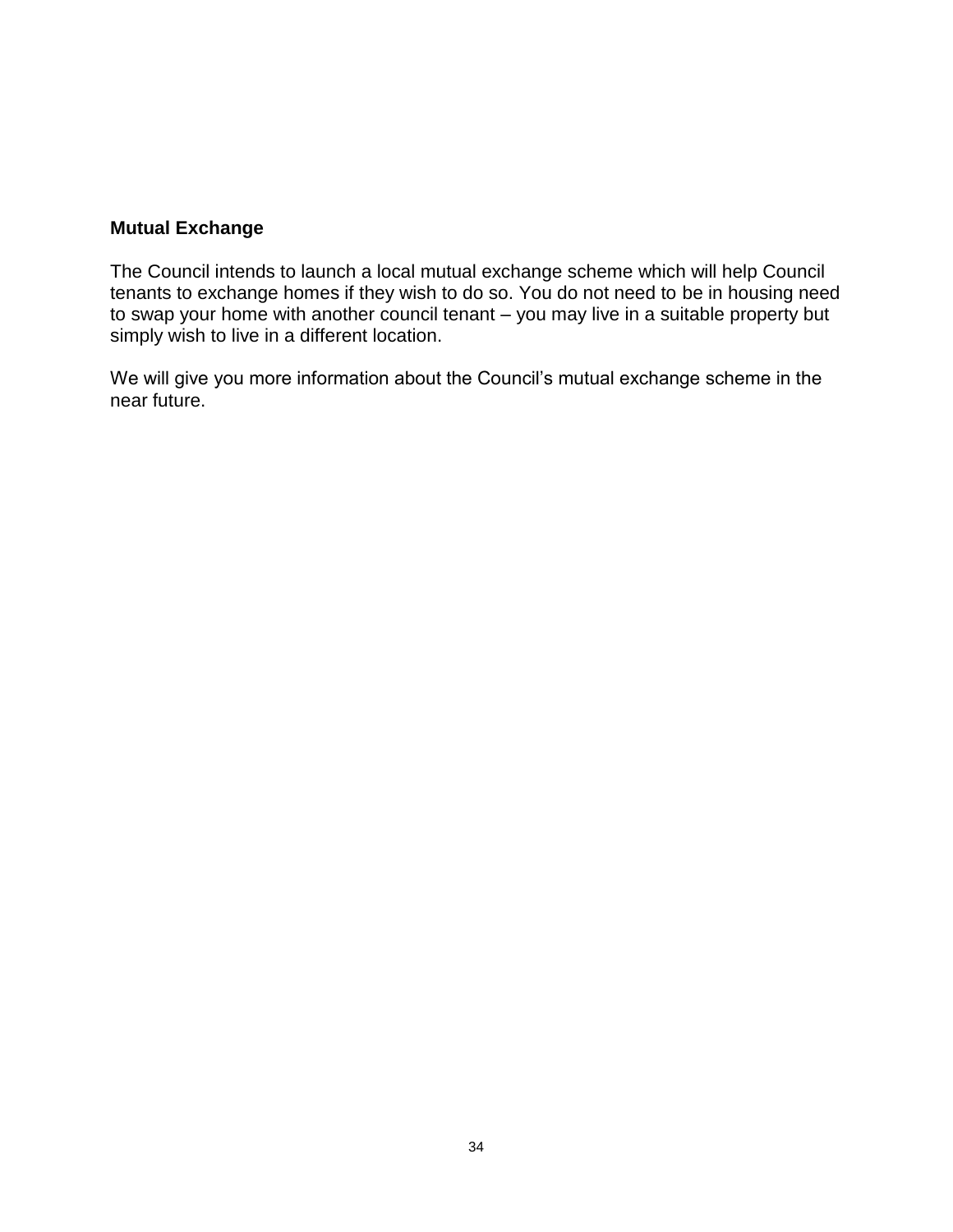**Appendix C**

## **FORMAL REPORT ON THE PUBLIC CONSULTATION**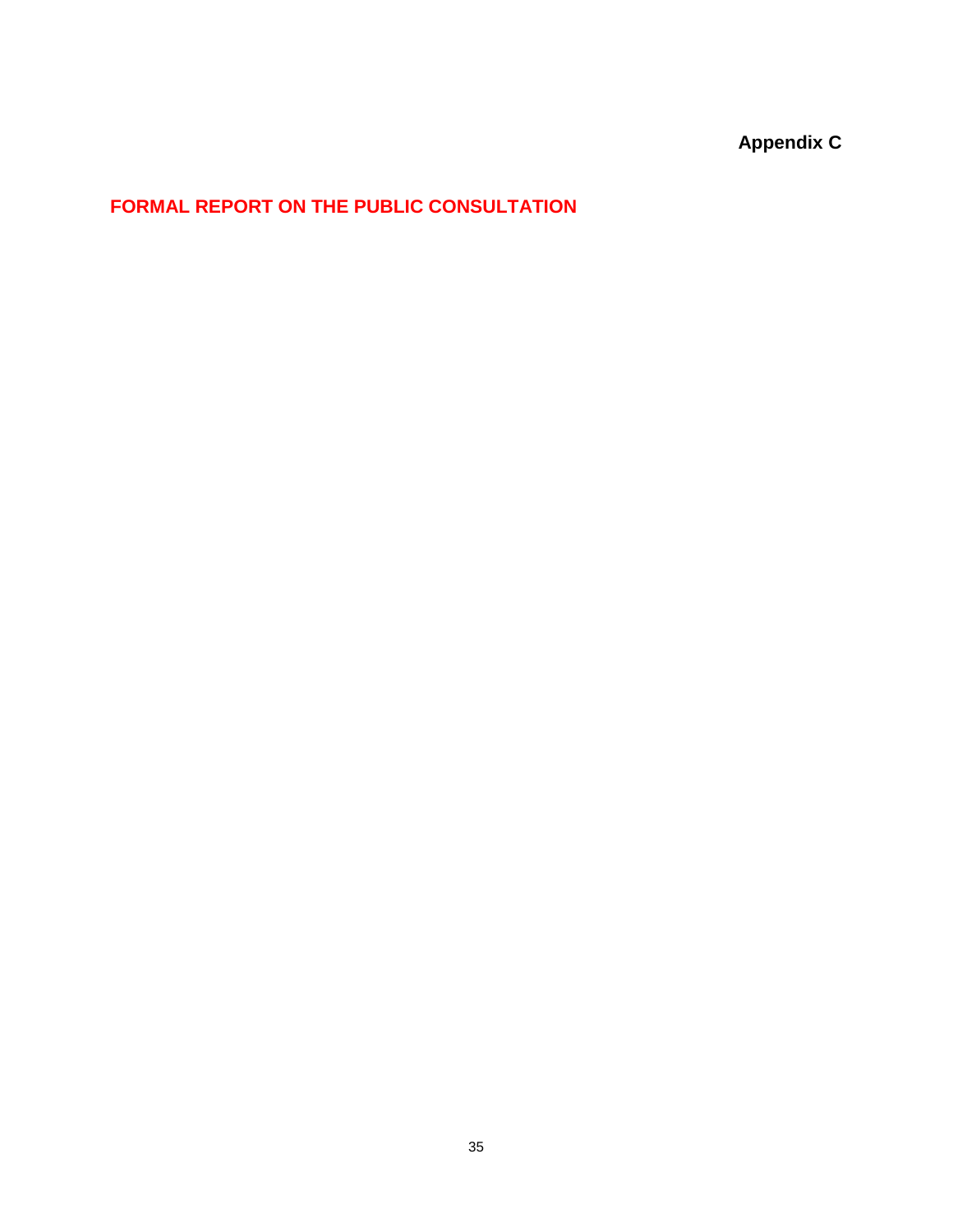## **Equality Impact Assessment ("EIA")**

| <b>Financial Year and Quarter</b>   | 2018/2019 - Quarter 3 Last update: 23 December 2018                                                                                                                                                                                                                                                                                                                                                                                                                                                                                                                                                                                                                                                                                                                                                                                                                                                                                                                                                                                                                                                                                                                                                                                          |
|-------------------------------------|----------------------------------------------------------------------------------------------------------------------------------------------------------------------------------------------------------------------------------------------------------------------------------------------------------------------------------------------------------------------------------------------------------------------------------------------------------------------------------------------------------------------------------------------------------------------------------------------------------------------------------------------------------------------------------------------------------------------------------------------------------------------------------------------------------------------------------------------------------------------------------------------------------------------------------------------------------------------------------------------------------------------------------------------------------------------------------------------------------------------------------------------------------------------------------------------------------------------------------------------|
| <b>Name of policy</b>               | Local Lettings Plan for Lancaster West Estate and Bramley House ("the LLP")                                                                                                                                                                                                                                                                                                                                                                                                                                                                                                                                                                                                                                                                                                                                                                                                                                                                                                                                                                                                                                                                                                                                                                  |
| (1) Summary of policy /<br>decision | 1. The Council recognises that residents of the Lancaster West Estate and Bramley House<br>("the LLP Area") were amongst those most deeply and closely affected by the tragedy at<br>Grenfell Tower. As part of its commitment to doing what it can to help residents in their<br>recovery, both individually and as a community, the Council has committed to an ambitious<br>and resident-led refurbishment of the LLP Area. As part of that commitment, the Council<br>wishes to ensure that:<br>a. Residents from the LLP Area who need to move to a more suitable home, but wish to<br>remain in the Area as part of the community, are able to do so; and<br>b. All Council homes within the LLP Area which become vacant and available for letting<br>will be offered first to existing residents from the Area.<br>2. The following residents will qualify under the LLP ("qualifying residents"):<br>a. They must have been living within the LLP Area at the time of the fire at Grenfell<br>Tower; and<br>b. They must:<br>Hold a secure tenancy, living at home; or<br>İ.<br>ii.<br>Hold a secure tenancy, but are living away from home and would like to return<br>home, but cannot do so as their home is very unsuitable; or |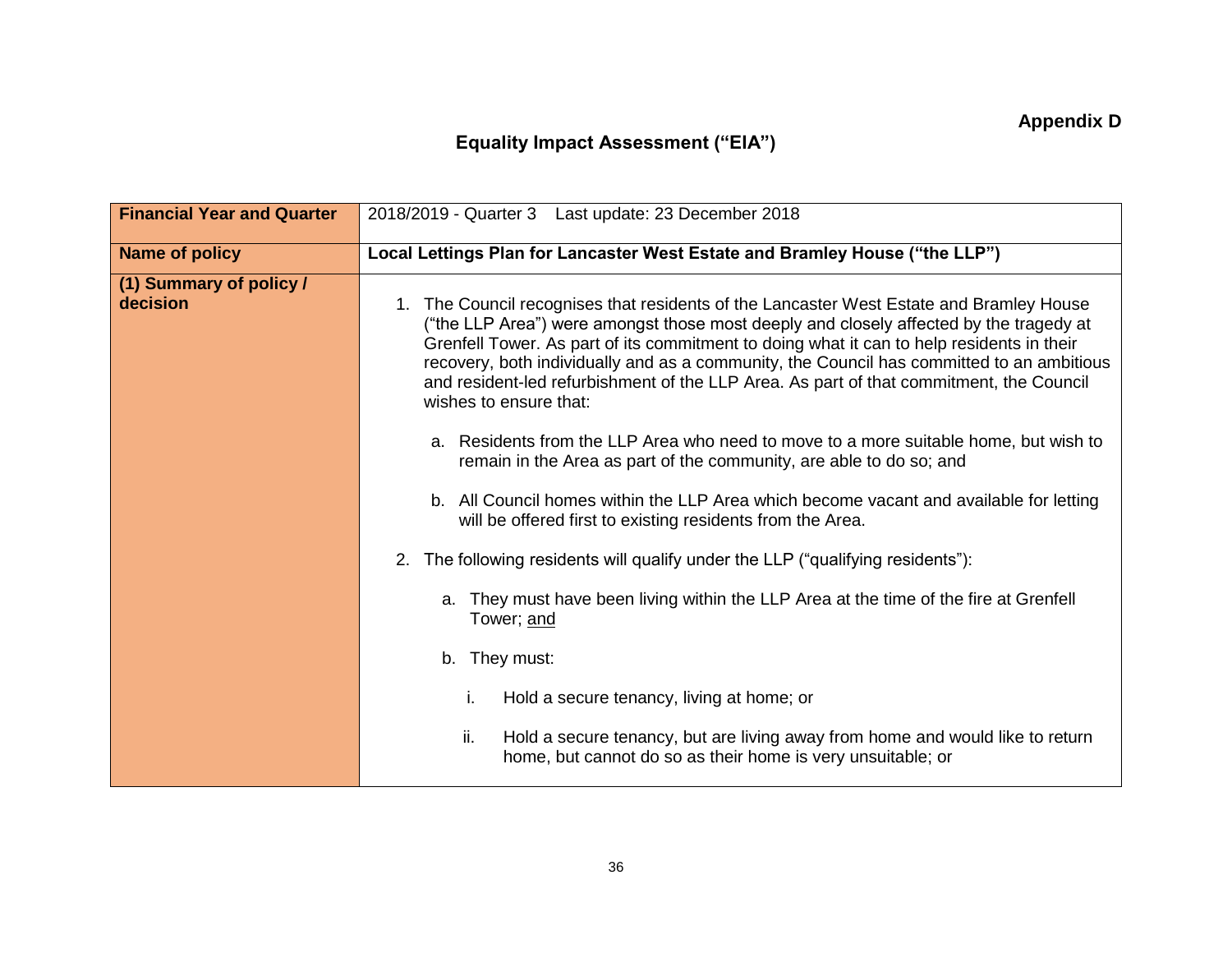| iii.<br>Have been given a home to rent within the LLP Area by the Council which is not<br>a secure tenancy (i.e. they are accommodated pursuant to the Council's<br>homelessness duties); or                                                                                                                                                                                                                                                          |
|-------------------------------------------------------------------------------------------------------------------------------------------------------------------------------------------------------------------------------------------------------------------------------------------------------------------------------------------------------------------------------------------------------------------------------------------------------|
| iv.<br>They are household members of Council tenants (as defined by the LLP) who<br>live with the tenant as their main and principal home, either (a) within a property<br>which is overcrowded and the family needs a four-bedroom property or larger or<br>(b) the property has three or more bedrooms, the tenant is willing to downsize<br>and the household member is rehoused to their own studio or one-bedroom<br>property under the LLP; and |
| c. They must meet the criteria for at least one of the priority categories identified within<br>the LLP.                                                                                                                                                                                                                                                                                                                                              |
| 3. The LLP falls within the Council's Housing Allocation Scheme (February 2017 revision).<br>The LLP provides its highest priority to residents who would (in any event) qualify for<br>rehousing under the Allocation Scheme. They include residents with exceptional or urgent<br>housing needs, high medical needs, those at serious risk of harm and under-occupiers,<br>amongst others.                                                          |
| 4. A number of additional priority categories are also granted by the LLP to help resolve<br>housing need within the LLP Area and to help residents who might not normally qualify<br>under the main Allocation Scheme. They include tenants and household members with<br>(lower) medical needs, who are overcrowded, or who wish to move closer to family.                                                                                          |
| 5. Qualifying residents may be awarded points for more than one category, subject to certain<br>exceptions set out within the LLP. Households may combine medical points awarded to<br>more than one member.                                                                                                                                                                                                                                          |
| 6. All residents given new homes under the LLP will be granted a periodic (lifetime) secure<br>tenancy.                                                                                                                                                                                                                                                                                                                                               |
| 7. If an available property within the LLP Area is not let to a qualifying resident within a<br>reasonable period of time, it will then be made available to the other residents on the<br>Housing Register. The Council reserves the right to offer accessible homes first to<br>residents who need them.                                                                                                                                            |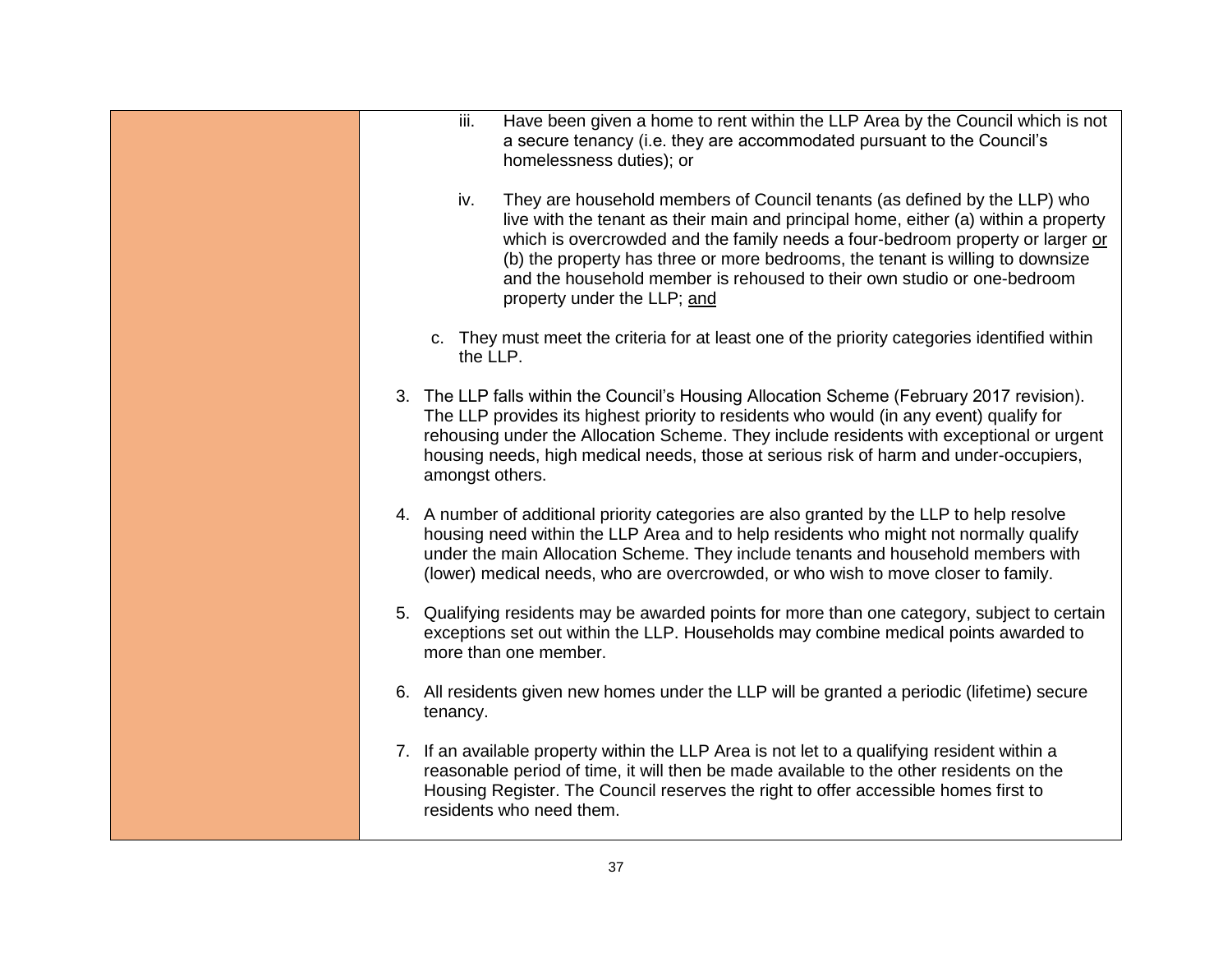|                                     | 8. The LLP will run for two years following implementation, and will be reviewed no later than<br>18 months from implementation.                                                                                                                                                                                                                                                                                                                                                                                                                                                                                                                                                    |
|-------------------------------------|-------------------------------------------------------------------------------------------------------------------------------------------------------------------------------------------------------------------------------------------------------------------------------------------------------------------------------------------------------------------------------------------------------------------------------------------------------------------------------------------------------------------------------------------------------------------------------------------------------------------------------------------------------------------------------------|
|                                     | The LLP should be considered alongside the Grenfell and Wider Grenfell Rehousing Policies, and<br>the "Decision relating to future housing options and support for secure tenants of the Walkways,<br>Treadgold House and Bramley House in temporary accommodation" ("the Decision").                                                                                                                                                                                                                                                                                                                                                                                               |
| (2) Consultation                    | In August 2018 two independently facilitated workshops were held with residents of the LLP Area<br>to discuss proposals for a local letting scheme. The Council subsequently met with the respective<br>Residents Associations of Lancaster West and Bramley House to discuss the draft LLP, before<br>launching a four-week public consultation ending on 30 November 2018. A paper copy of the draft<br>LLP and a short survey were sent to all households within the LLP Area. A letter with an electronic<br>link to the draft LLP and survey was sent to all households on the Housing Register. Details of the<br>draft LLP were also posted on the Grenfell Support website. |
|                                     | The Council received 72 responses to the survey from residents and housing applicants and<br>received written comments from local advice agencies.                                                                                                                                                                                                                                                                                                                                                                                                                                                                                                                                  |
|                                     | A Consultation Report and Appendices have been prepared with an analysis of the survey. They<br>indicate that the large majority of respondents are in favour of the creation of a Local Lettings<br>Plan: 80.6%.                                                                                                                                                                                                                                                                                                                                                                                                                                                                   |
|                                     | The consultation documents were also presented to the Grenfell Recovery Scrutiny Committee.                                                                                                                                                                                                                                                                                                                                                                                                                                                                                                                                                                                         |
| (3) Who does this policy<br>affect? | The LLP will directly affect all those who are "qualifying residents" as outlined above.                                                                                                                                                                                                                                                                                                                                                                                                                                                                                                                                                                                            |
|                                     | At present over 120 households living on the Estate and in Bramley House are registered on the<br>Housing Register with a priority for rehousing under the main Allocation Scheme; therefore the<br>number who will qualify for the LLP will be far in excess of this number.                                                                                                                                                                                                                                                                                                                                                                                                       |
|                                     | Qualifying residents will include those from Barandon Walk, Hurstway Walk, Testerton Walk,<br>Bramley House and Treadgold House. Under the Wider Grenfell Rehousing Policy, residents from<br>these blocks who wish to be rehoused are awarded 900 points and thus hold a high priority status<br>on the Housing Register ("Category B priority"). Residents awarded Wider Grenfell Priority cannot<br>utilise these points within the LLP.                                                                                                                                                                                                                                         |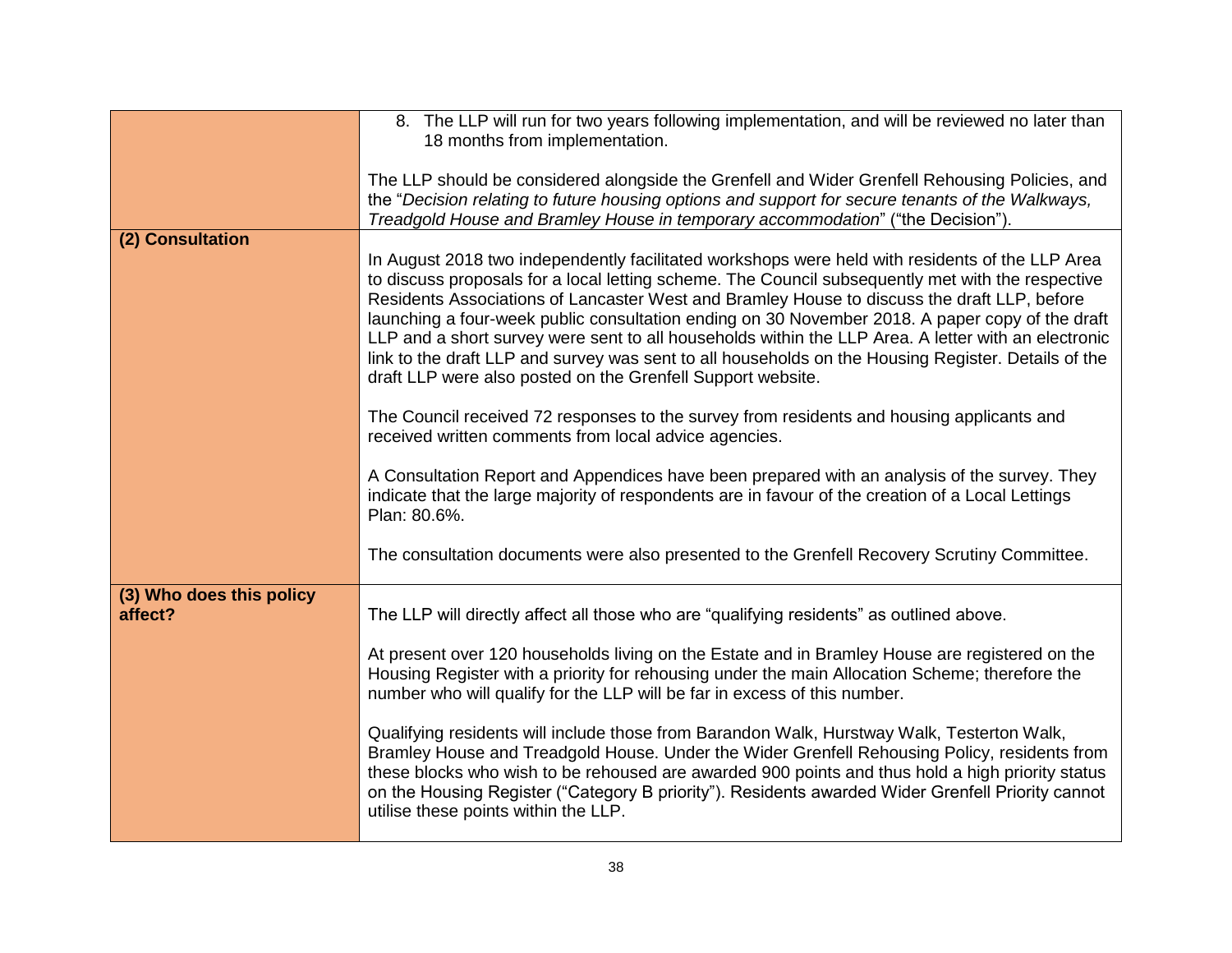|                     | The LLP will not apply to (a) leaseholders, (b) residents privately renting or subletting flats within<br>the LLP Area, or (c) households who have moved to the LLP Area after the date of the fire.<br>In practice, the LLP will not apply to former residents of Grenfell Tower and Grenfell Walk<br>("Category A priority"). Under the Grenfell Rehousing Policy, these households hold the highest<br>priority in the Borough and benefit from an enhanced rehousing procedure. However under the<br>LLP, the Council retains discretion to offer homes which become vacant within the LLP Area to<br>Category A households before any other qualifying residents.<br>The Council also recognises that, by prioritising qualifying local residents for vacant homes within<br>the LLP Area, the LLP may indirectly impact other households on the Housing Register who will<br>no longer enjoy priority access to these homes. Therefore this EIA considers the anticipated<br>equalities impact of the LLP on households qualifying through the main Housing Allocation<br>Scheme. As of 19 December 2018, there were 3,204 applications to the Housing Register (3,338<br>including residents who have been awarded Wider Grenfell Rehousing Priority (WGRP)). |
|---------------------|----------------------------------------------------------------------------------------------------------------------------------------------------------------------------------------------------------------------------------------------------------------------------------------------------------------------------------------------------------------------------------------------------------------------------------------------------------------------------------------------------------------------------------------------------------------------------------------------------------------------------------------------------------------------------------------------------------------------------------------------------------------------------------------------------------------------------------------------------------------------------------------------------------------------------------------------------------------------------------------------------------------------------------------------------------------------------------------------------------------------------------------------------------------------------------------------------------------------------------------------------------------------|
| (4) Sources of data | The Appendix to this EIA summarises available equality and diversity ("E&D") data regarding the                                                                                                                                                                                                                                                                                                                                                                                                                                                                                                                                                                                                                                                                                                                                                                                                                                                                                                                                                                                                                                                                                                                                                                      |
|                     | protected characteristics of lead and joint tenants of the LLP Area. By way of comparison it also<br>provides a breakdown of protected characteristics amongst tenants who hold Category A and<br>Category B priority.                                                                                                                                                                                                                                                                                                                                                                                                                                                                                                                                                                                                                                                                                                                                                                                                                                                                                                                                                                                                                                               |
|                     | This data has been extracted from E&D information voluntarily provided by tenants when signing<br>up to their tenancy agreements, and from a tenancy profiling exercise carried out by the TMO in<br>2016-17. Tenants' response rates varied, particularly in respect of questions about certain<br>protected characteristics such as sexual orientation. In addition, the data does not capture the<br>E&D characteristics of all other members of tenants' households. However it provides an overview<br>of the types of persons who hold tenancies within the LLP Area and thus may become "qualifying"<br>residents" under the LLP.                                                                                                                                                                                                                                                                                                                                                                                                                                                                                                                                                                                                                             |
|                     | In preparing the draft LLP and this EIA, the Council has also considered the data underlying, and<br>the findings of, its four recent EIAs:                                                                                                                                                                                                                                                                                                                                                                                                                                                                                                                                                                                                                                                                                                                                                                                                                                                                                                                                                                                                                                                                                                                          |
|                     | 1. Revisions to the Housing Allocation Scheme, February 2017                                                                                                                                                                                                                                                                                                                                                                                                                                                                                                                                                                                                                                                                                                                                                                                                                                                                                                                                                                                                                                                                                                                                                                                                         |
|                     | 2. Grenfell Rehousing Policy, November 2017                                                                                                                                                                                                                                                                                                                                                                                                                                                                                                                                                                                                                                                                                                                                                                                                                                                                                                                                                                                                                                                                                                                                                                                                                          |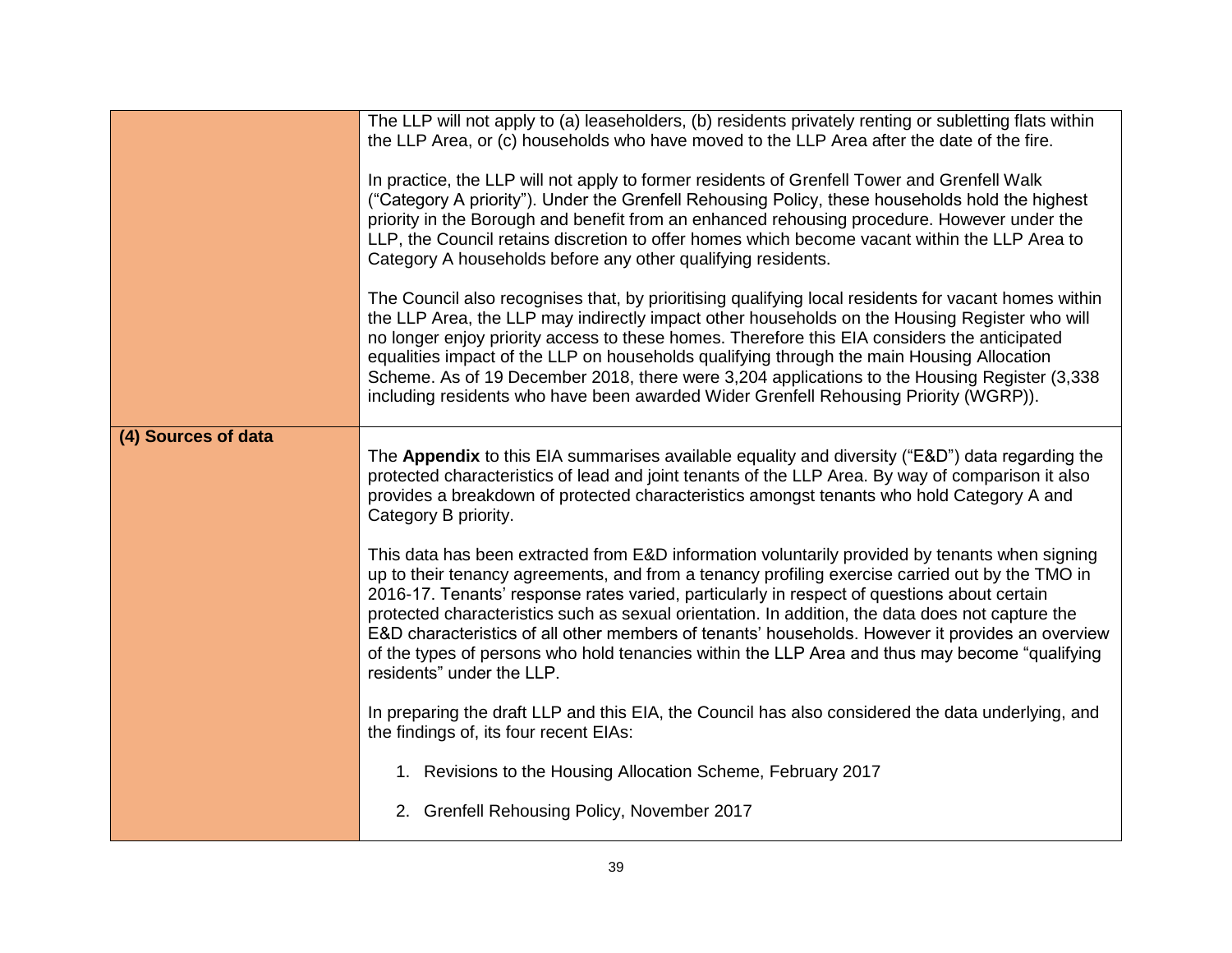|                                     | 3. Wider Grenfell Rehousing Policy, February 2018                                                                                                                                                                                                                                                                                                                                                                                                                                                                                                                                                                                                                                                                                                         |
|-------------------------------------|-----------------------------------------------------------------------------------------------------------------------------------------------------------------------------------------------------------------------------------------------------------------------------------------------------------------------------------------------------------------------------------------------------------------------------------------------------------------------------------------------------------------------------------------------------------------------------------------------------------------------------------------------------------------------------------------------------------------------------------------------------------|
|                                     |                                                                                                                                                                                                                                                                                                                                                                                                                                                                                                                                                                                                                                                                                                                                                           |
|                                     | 4. Decision relating to future housing options and support for secure tenants of the<br>Walkways, Treadgold House and Bramley House in temporary accommodation, October<br>2018.                                                                                                                                                                                                                                                                                                                                                                                                                                                                                                                                                                          |
|                                     | Particular attention has been given to Appendices 1-8 prepared in respect of the 'Decision EIA' of<br>October 2018. They analyse the protected characteristics of (a) all applicants on the Housing<br>Register as of 29 July 2018, and (b) all households registered for Category B priority as of that<br>date. It is acknowledged that the Category B data does not capture all of the households within the<br>LLP Area, and to some extent this information will now have been eroded by the passage of time.<br>Nonetheless the Appendices provide a broad, detailed and recent overview of the types of<br>households who live in the area and on the Register, who will be affected by the LLP and<br>therefore can be considered representative. |
|                                     | Appendix 8 contains the result of a 'door knocking' / 'getting to know you' exercise carried out<br>within the LLP Area by the Lancaster West Neighbourhood Office in the summer of 2018.<br>Residents who participated did so voluntarily. The exercise profiled a total of 840 residents, up to<br>9 July 2018. However, the response rates and quality of the data varied widely. For example,<br>while the majority of respondents (80%) agreed to disclose their ethnicity, only 20% were willing to<br>disclose their sexual orientation. In addition, the survey did not consider all protected<br>characteristics within the meaning of the Equality Act.                                                                                         |
|                                     | To supplement the above data, the EIA also draws upon the following data:                                                                                                                                                                                                                                                                                                                                                                                                                                                                                                                                                                                                                                                                                 |
|                                     | 2011 Census data<br>$\bullet$                                                                                                                                                                                                                                                                                                                                                                                                                                                                                                                                                                                                                                                                                                                             |
|                                     | <b>RBKC Housing Management records</b>                                                                                                                                                                                                                                                                                                                                                                                                                                                                                                                                                                                                                                                                                                                    |
|                                     | <b>RBKC Housing Register data</b>                                                                                                                                                                                                                                                                                                                                                                                                                                                                                                                                                                                                                                                                                                                         |
|                                     | <b>Grenfell Care and Support data</b>                                                                                                                                                                                                                                                                                                                                                                                                                                                                                                                                                                                                                                                                                                                     |
|                                     | <b>RBKC Housing Benefit data</b><br><b>Office of National Statistics</b>                                                                                                                                                                                                                                                                                                                                                                                                                                                                                                                                                                                                                                                                                  |
|                                     | RBKC Temporary Accommodation Procurement Strategy 2017 to 2019.                                                                                                                                                                                                                                                                                                                                                                                                                                                                                                                                                                                                                                                                                           |
| (5) Headlines from existing<br>data |                                                                                                                                                                                                                                                                                                                                                                                                                                                                                                                                                                                                                                                                                                                                                           |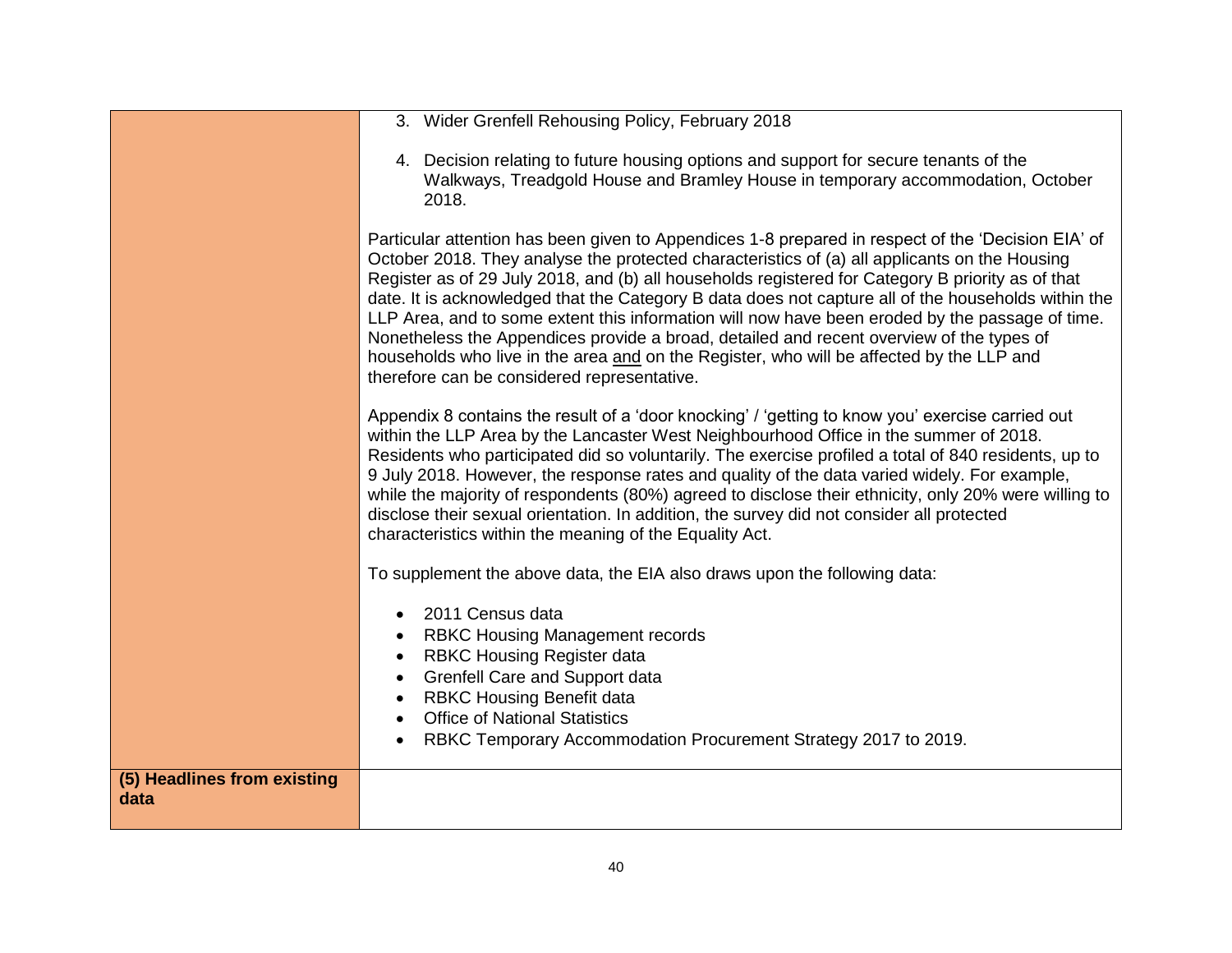|                                               | Approximately half of households likely to be affected by the LLP include children under the age of<br>18. In July 2018, 50.65% of all households on the Housing Register included children, and 51.47%<br>of households which qualified for Wider Grenfell Priority (i.e. a subset of the LLP Area).<br>Data also shows that a significant proportion of tenants (as opposed to residents) of the Lancaster<br>West Estate are aged 65+: 31.17%. This suggests that many of the tenants who will be 'qualifying<br>residents' under the LLP are older. As a result there may be higher than average numbers of<br>residents downsizing to smaller homes, but also higher numbers requiring accessible<br>accommodation.<br>Data strongly indicates that women will be disproportionately impacted (positively and/or<br>negatively) by the LLP. Women make up almost 63% of tenants of the Lancaster West Estate, and<br>almost 68% of applicants on the Housing Register.<br>Single women are particularly likely to be head of households with dependent children: 32.25% of<br>Category B households and 34% of Housing Register applicants respectively, as of July 2018.<br>The Council has collected data on race and ethnicity for 80% of the residents of the Walkways, |
|-----------------------------------------------|----------------------------------------------------------------------------------------------------------------------------------------------------------------------------------------------------------------------------------------------------------------------------------------------------------------------------------------------------------------------------------------------------------------------------------------------------------------------------------------------------------------------------------------------------------------------------------------------------------------------------------------------------------------------------------------------------------------------------------------------------------------------------------------------------------------------------------------------------------------------------------------------------------------------------------------------------------------------------------------------------------------------------------------------------------------------------------------------------------------------------------------------------------------------------------------------------------------------------------------------------------------------------------|
|                                               | Treadgold House and Bramley House, and 70% of residents on the Housing Register. This data<br>suggests that there is very considerable diversity both within the LLP Area and on the Housing<br>Register, but no significant variation between the two.                                                                                                                                                                                                                                                                                                                                                                                                                                                                                                                                                                                                                                                                                                                                                                                                                                                                                                                                                                                                                          |
|                                               | Similarly, data suggests that there is very considerable diversity of religious belief amongst the<br>residents of the Lancaster West Estate.                                                                                                                                                                                                                                                                                                                                                                                                                                                                                                                                                                                                                                                                                                                                                                                                                                                                                                                                                                                                                                                                                                                                    |
|                                               | Regarding disability, the data is not conclusive on the number of disabled persons. However<br>22.8% of Wider Grenfell Rehousing Policy households have reported medical conditions which<br>might (though not necessarily must) be considered disabilities. This compares to almost 14% of<br>Wider Grenfell Rehousing Policy households who have been assessed as requiring some form of<br>accessible accommodation.                                                                                                                                                                                                                                                                                                                                                                                                                                                                                                                                                                                                                                                                                                                                                                                                                                                          |
|                                               | Amongst Housing Register applicants, 19.6% reported medical conditions which might (though not<br>must) amount to disability, and 11.37% were assessed as requiring some form of accessible<br>accommodation.                                                                                                                                                                                                                                                                                                                                                                                                                                                                                                                                                                                                                                                                                                                                                                                                                                                                                                                                                                                                                                                                    |
| (6) Summary of concerns<br>about the decision |                                                                                                                                                                                                                                                                                                                                                                                                                                                                                                                                                                                                                                                                                                                                                                                                                                                                                                                                                                                                                                                                                                                                                                                                                                                                                  |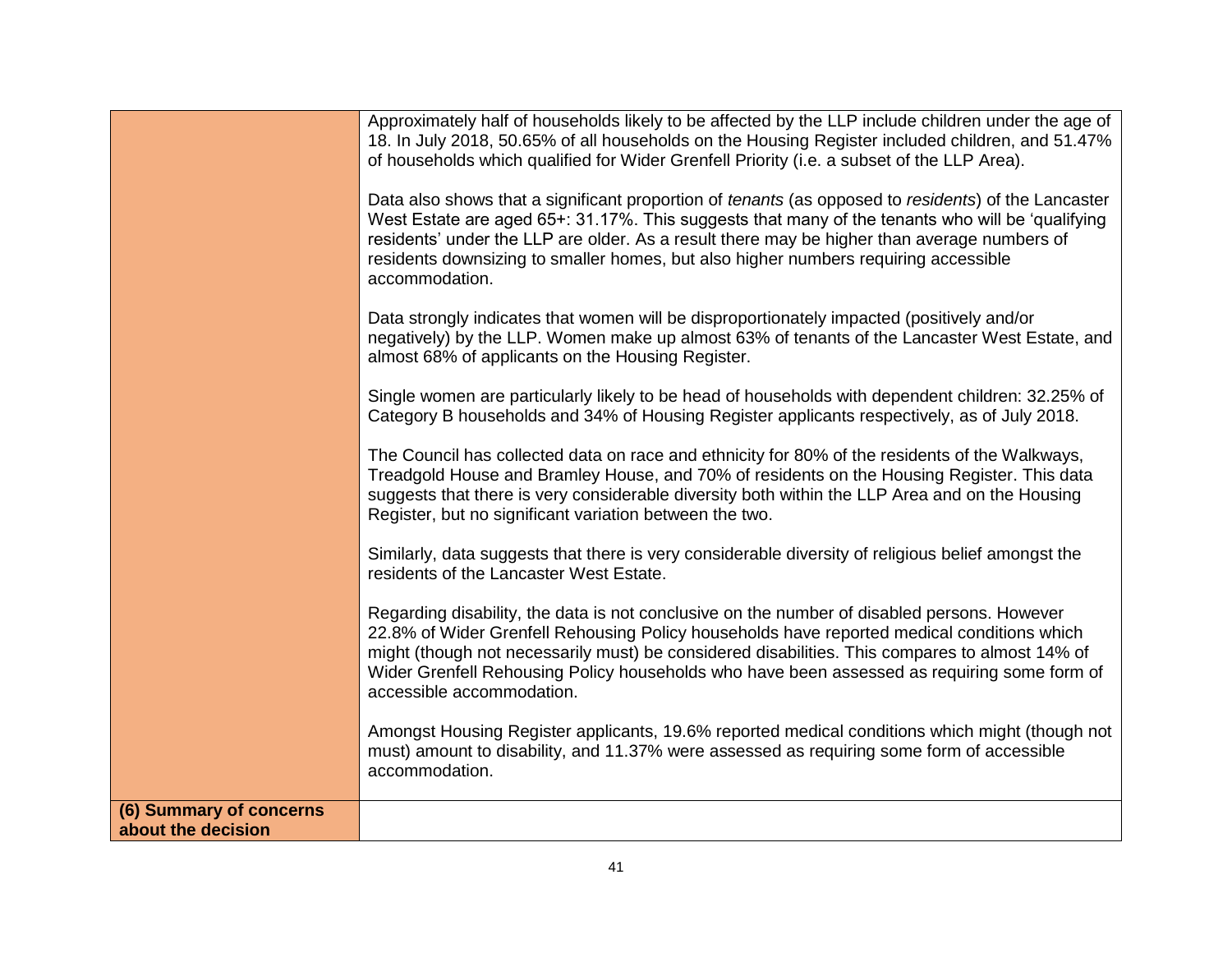| 1. The LLP only applies to residents who were already living within the LLP Area on 14 June<br>2017, i.e. the date of the fire at Grenfell Tower. It will not apply to residents who have<br>moved to, or been placed in, accommodation within the LLP Area since that date. It will not<br>assist other applicants who have become homeless since that date, even if they have an<br>urgent need for housing. This may include some 'split households', where residents from<br>the LLP Area left their homes and are now accommodated under Part VII of the Housing<br>Act 1996: these persons will not qualify under the LLP because they were not tenants<br>(rather, they formerly lived with qualifying residents).                                                                                                        |
|----------------------------------------------------------------------------------------------------------------------------------------------------------------------------------------------------------------------------------------------------------------------------------------------------------------------------------------------------------------------------------------------------------------------------------------------------------------------------------------------------------------------------------------------------------------------------------------------------------------------------------------------------------------------------------------------------------------------------------------------------------------------------------------------------------------------------------|
| 2. The LLP reserves highest priority (100 points+) for qualifying residents who would have<br>received the same level of points under the Housing Allocation Scheme in any event. Non-<br>LLP applicants with an equivalent level of housing need will thus receive an equal level of<br>priority under the Allocation Scheme. However, vacant homes within the LLP Area will be<br>made available first to the qualifying resident with highest housing need (rather than to the<br>applicant with the highest need). Therefore homes may be allocated to qualifying residents<br>with lower housing need than 'ordinary' applicants on the Housing Register. For example,<br>a qualifying resident with 900 points could be allocated a vacant home within the LLP Area<br>ahead of an 'ordinary' applicant with 1,900 points. |
| 3. The LLP also provides a number of additional priority categories which do not apply under<br>the main Scheme, albeit only for residents with the lowest levels of housing need (5-80)<br>points). In this way the LLP prioritises residents from the LLP Area above 'ordinary'<br>applicants on the Register, who have an equivalent level of housing need but are not<br>awarded additional points on that basis (e.g. 5 points to move closer to family).                                                                                                                                                                                                                                                                                                                                                                   |
| 4. Qualifying residents will enjoy other enhancements under the LLP which will not apply to<br>'ordinary' applicants on the Housing Register. Other applicants are thus treated less<br>favourably:                                                                                                                                                                                                                                                                                                                                                                                                                                                                                                                                                                                                                              |
| a. All qualifying residents allocated a new home under the LLP will receive a (lifetime)<br>secure periodic tenancy. Any qualifying resident who has not previously held a lifetime<br>secure tenancy will thus be given a more secure form of tenure than other applicants<br>on the Housing Register. This provision will principally benefit existing tenants who<br>were granted their tenancies after 5 January 2014, and residents accommodated<br>within the LLP Area pursuant to the Council's homelessness duties. Normally they<br>(and all other applicants allocated homes for the first time) would receive a one-year<br>introductory tenancy followed by a 5-year fixed term tenancy, which is reviewed upon                                                                                                      |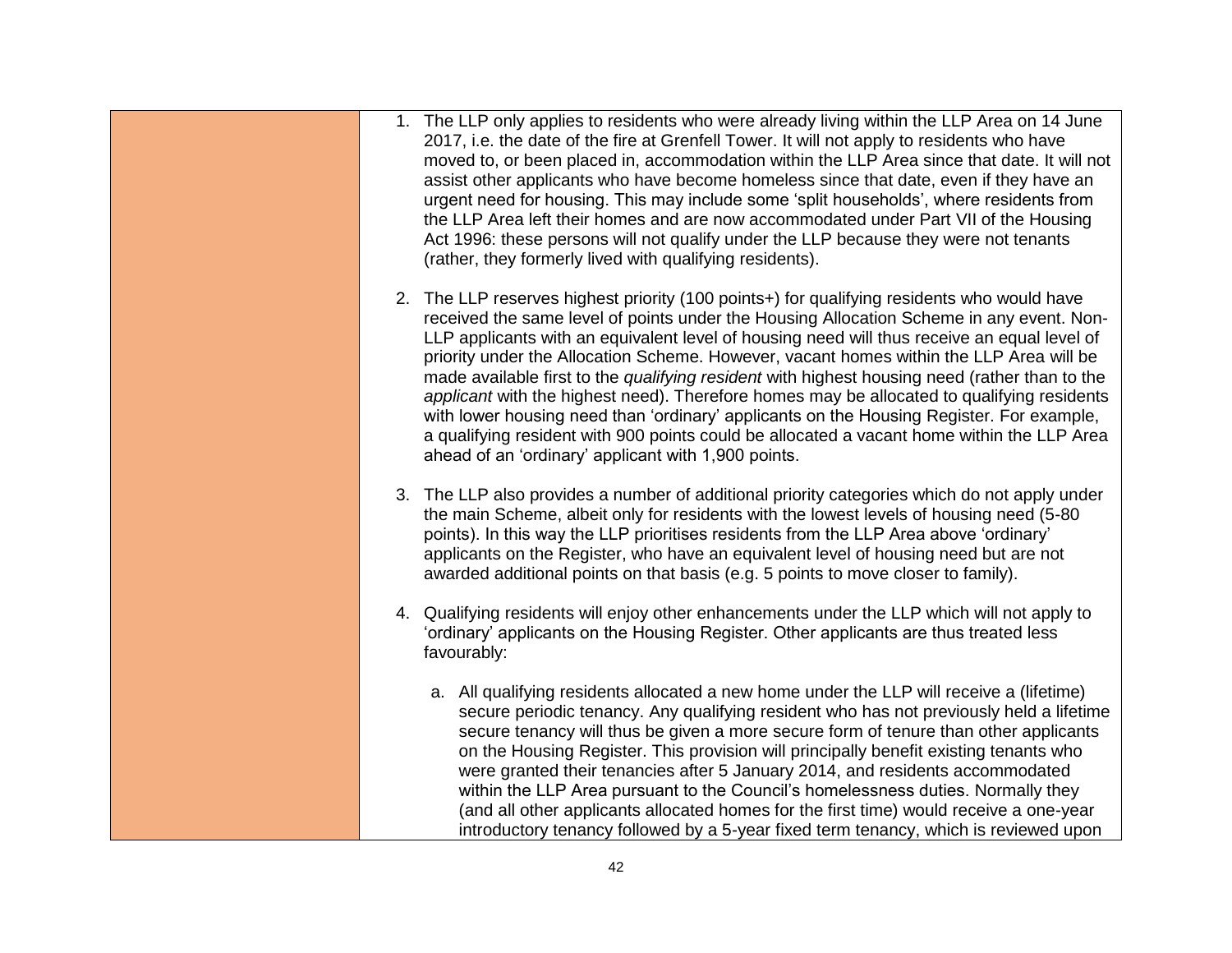|                                                                           | expiry. The majority of such tenancies are renewed, but they may be terminated at<br>that point if there is cause, within the Council's Tenancy Policy, to do so.<br>b. Under the LLP, qualifying residents who are single adults may be allocated either a<br>studio or a 1-bedroom apartment. Under the Housing Allocation Scheme, single adults<br>on the Housing Register are normally assessed as eligible only for studio apartments.<br>Some single qualifying residents will therefore be allocated larger properties than<br>'ordinary' single applicants.                                                                                                                                                                                                    |
|---------------------------------------------------------------------------|------------------------------------------------------------------------------------------------------------------------------------------------------------------------------------------------------------------------------------------------------------------------------------------------------------------------------------------------------------------------------------------------------------------------------------------------------------------------------------------------------------------------------------------------------------------------------------------------------------------------------------------------------------------------------------------------------------------------------------------------------------------------|
| (7) Justification for the<br>policy and mitigation to<br>address concerns | 1. The LLP will apply only to a small proportion of the Council's total housing stock. The LLP<br>Area contains 627 rented homes, compared to over 6850 homes in the total Council<br>housing stock (excluding homes owned by leaseholders, which are not available for<br>allocation.)                                                                                                                                                                                                                                                                                                                                                                                                                                                                                |
|                                                                           | Lettings to the Lancaster West Estate and to Bramley House represent, on average, 5.5%<br>of the Council's total annual lettings of social housing, and 13.8% of annual lettings of<br>Council rental properties.                                                                                                                                                                                                                                                                                                                                                                                                                                                                                                                                                      |
|                                                                           | 2. The Wider Grenfell Rehousing Policy and the Decision are designed to encourage and<br>facilitate residents from within the LLP Area who do not feel able to return to their homes<br>following their fire to relinquish their properties and move to new accommodation. These<br>policies focus in particular on freeing up homes which are currently unoccupied so they<br>can be allocated to other households. The Council anticipates that there will be a<br>significant turnover amongst homes in the Area in the first months of the LLP. For example<br>as of 14 October 2018, at least 47 households from the Walkways, Treadgold House and<br>Bramley House had registered their intention not to return home and wanted to move to<br>new accommodation. |
|                                                                           | 3. The LLP is designed to help tenants and families who are living in unsuitable homes move<br>to a more suitable home while remaining in the community and close to their existing<br>support networks as this will help to support their longer term recovery.                                                                                                                                                                                                                                                                                                                                                                                                                                                                                                       |
|                                                                           | 4. A number of themed concerns were raised within public consultation on the draft LLP,<br>particularly by the three local advice agencies. Some of those concerns are addressed<br>within this EIA, and the Council's formal response to these concerns, including mitigation,                                                                                                                                                                                                                                                                                                                                                                                                                                                                                        |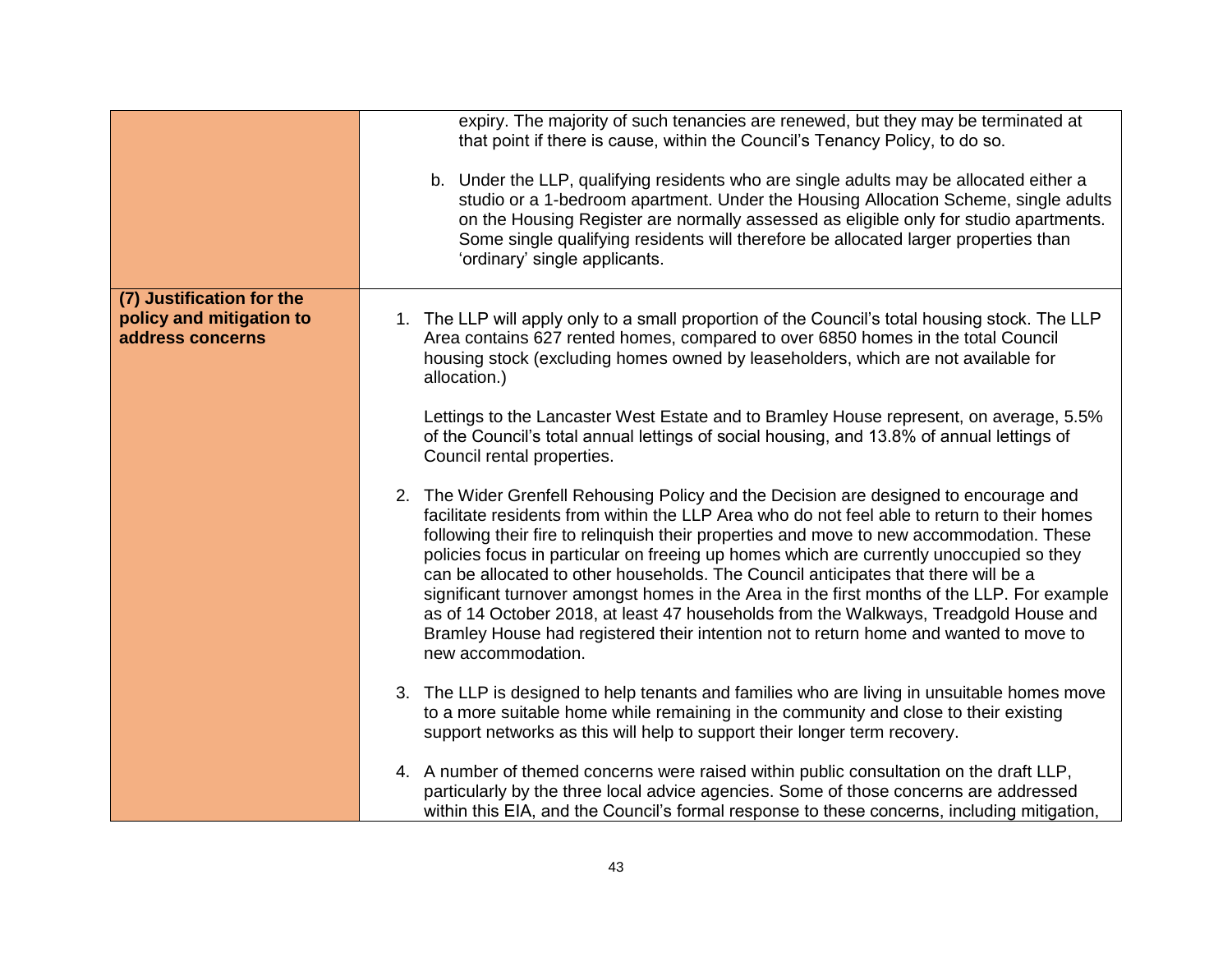| is provided in the Executive Decision Report Local Lettings Plan For The Lancaster<br>West Estate And Bramley House (reference 05333/18/K/A)                                                                                                                                                                                                                                                                                                                                                                                                                                                                             |
|--------------------------------------------------------------------------------------------------------------------------------------------------------------------------------------------------------------------------------------------------------------------------------------------------------------------------------------------------------------------------------------------------------------------------------------------------------------------------------------------------------------------------------------------------------------------------------------------------------------------------|
| 5. Against that background, the LLP aims to ensure that every home relinquished within the<br>LLP Area is allocated to a qualifying local resident. However it also ensures that whenever<br>a local resident is rehoused, another property is freed up elsewhere, thereby creating a<br>chain of further lets. It is anticipated that this process will lead to 'churn' amongst homes<br>within the LLP Area and also amongst the rest of the stock. This effect would help to<br>advance equality of opportunity and foster good relations amongst all groups in the<br>community. This will be achieved in four ways: |
| a. Qualifying residents who would otherwise have bid for accommodation across the<br>whole of the Borough will not now need to do so, thereby freeing up other homes<br>for allocation to 'ordinary' applicants via the Housing Register.                                                                                                                                                                                                                                                                                                                                                                                |
| b. The additional points categories granted to qualifying residents under the LLP (5-80<br>points) will assist more households to move, thereby freeing up additional<br>properties for letting.                                                                                                                                                                                                                                                                                                                                                                                                                         |
| c. Under the LLP, any homes which are not allocated to qualifying residents within a<br>reasonable period of time will be made available to let to residents on the Housing<br>Register.                                                                                                                                                                                                                                                                                                                                                                                                                                 |
| d. Many applicants on the Housing Register are existing Council tenants who need to<br>move to suitable accommodation. As they are rehoused - either through the LLP or<br>Housing Register - further properties will become available for letting and the<br>'chain' of lets will continue.                                                                                                                                                                                                                                                                                                                             |
| 6. The LLP will only benefit residents from the area who have an assessed housing need.<br>Under the LLP, residents with the highest priority (100+ points) would in any event benefit<br>from an equivalent level of priority under the Allocation Scheme.                                                                                                                                                                                                                                                                                                                                                              |
| 7. Where two qualifying residents are awarded equal points under the LLP, priority will be<br>given to the household with the greatest length of residence within the LLP Area. This<br>provision equates with the "Priority Date" system used within the Housing Allocation                                                                                                                                                                                                                                                                                                                                             |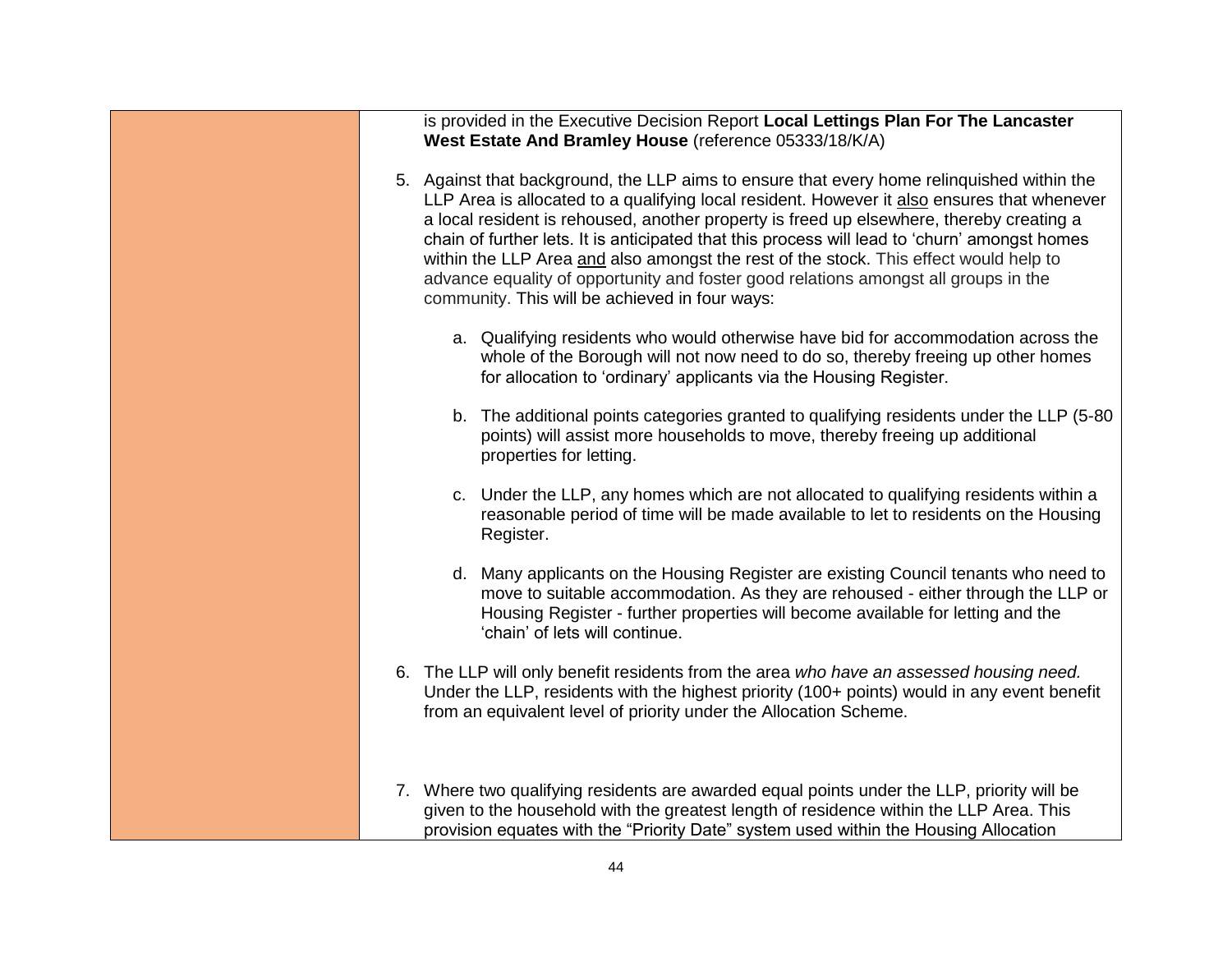| Scheme (para. 5.3) and the Grenfell and Wider Grenfell Rehousing Policies. The Council<br>anticipates that the LLP mitigates against the possibility of qualifying residents with<br>different levels of housing needs being awarded the same number of points, due to the<br>availability of the additional priority categories under the LLP and because multiple points<br>awards are permitted. However it is acknowledged that this element of the LLP will need<br>careful monitoring following implementation. |
|-----------------------------------------------------------------------------------------------------------------------------------------------------------------------------------------------------------------------------------------------------------------------------------------------------------------------------------------------------------------------------------------------------------------------------------------------------------------------------------------------------------------------|
| 8. Residents will pay the rent applicable to their new home. This will not be capped at the rent<br>paid for their previous home. The same policy applies to all other residents transferring<br>homes under the Housing Allocation Scheme, Wider Grenfell Rehousing Policy and the<br>Decision (an exception is made only for Category A residents from Grenfell Tower and<br>Grenfell Walk).                                                                                                                        |
| 9. The Housing Allocation Scheme will continue to apply to all other applicants on the<br>Housing Register and to the majority of vacant properties within the Council's stock,<br>ensuring that reasonable preference is still given to all applicants who qualify under the<br>Scheme. All vacant homes within the LLP Area which are not allocated to qualifying<br>residents within a reasonable period will be made available via the Housing Register in the<br>usual manner.                                   |
| 10. The Council has a discretion to mitigate the impact of the LLP in cases where it would<br>have a negative effect on applicants with significant housing needs, for example in a<br>scenario where an 'ordinary' applicant has higher need than a qualifying resident. The LLP<br>reserves discretion for the Council to first offer vacant homes within the LLP Area to the<br>following applicants:                                                                                                              |
| a. Category A households from Grenfell Tower or Grenfell Walk;                                                                                                                                                                                                                                                                                                                                                                                                                                                        |
| b. If it is an accessible property which is not required or chosen by a qualifying resident<br>who needs that type of accommodation, a person from the Housing Register who<br>needs it;                                                                                                                                                                                                                                                                                                                              |
| c. Applicants on the Housing Register assessed as having exceptional need, emergency<br>medical priority or serious risk of harm; or                                                                                                                                                                                                                                                                                                                                                                                  |
| d. Council tenants who require an urgent decant or transfer from their existing home.                                                                                                                                                                                                                                                                                                                                                                                                                                 |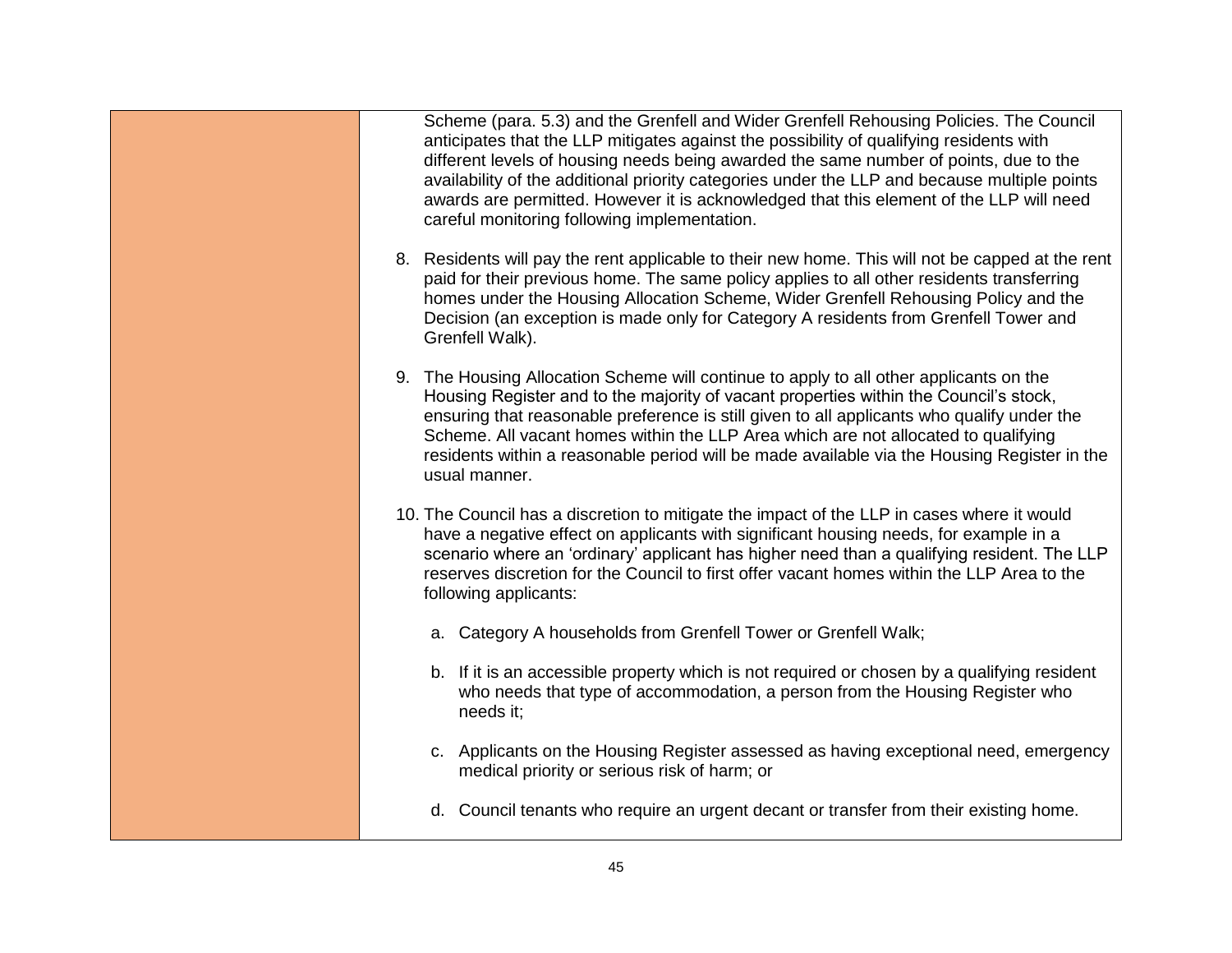| 11. For applicants who do not meet the minimum residence criteria (i.e. having lived in the<br>Borough for 3+ years, and/or having lived in the LLP Area on 14 June 2017), the Council<br>has a discretion to admit applicants to the Register in exceptional circumstances: Housing<br>Allocation Scheme para. 1.8. This may provide important mitigation when housing<br>applications are received from:                                                                                                                                                                                                                                                                                                                          |
|-------------------------------------------------------------------------------------------------------------------------------------------------------------------------------------------------------------------------------------------------------------------------------------------------------------------------------------------------------------------------------------------------------------------------------------------------------------------------------------------------------------------------------------------------------------------------------------------------------------------------------------------------------------------------------------------------------------------------------------|
| a. Persons fleeing domestic or other forms of violence (who are more likely to be<br>women);                                                                                                                                                                                                                                                                                                                                                                                                                                                                                                                                                                                                                                        |
| b. Persons granted asylum (who are more likely to come from a BAME background); or                                                                                                                                                                                                                                                                                                                                                                                                                                                                                                                                                                                                                                                  |
| c. Irish Travellers and Gypsies, who are less able to meet residence criteria as a<br>consequence of their traditional way of life.                                                                                                                                                                                                                                                                                                                                                                                                                                                                                                                                                                                                 |
| 12. Under the Housing Allocation Scheme (para. 4.18) the Council has an exceptional<br>discretion to award 10 'locality hardship' points when satisfied that a household would<br>suffer hardship unless rehoused in a particular area of the Borough. These points may be<br>awarded to any household who does not meet the criteria of the LLP but can show a<br>genuine connection with the LLP Area.                                                                                                                                                                                                                                                                                                                            |
| 13. The Housing Allocation Scheme (para. 4.14) provides 50 additional points to applicants<br>who are in paid work for at least 16 hours per week. These points are not available under<br>the LLP because they do not prioritise applicants based on their housing need. Also, the<br>objective of that priority – to support economic growth and reduce social polarisation in the<br>Borough - is less relevant to existing tenants who already live within the Borough's social<br>housing, particularly those recovering from the fire. These points remain available to<br>applicants on the Housing Register.                                                                                                                |
| 14. The Council's experience is that adults under-occupying their homes are less likely to<br>downsize if they are only eligible to move to a studio rather than one-bedroom flat. The<br>extended eligibility for one-bedroom flats provided by the LLP is intended to incentivise<br>qualifying residents to downsize, thereby freeing up additional homes for letting. For<br>'ordinary' applicants, there is a discretion to permit bidding for larger properties in certain<br>exceptional circumstances: Housing Allocation Scheme para. 6.3. Amongst other issues<br>this discretion expressly caters for those with additional care needs, who are more likely to<br>include persons with disabilities and older residents. |
|                                                                                                                                                                                                                                                                                                                                                                                                                                                                                                                                                                                                                                                                                                                                     |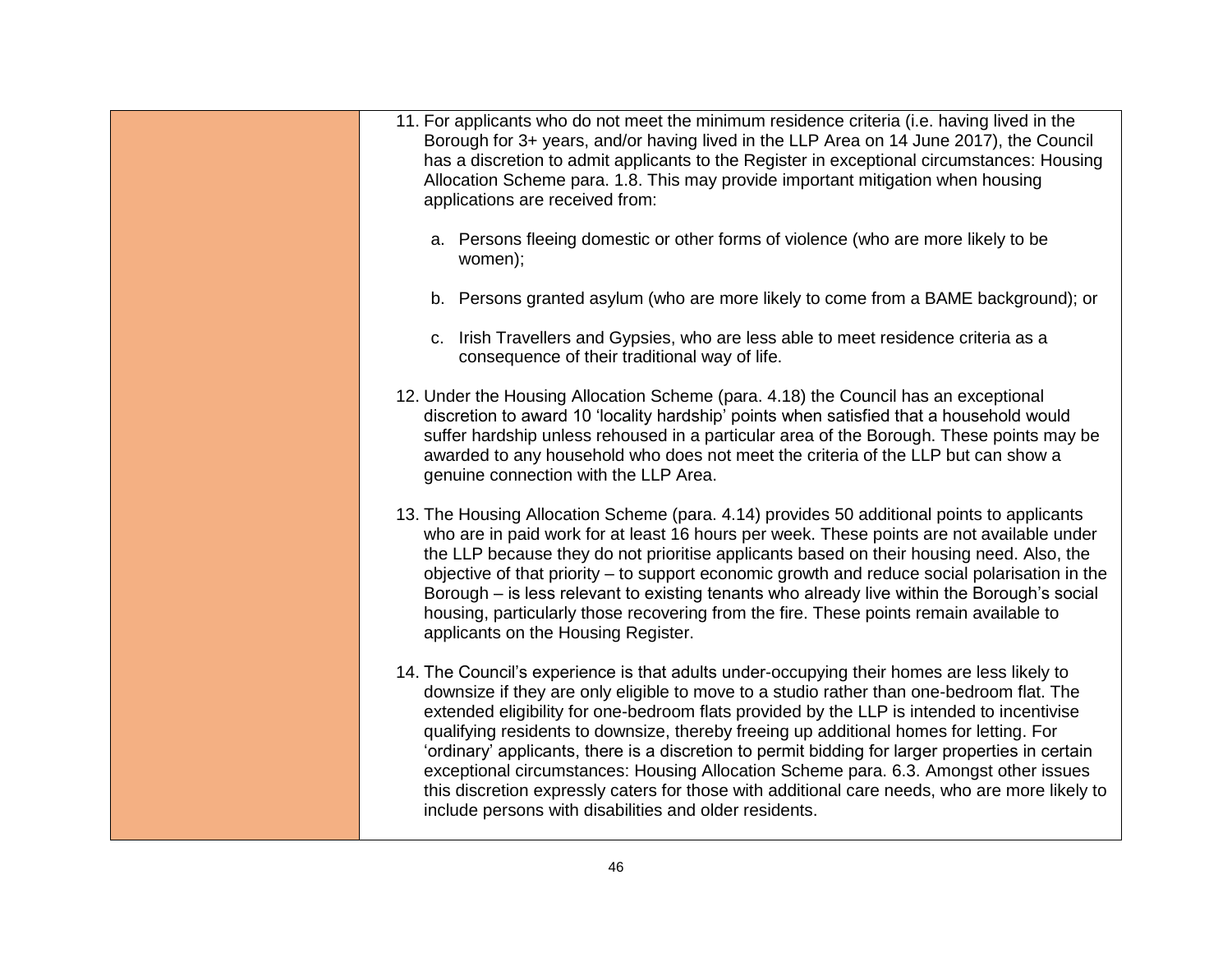| 15. As to the other enhancements provided under the LLP:                                                                                                                                                                                                                                                                                                                                                                                                                                                                                                                                                                                                                                                                                                                                                                                                                                                                       |
|--------------------------------------------------------------------------------------------------------------------------------------------------------------------------------------------------------------------------------------------------------------------------------------------------------------------------------------------------------------------------------------------------------------------------------------------------------------------------------------------------------------------------------------------------------------------------------------------------------------------------------------------------------------------------------------------------------------------------------------------------------------------------------------------------------------------------------------------------------------------------------------------------------------------------------|
|                                                                                                                                                                                                                                                                                                                                                                                                                                                                                                                                                                                                                                                                                                                                                                                                                                                                                                                                |
| a. Given the trauma and losses which local residents have suffered following the fire, the<br>Council believes it is right that those with an assessed housing need are helped to find<br>suitable new homes and are given a degree of permanence within the community.                                                                                                                                                                                                                                                                                                                                                                                                                                                                                                                                                                                                                                                        |
| b. The enhancements are time-limited as the policy will initially run for two years. Thus<br>the LLP aims to encourage residents to reach a decision on their future housing needs<br>within a reasonable period of time.                                                                                                                                                                                                                                                                                                                                                                                                                                                                                                                                                                                                                                                                                                      |
| c. This will assist the recovery of the area and the Council's planning for the future of its<br>housing stock.                                                                                                                                                                                                                                                                                                                                                                                                                                                                                                                                                                                                                                                                                                                                                                                                                |
| 16. The LLP will not apply to (a) leaseholders or (b) residents renting private or housing<br>association properties within the LLP Area, even if they were resident at the time of the<br>fire. Although the Council recognises that these residents have also been deeply impacted<br>by the fire, it does not believe it would be proportionate to include them within the LLP at<br>this time. Firstly the Council does not owe statutory duties toward these households,<br>unless they have been assessed as homeless under Part VII of the Housing Act 1996 or<br>qualify for an allocation of housing under the Housing Allocation Scheme. Secondly,<br>allocation of vacant homes within the LLP Area to these households would not release<br>another property for letting within the Area and would not contribute to the 'chain' effect.<br>This would negatively impact other applicants on the Housing Register. |
| 17. Similarly, the LLP does not presently recognise 'split households' as identified in Section<br>6(1). Although these are local residents who were also impacted by the fire, they too<br>cannot release another property for letting. The LLP mitigates for these residents by<br>granting additional priority to households who are overcrowded and are willing to 'split' into<br>different homes.                                                                                                                                                                                                                                                                                                                                                                                                                                                                                                                        |
| 18. Existing tenants have options beyond the LLP to move home if they wish, including mutual<br>exchange. The Council is currently considering the adoption of a new management<br>transfer policy.                                                                                                                                                                                                                                                                                                                                                                                                                                                                                                                                                                                                                                                                                                                            |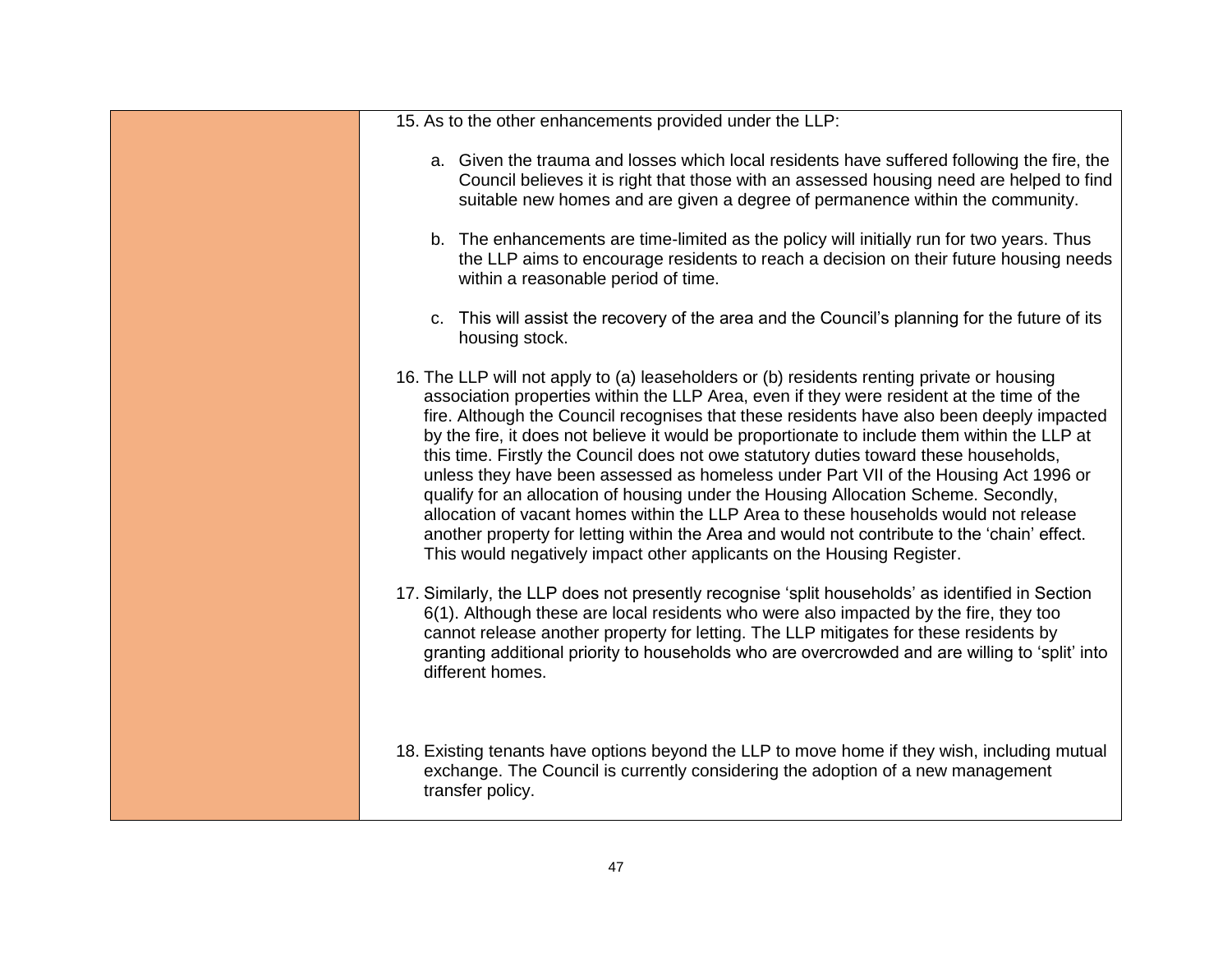|                  | 19. The LLP will be reviewed no later than 18 months from the beginning of implementation, in<br>particular with a view to monitoring how the LLP has affected the position of 'ordinary'<br>applicants on the Housing Register. The Council will also continue to collect E&D data<br>from qualifying residents and applicants on the Housing Register, to identify and address<br>any unforeseen negative impact on any particular protected groups.<br>20. All applicants (via the Allocation Scheme and LLP) are given a suitability assessment to<br>assess their and their household's particular housing needs. Applicants from the<br>Walkways, Treadgold House and Bramley House (a subset of qualifying residents) are<br>being offered individualised and sensitive support in making decisions about their future<br>housing, in accordance with the Decision.                                                                                        |
|------------------|-------------------------------------------------------------------------------------------------------------------------------------------------------------------------------------------------------------------------------------------------------------------------------------------------------------------------------------------------------------------------------------------------------------------------------------------------------------------------------------------------------------------------------------------------------------------------------------------------------------------------------------------------------------------------------------------------------------------------------------------------------------------------------------------------------------------------------------------------------------------------------------------------------------------------------------------------------------------|
| (8) EIA Analysis | Existing evidence does not demonstrate a negative (or positive) impact upon the following<br>characteristics:<br>a. Gender reassignment<br>b. Marriage and Civil Partnership<br>c. Religion/belief (including non-belief)<br>d. Sexual Orientation<br>Age                                                                                                                                                                                                                                                                                                                                                                                                                                                                                                                                                                                                                                                                                                         |
|                  | The Council believes that the LLP will provide particular benefits for households with children and<br>older households from within the LLP Area:<br>1. Households with children and older residents are likely to benefit disproportionately from<br>the LLP, because they are more likely to qualify for some of the principle priority categories<br>provided within the LLP (i.e. overcrowding, downsizing and medical needs).<br>2. The LLP provides additional priority categories for residents who lack one bedroom in their<br>current home or those who wish to move closer to family. These categories may be more<br>likely to benefit residents with children, whose households are growing and who would<br>benefit from access to family support networks.<br>3. The LLP provides additional priority categories for household members of tenants who lack<br>one or more bedrooms, who would need a four-bedroom house, but who are willing to be |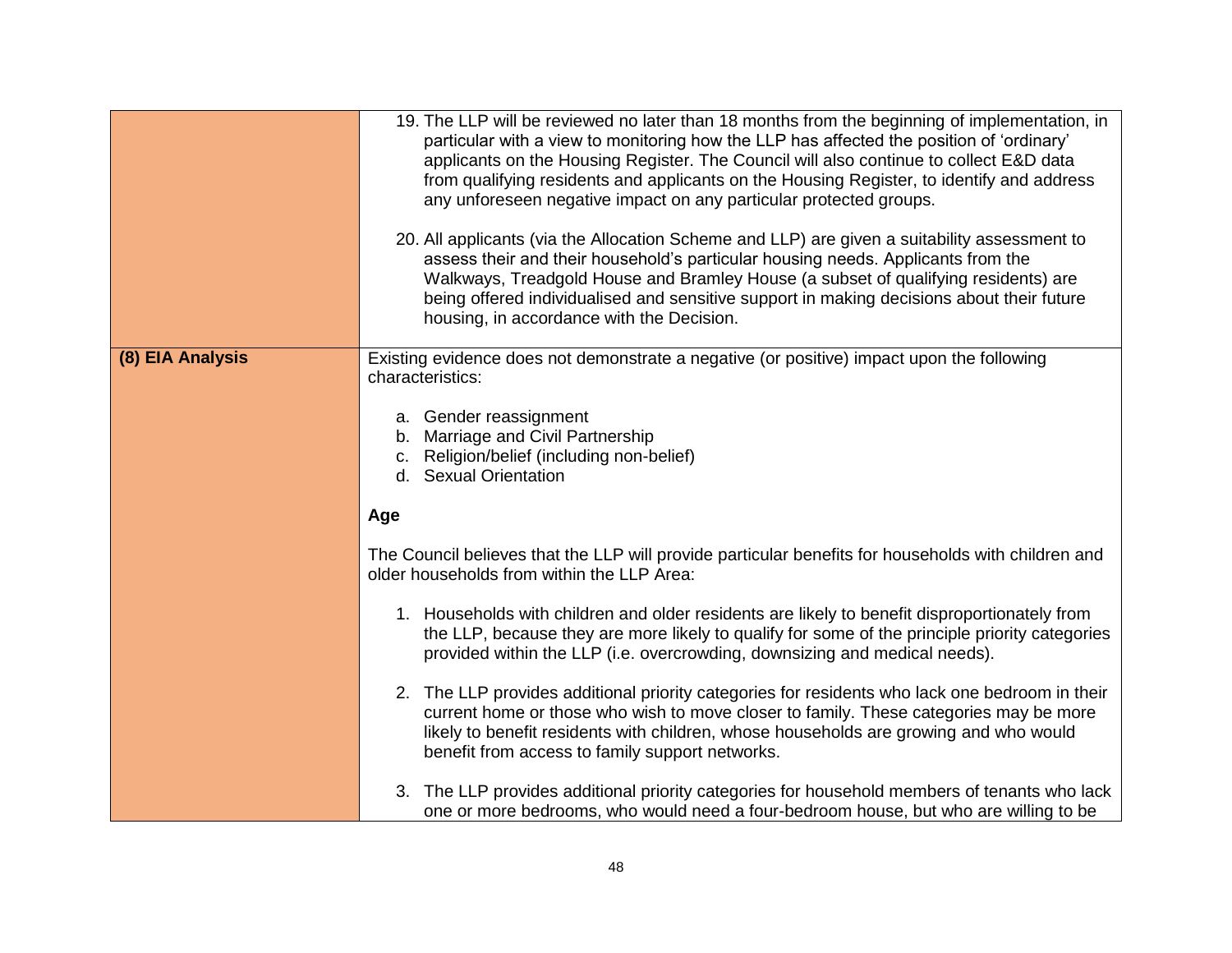| rehoused into their own property. This may be more likely to benefit older tenants whose<br>children are grown.                                                                                                                                                                                                                                                                                                                                                                                                                                                                                                         |
|-------------------------------------------------------------------------------------------------------------------------------------------------------------------------------------------------------------------------------------------------------------------------------------------------------------------------------------------------------------------------------------------------------------------------------------------------------------------------------------------------------------------------------------------------------------------------------------------------------------------------|
| 4. The Council's Temporary Accommodation Placement Policy prioritises households who<br>have children with special educational needs (which may include disabled children), child<br>protection plans or 'high social needs linked into local support services' for placement into<br>temporary accommodation located within the Borough. Therefore households which<br>include the most vulnerable children are more likely to have been placed in the LLP Area<br>pursuant to the Council's homelessness duties and therefore to qualify under the LLP. The<br>LLP recognises these families as qualifying residents. |
| 5. Households in temporary accommodation ("TA") are particularly likely to include dependent<br>children: households with children make up a significant proportion of all duty accepted<br>households annually. All applicants leaving temporary accommodation are awarded 100<br>points (both under the Allocation Scheme and LLP). However in practice, qualifying<br>residents leaving TA may be allocated accommodation more quickly than 'ordinary'<br>applicants leaving TA because there may be less competition for vacant homes within the<br>LLP Area than generally.                                        |
| Regarding households with children and older residents on the Housing Register, as explained<br>above (Section 7.3) it is not thought that the LLP will increase waiting times or reduce supply.<br>However the Council acknowledges that the Borough's housing supply generally remains under<br>strain with significant waiting times. This is due to the impact of the fire and the overall shortage of<br>affordable accommodation in the area.                                                                                                                                                                     |
| It is acknowledged that households waiting for larger accommodation (2+ bedrooms) and<br>accessible accommodation continue to experience the longest waiting times and therefore suffer<br>greatest disadvantage, because these properties are in high demand and short supply. It is also<br>acknowledged that households requiring accessible accommodation are more likely to include<br>applicants who are older and/or disabled. Those requiring larger homes are more likely to include<br>dependent children and female heads of household.                                                                      |
| However the limited supply at present of larger properties and accessible properties in the LLP<br>Area is likely to mean that the opportunities for larger families on the Housing Register, and those<br>who require accessible accommodation, will not be significantly restricted.                                                                                                                                                                                                                                                                                                                                  |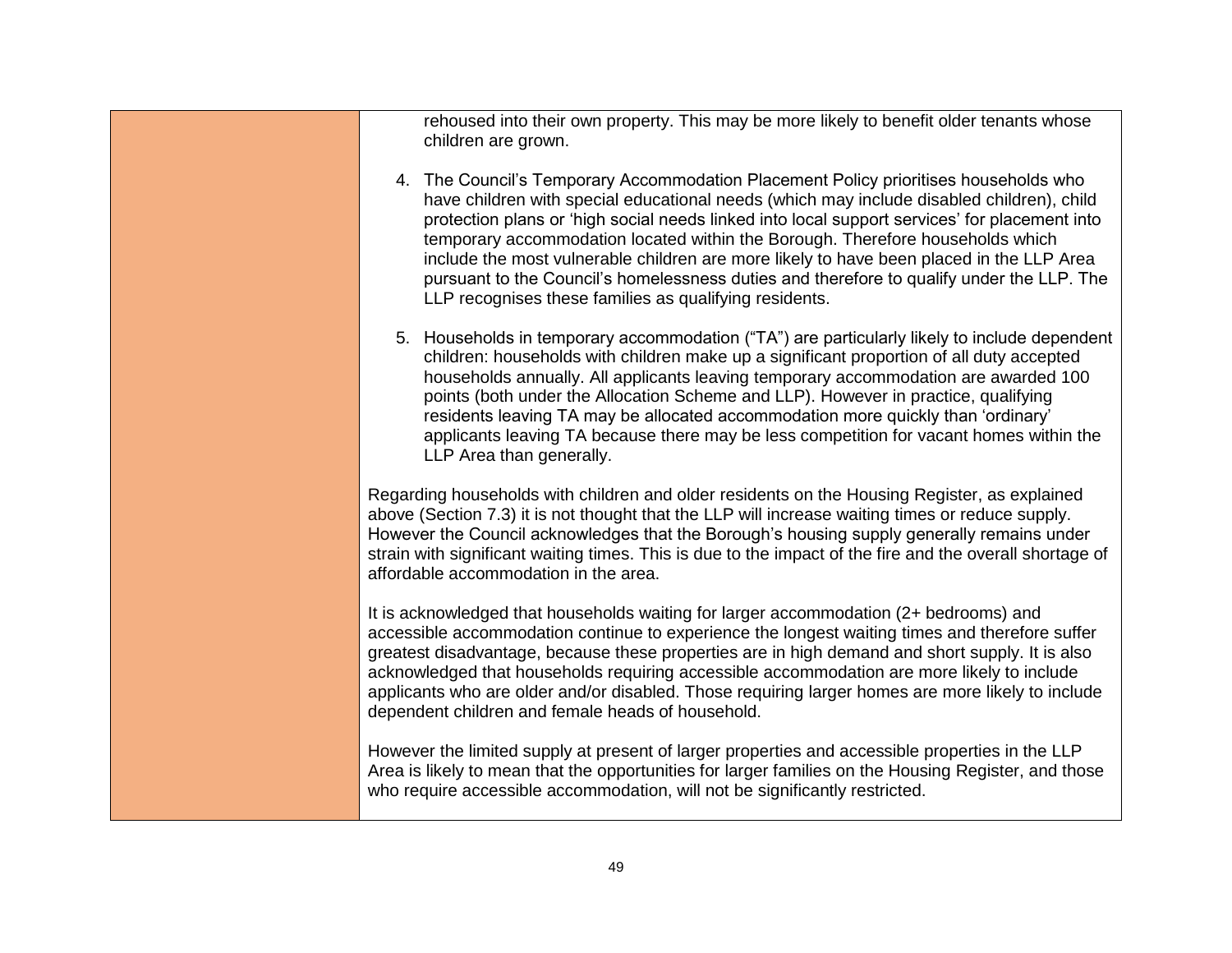| It is acknowledged that these aspects of the LLP will require careful monitoring and review as the<br>policy is implemented.                                                                                                                                                                                                                                                                                                                     |
|--------------------------------------------------------------------------------------------------------------------------------------------------------------------------------------------------------------------------------------------------------------------------------------------------------------------------------------------------------------------------------------------------------------------------------------------------|
| <b>Disability</b>                                                                                                                                                                                                                                                                                                                                                                                                                                |
| To meet the definition of "disability" provided by s. 6 of the Equality Act 2010, persons must (a) have<br>a physical or mental impairment, and (b) the impairment must have a substantial and long-term<br>adverse effect on their ability to carry out normal day-to-day activities. Alcohol and drug addiction<br>(without some other impairment) are excluded from the definition of "disability".                                           |
| The fact that a household has priority due to their medical status or requires accessible<br>accommodation does not necessarily mean that members are disabled within the meaning of the<br>Act. Nor can it be assumed that all persons who report a physical or mental health condition are<br>sufficiently impaired so as to meet the statutory definition.                                                                                    |
| Conversely, there are likely to be residents who would be considered "disabled" notwithstanding<br>that they do not need adapted accommodation or have not qualified for medical priority points. It is<br>also possible that applicants with medical conditions have not disclosed those details in their<br>application or within suitability assessments.                                                                                     |
| Persons with disabilities will include children (for example, a child who is experiencing trauma as a<br>result of the Grenfell Tower tragedy). This is considered an issue of disability rather than age for<br>the purposes of the EIA.                                                                                                                                                                                                        |
| Given the impact of the tragedy and in light of existing data, the Council takes the view that the<br>percentage of disabled persons from the LLP Area is likely to be higher than the general incidence<br>in the population.                                                                                                                                                                                                                   |
| The Council believes that the LLP makes reasonable adjustments for, and advances equality of<br>opportunity for, persons with disabilities from the LLP Area as follows:                                                                                                                                                                                                                                                                         |
| 1. Disabled persons are more likely to have complex housing needs and to receive support<br>from carers, medical professionals and others within the community. The LLP addresses<br>this issue by (a) helping qualifying residents to be rehoused close to their existing support<br>network; and (b) providing that accessible properties within the LLP Area is offered first to<br>qualifying residents who need this type of accommodation. |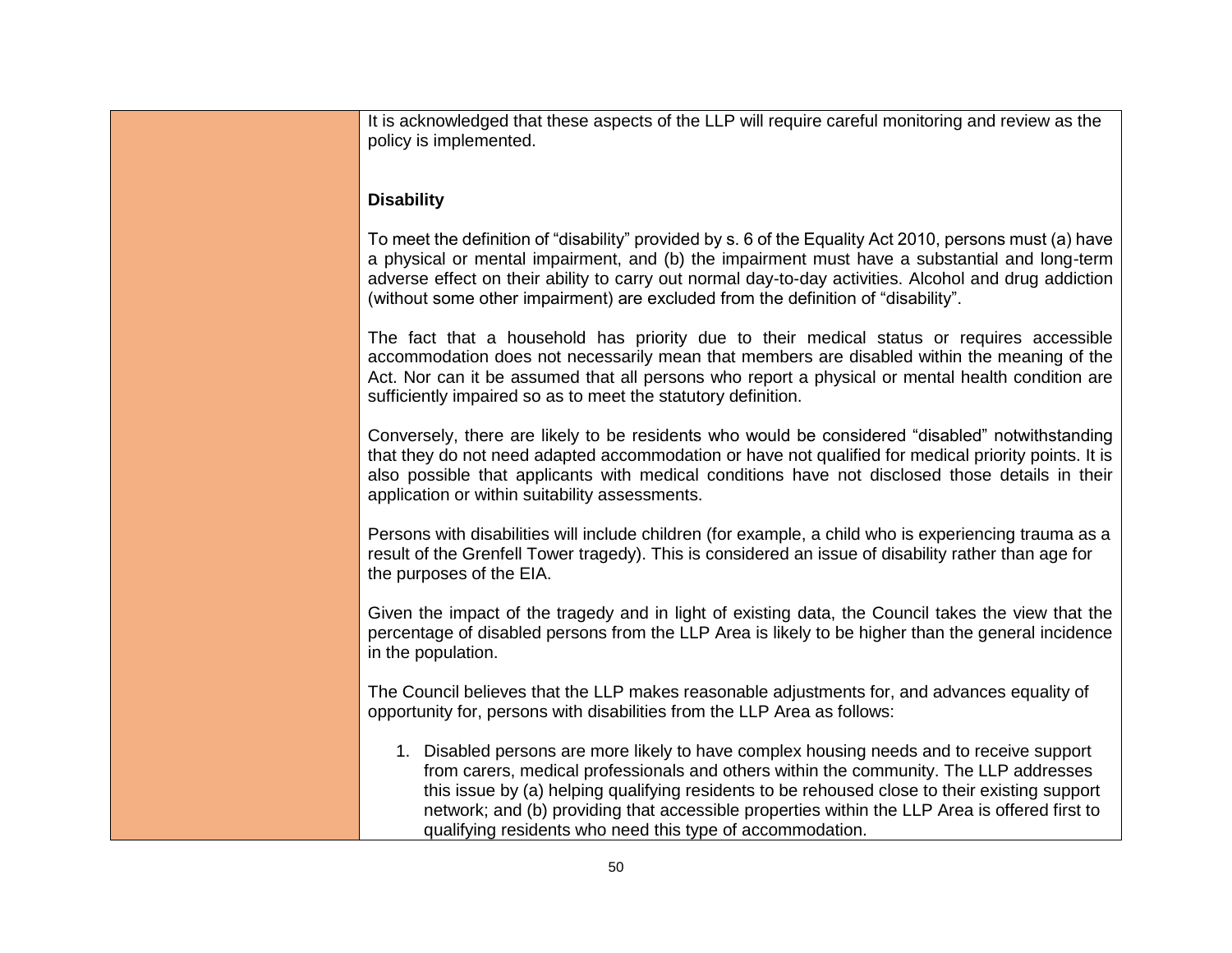| 2. Tenants who might find it most difficult to make decisions about their housing (i.e. including<br>the decision whether or not to apply for rehousing) may include persons with disabilities,<br>particularly persons experiencing mental health difficulties, whether those have arisen as a<br>result of the events of the Grenfell Tower tragedy or otherwise. However the Council<br>believes that the LLP provides, initially at least, a reasonable period of time (2 years) in<br>which residents can make this choice. Residents will also continue to be provided with<br>individualised and sensitive support in making their choice.                                                                                               |
|-------------------------------------------------------------------------------------------------------------------------------------------------------------------------------------------------------------------------------------------------------------------------------------------------------------------------------------------------------------------------------------------------------------------------------------------------------------------------------------------------------------------------------------------------------------------------------------------------------------------------------------------------------------------------------------------------------------------------------------------------|
| 3. 'Moving closer to family' points available under the LLP may be particularly important for<br>persons with care and support needs.                                                                                                                                                                                                                                                                                                                                                                                                                                                                                                                                                                                                           |
| 4. Provision of 'lifetime' secure tenancies rather than one-year introductory tenancies or five-<br>year fixed term tenancies will provide additional security of tenure for residents. This may<br>provide additional reassurance for disabled persons, particular those with mental health<br>difficulties.                                                                                                                                                                                                                                                                                                                                                                                                                                   |
| 5. The Council's Temporary Accommodation Placement Policy prioritises persons with<br>significant, or severe and enduring, health conditions and care needs for placement into<br>temporary accommodation located within the Borough. Persons with disabilities, including<br>children, are therefore more likely to have been placed in the LLP Area pursuant to the<br>Council's homelessness duties, and therefore to qualify under the LLP. Persons with<br>disabilities may also be disproportionately represented within the cohort of tenants who are<br>currently living away from home and wish to return, but cannot as their property is<br>unsuitable for their needs. The LLP recognises these households as qualifying residents. |
| However existing evidence also demonstrates that there might be negative impacts upon persons<br>with disabilities, particularly 'ordinary' applicants on the Housing Register. The potential adverse<br>impacts are summarised as follows.                                                                                                                                                                                                                                                                                                                                                                                                                                                                                                     |
| 1. Tenants with physical disabilities may wish to return to their existing home within the LLP<br>Area, but are unable to do so as their secure tenancy is not suitable given their physical<br>and / or mobility requirements. Alternatively, Residents may not feel able to return to their<br>homes due to their experiences during and after the fire.                                                                                                                                                                                                                                                                                                                                                                                      |
| 2. As rents in residents' new homes will not be capped at the level paid in their old home,<br>there may be concerns about affordability for tenants who move to larger properties. This                                                                                                                                                                                                                                                                                                                                                                                                                                                                                                                                                        |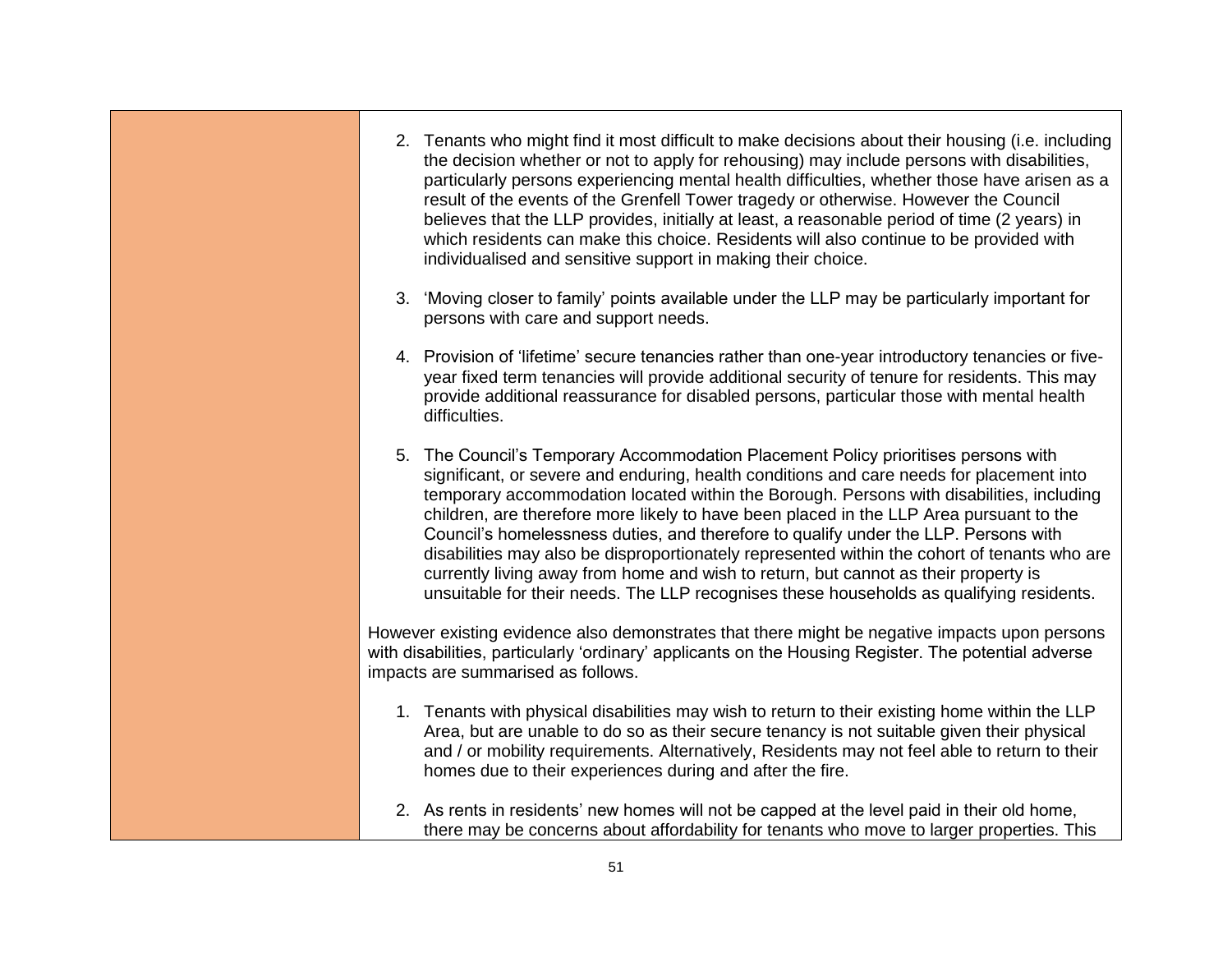includes any resident allocated an extra bedroom in order to cater for care or support needs. 3. 'Ordinary' applicants with disabilities may, to some extent, suffer a 'knock on' effect of added delay, because accessible accommodation which becomes vacant within the LLP Area will be offered first to qualifying residents (even if ordinary residents have equal or – potentially – higher housing need). Accessible accommodation is in short supply and high demand, with long waiting times for all applicants across the Borough. As outlined above, it is possible that accessible accommodation may be in higher than average demand under the LLP due to the age profile of local residents. The following mitigation may help to address the potential adverse impacts upon disabled persons: 1. Where an accessible property is allocated to a qualifying resident instead of to an 'ordinary' applicant, in most cases the qualifying resident will in any event have had an equivalent level of assessed housing need / points award. 2. Any accessible accommodation which is not needed by qualifying residents will next be offered to applicants from the Housing Register with a need for this type of accommodation. They will thus take precedence above any qualifying resident who has higher points but no mobility issues. 3. Under both the LLP and Housing Allocation Scheme (para. 4.19), qualifying residents / applicants may combine multiple points awards for medical needs of different members of their household. 4. The limited supply at present of larger properties and accessible properties in the LLP Area is likely to mean that the opportunities for those who require accessible accommodation may not be significantly restricted. 5. It is anticipated that the planned investment and refurbishment programme within the LLP Area will improve accessibility across the stock in general. This may help to meet the anticipated high demand for these properties amongst all applicants for housing in the Borough.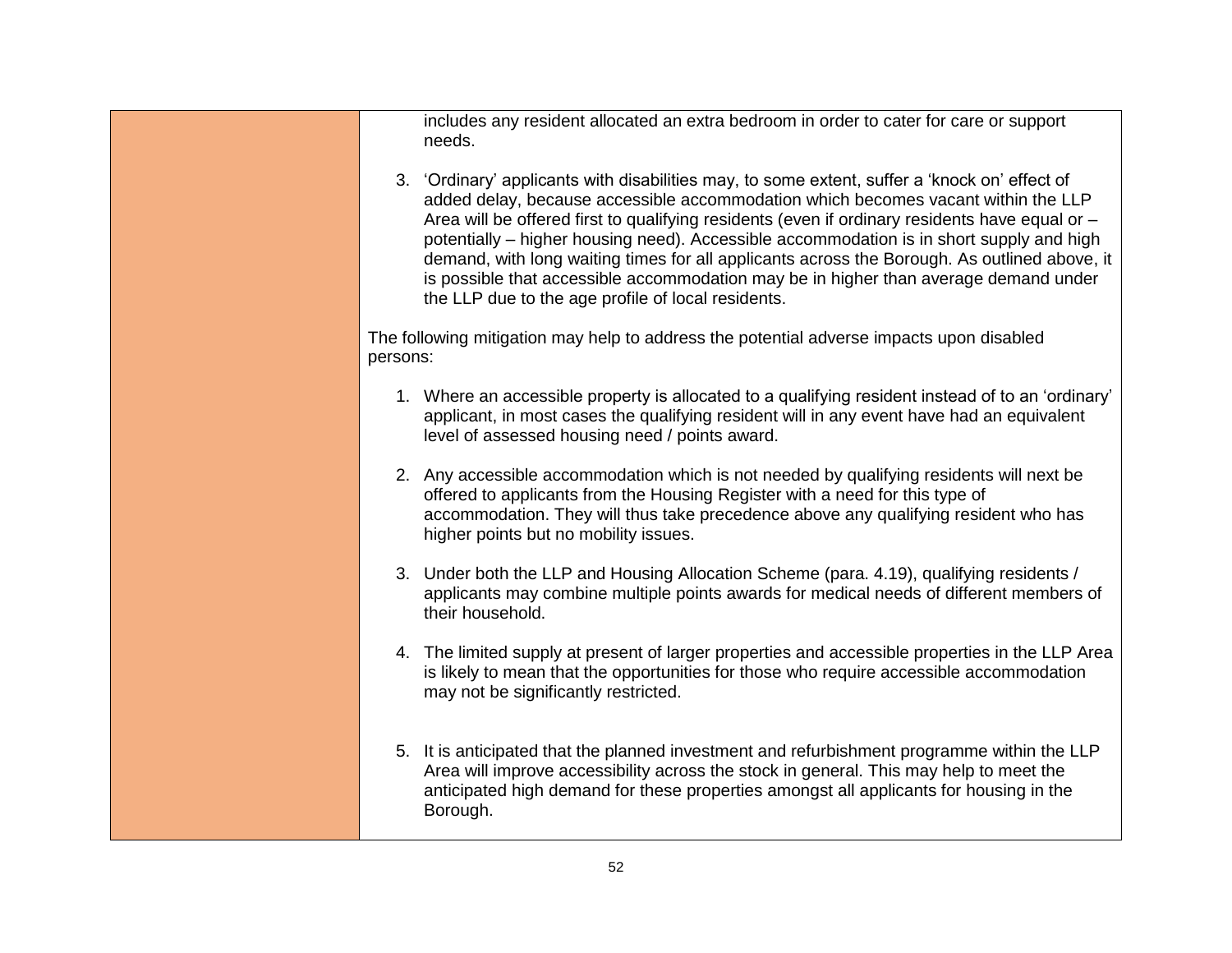| 6. All applicants are offered suitability assessments to identify their housing needs. Suitability<br>assessments take account of disabilities, receipt of medical, social and health care and<br>informal caring arrangements, employment, training and education. No applicant should be<br>required to accept an offer of accommodation which is not affordable. The Council can also<br>advise on income maximisation, checks to ensure a resident is in receipt of all benefits to<br>which they are entitled. |
|---------------------------------------------------------------------------------------------------------------------------------------------------------------------------------------------------------------------------------------------------------------------------------------------------------------------------------------------------------------------------------------------------------------------------------------------------------------------------------------------------------------------|
| 7. Tenants have the right to review offers of social housing.                                                                                                                                                                                                                                                                                                                                                                                                                                                       |
| 8. Tenants can be offered advice and assistance from the Council's Adult Social Care and /<br>or Housing Occupational Therapists with regard to minor or major adaptions that might<br>make their existing or new home suitable. Residents with mobility problems are<br>accompanied to offers of permanent homes by a Housing Occupational Therapist who can<br>advise on suitability and appropriate minor adaptions.                                                                                             |
| 9. Property requirements for residents with mobility needs are also assessed in accordance<br>with the Pan-London Accessible Housing Register (AHR) guidance. This guidance is also<br>used to categorise properties with accessible features. The AHR guidance recommends<br>the provision (included within both the Allocation Scheme and LLP) that vacant accessible<br>permanent properties are first offered to households who need them, even if other<br>applicants have higher housing needs.               |
| It is accepted that these aspects of the LLP will require careful monitoring and review.                                                                                                                                                                                                                                                                                                                                                                                                                            |
| <b>Race/ethnicity</b>                                                                                                                                                                                                                                                                                                                                                                                                                                                                                               |
| The Council has made considerable progress in gathering data on the race and ethnicity of its<br>residents and housing applicants, following the identification of gaps in this evidence in previous<br>EIAs. The Council has now gathered race/ethnicity data on 83.6% of Category B households and<br>a large number of the residents of Lancaster West.                                                                                                                                                          |
| The data confirms that there is considerable ethnic and racial diversity amongst both residents of<br>the LLP Area and the general pool of applicants on the Housing Register. A significant proportion<br>of both applicants and qualifying residents will identify as BAME or of mixed race: at least 45.19%<br>of applicants on the Housing Register and 52.48% in Lancaster West (i.e. Black, Asian, mixed<br>race and 'other')                                                                                 |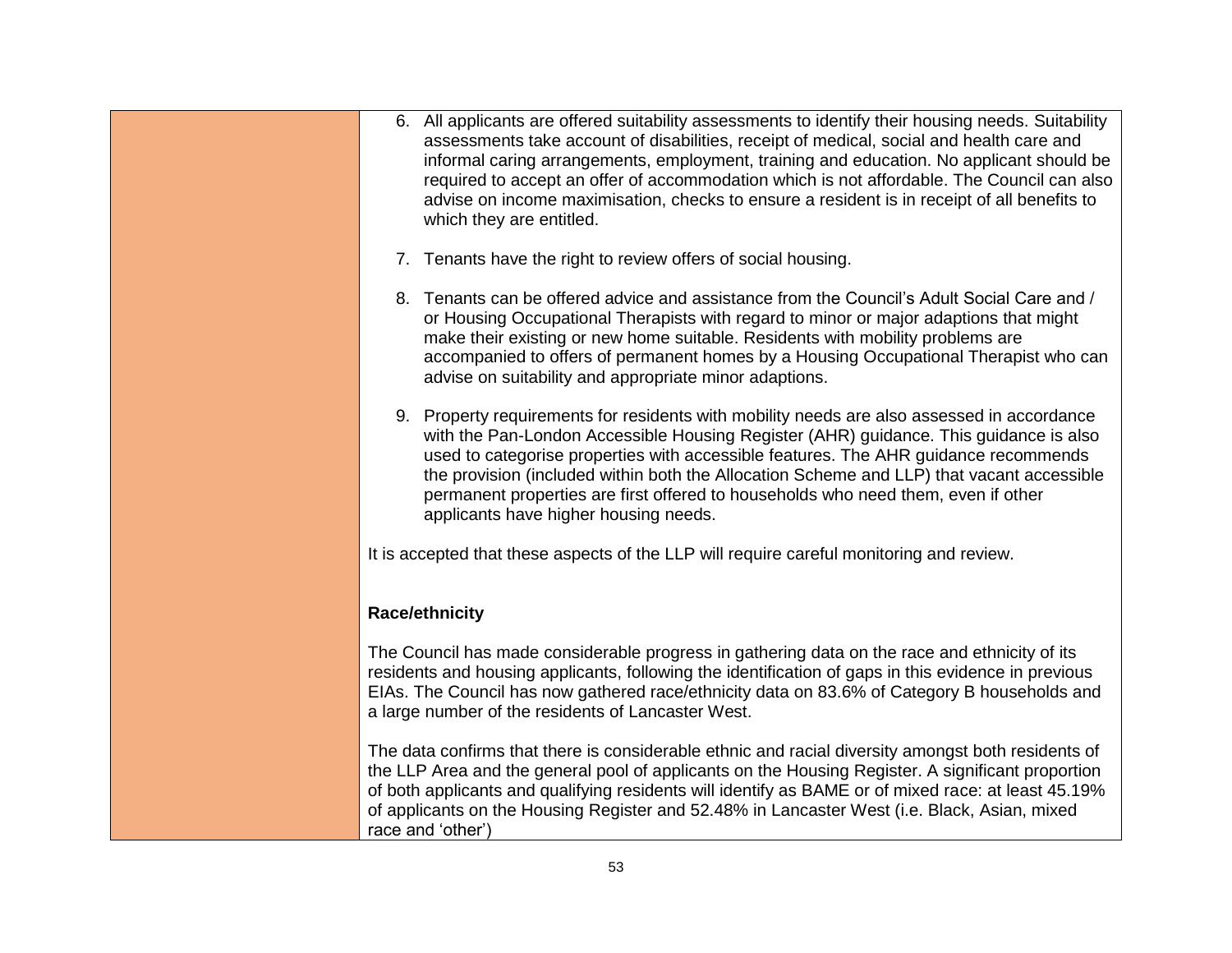| As both the Allocation Scheme and LLP prioritise and allocate housing according to an applicant's<br>relative housing need, it is not thought that there are any identifiable barriers for rehousing on the<br>grounds of race or ethnicity.                                                                                                                                                                                                                                                                                                                           |
|------------------------------------------------------------------------------------------------------------------------------------------------------------------------------------------------------------------------------------------------------------------------------------------------------------------------------------------------------------------------------------------------------------------------------------------------------------------------------------------------------------------------------------------------------------------------|
| The considerable diversity amongst both qualifying residents and 'ordinary' applicants suggests<br>that persons from racial or ethnic minorities will be likely to benefit from the LLP, and from any net<br>increase in lettings as a result of 'churn'.                                                                                                                                                                                                                                                                                                              |
| However it is acknowledged that the residence criteria within the LLP and Housing Allocation<br>Scheme mean that certain groups are less likely to qualify than others. Two of these groups are<br>more likely to be defined by reference to their ethnic or racial background, which may be closely<br>linked to the reasons they cannot meet residence criteria. They are:                                                                                                                                                                                           |
| a. Applicants recently granted asylum / refugee status, and                                                                                                                                                                                                                                                                                                                                                                                                                                                                                                            |
| b. Irish Travellers and Gypsies who have not been resident within the Borough on a<br>long-term basis by reason of their traditional way of life.                                                                                                                                                                                                                                                                                                                                                                                                                      |
| These applicants would however be in the same position as any other household who has<br>become homeless or entered onto the Housing Register since June 2017, who do not benefit from<br>the LLP.                                                                                                                                                                                                                                                                                                                                                                     |
| As noted above (Section 7.7 and 7.8) the Council has discretion to admit applicants to the<br>Register even where they do not meet minimum residence criteria, and to award additional<br>'locality hardship' points where an applicant can demonstrate that they have a close connection to<br>a particular area and would suffer hardship if not rehoused within that part of the Borough. It is<br>thought that this discretion will mitigate the impact of the LLP on any households from these<br>groups who do not qualify by reason of their race or ethnicity. |
| However it is also acknowledged that the LLP will need to be carefully monitored and reviewed in<br>order to determine whether there are any unforeseen or indirect adverse impacts linked to race or<br>ethnicity.                                                                                                                                                                                                                                                                                                                                                    |
| <b>Sex</b>                                                                                                                                                                                                                                                                                                                                                                                                                                                                                                                                                             |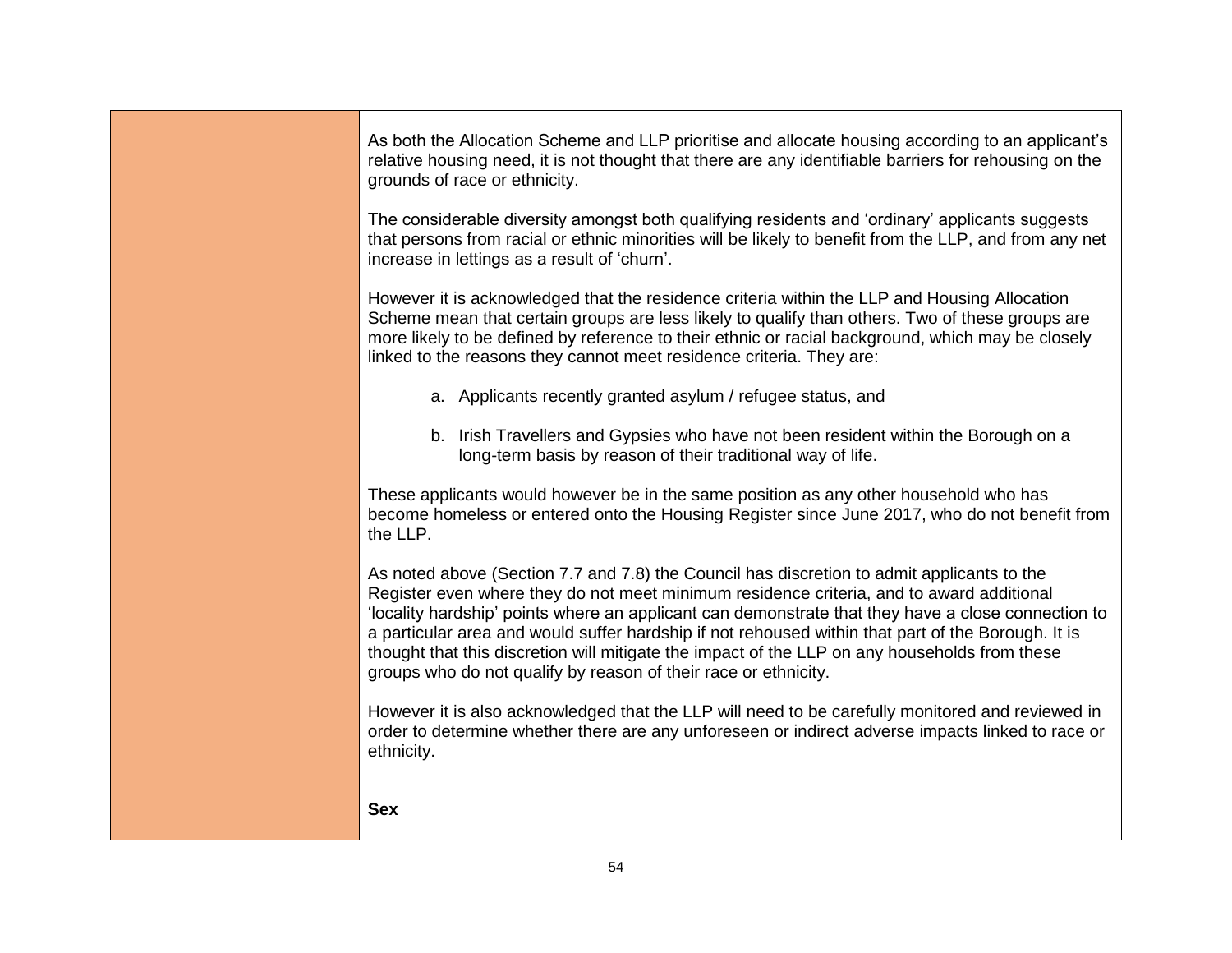|                     | It is acknowledged that women are likely to be heavily impacted by the LLP (positively and/or<br>negatively) because they feature disproportionately amongst all groups who reside in or apply for<br>social housing. Single women with children are particularly likely to be affected, as data suggests<br>they make up a significant proportion of households on the Housing Register and within the LLP<br>Area (approximately 32-34%). |
|---------------------|---------------------------------------------------------------------------------------------------------------------------------------------------------------------------------------------------------------------------------------------------------------------------------------------------------------------------------------------------------------------------------------------------------------------------------------------|
|                     | The prevalence of women amongst applicants and residents suggests that many women will<br>benefit from the LLP, and from any net increase in lettings as a result of 'churn'.                                                                                                                                                                                                                                                               |
|                     | At the same time, it is acknowledged that there may be negative impacts for women. In particular:                                                                                                                                                                                                                                                                                                                                           |
|                     | 1. The concerns identified within Section 6 of this EIA are most likely, statistically, to<br>negatively affect women. Relevant mitigation in respect of those concerns is set out in<br>Section 7.                                                                                                                                                                                                                                         |
|                     | 2. The residence criteria implicit within the Allocation Scheme and LLP are likely to adverse<br>impact victims of violence who have fled their homes in another district, who are<br>significantly more likely to be women. Important mitigation features have been built into the<br>Scheme and LLP which may be used to address the position of these households:                                                                        |
|                     | a. There is a discretion to waive residence criteria in order to admit applicants onto the<br>Register in exceptional circumstances;                                                                                                                                                                                                                                                                                                        |
|                     | b. Those assessed at serious risk of harm or with urgent needs will be awarded a high<br>priority status under the Housing Allocation Scheme;                                                                                                                                                                                                                                                                                               |
|                     | c. The Council retains discretion to allocate vacant properties outside the LLP to<br>households with the highest priority status on the Housing Register, when required to<br>address their urgent housing needs.                                                                                                                                                                                                                          |
|                     | Nonetheless it is accepted that the LLP will also require careful and considered monitoring in order<br>to determine how it impacts women in the LLP Area and the Housing Register, so that any<br>adverse impacts may be identified and addressed.                                                                                                                                                                                         |
| <b>Lead Officer</b> | Rob Shaw - Housing Policy Manager                                                                                                                                                                                                                                                                                                                                                                                                           |